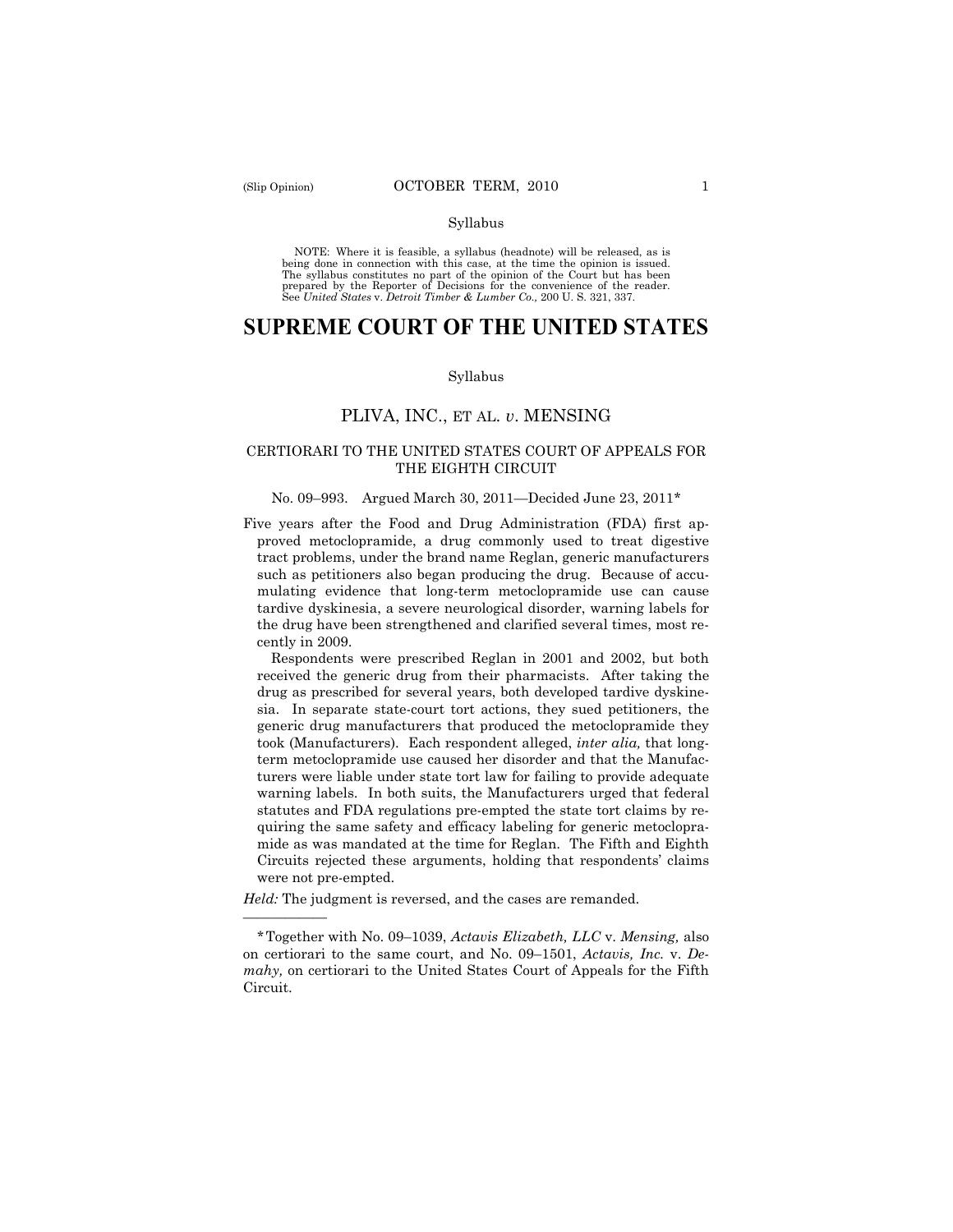#### Syllabus

588 F. 3d 603 and 593 F. 3d 428, reversed and remanded.

JUSTICE THOMAS delivered the opinion of the Court with respect to all but Part III–B–2, concluding that federal drug regulations applicable to generic drug manufacturers directly conflict with, and thus pre-empt, these state claims. Pp. 4–14, 17–20.

(a) Because pre-emption analysis requires a comparison between federal and state law, the Court begins by identifying the state tort duties and federal labeling requirements applicable to the Manufacturers. Pp. 4–10.

(1) State tort law requires a manufacturer that is, or should be, aware of its drug's danger to label it in a way that renders it reasonably safe. Respondents pleaded that the Manufacturers knew, or should have known, both that the long-term use of their products carried a high risk of tardive dyskinesia and that their labels did not adequately warn of that risk. Taking these allegations as true, the state-law duty required the Manufacturers to use a different, stronger label than the one they actually used. Pp. 4–5.

(2) On the other hand, federal drug regulations, as interpreted by the FDA, prevented the Manufacturers from independently changing their generic drugs' safety labels. A manufacturer seeking federal approval to market a new drug must prove that it is safe and effective and that the proposed label is accurate and adequate. Although the same rules originally applied to all drugs, the 1984 law commonly called the Hatch-Waxman Amendments allows a generic drug manufacturer to gain FDA approval simply by showing that its drug is equivalent to an already-approved brand-name drug, and that the safety and efficacy labeling proposed for its drug is the same as that approved for the brand-name drug. Respondents contend that federal law nevertheless provides avenues through which the Manufacturers could have altered their metoclopramide labels in time to prevent the injuries here. These include: (1) the FDA's "changes-beingeffected" (CBE) process, which permits drug manufacturers, without preapproval, to add or strengthen a warning label; and (2) sending "Dear Doctor" letters providing additional warnings to prescribing physicians and other healthcare professionals. However, the FDA denies that the Manufacturers could have used either of these processes to unilaterally strengthen their warning labels. The Court defers to the FDA's views because they are not plainly erroneous or inconsistent with the regulations, and there is no other reason to doubt that they reflect the FDA's fair and considered judgment. *Auer* v. *Robbins*, 519 U. S. 452, 461, 462. Assuming, without deciding, that the FDA is correct that federal law nevertheless required the Manufacturers to ask for the agency's assistance in convincing the brandname manufacturer to adopt a stronger label, the Court turns to the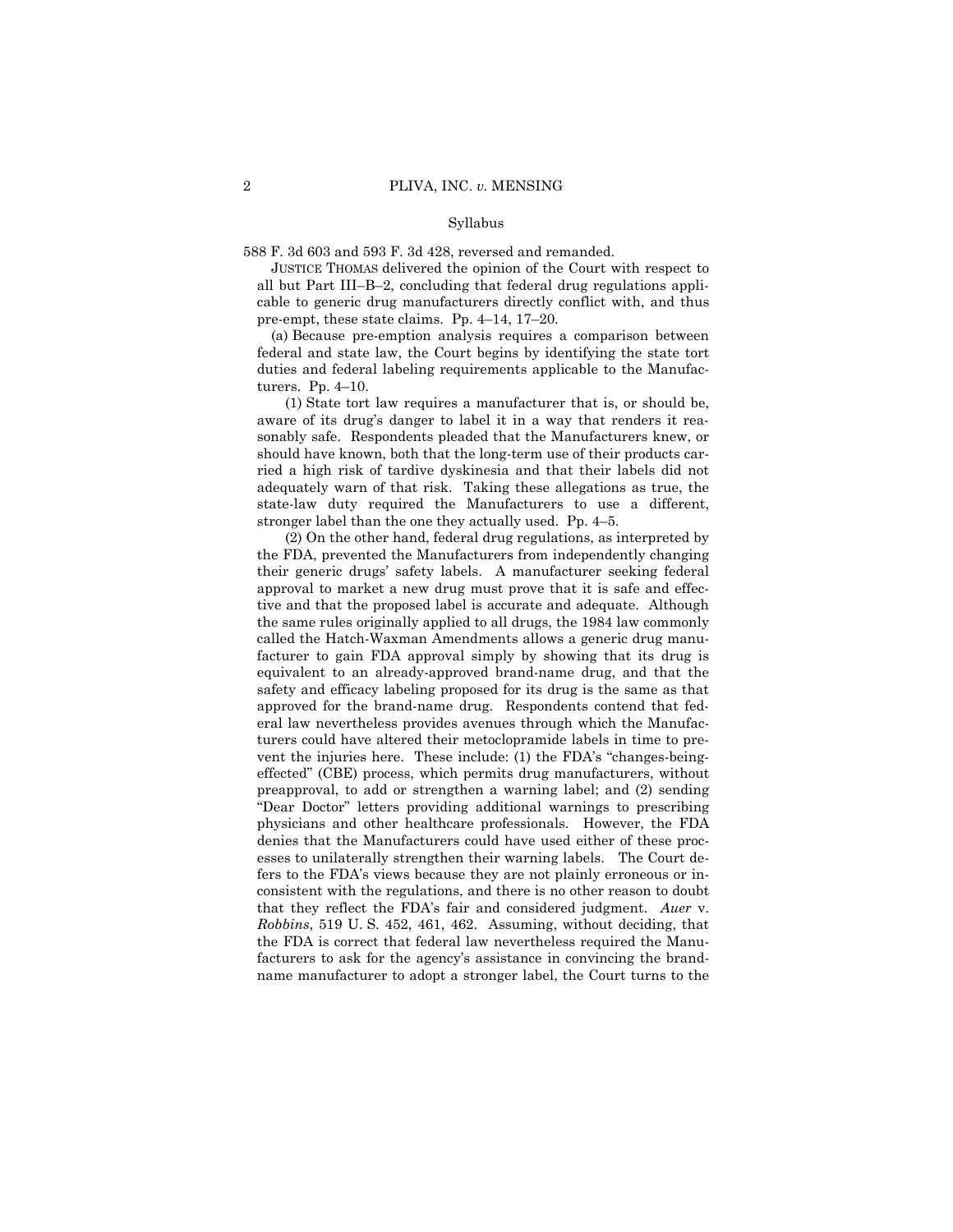#### Syllabus

pre-emption question. Pp. 5–10.

(b) Where state and federal law directly conflict, state law must give way. See, *e.g., Wyeth* v. *Levine*, 555 U. S. 555, 583. Such a conflict exists where it is "impossible for a private party to comply with both state and federal requirements." *Freightliner Corp.* v. *Myrick*, 514 U. S. 280, 287. Pp. 11–14, 17–20.

(1) The Court finds impossibility here. If the Manufacturers had independently changed their labels to satisfy their state-law duty to attach a safer label to their generic metoclopramide, they would have violated the federal requirement that generic drug labels be the same as the corresponding brand-name drug labels. Thus, it was impossible for them to comply with both state and federal law. And even if they had fulfilled their federal duty to ask for FDA help in strengthening the corresponding brand-name label, assuming such a duty exists, they would not have satisfied their state tort-law duty. State law demanded a safer label; it did not require communication with the FDA about the possibility of a safer label. Pp. 11–12.

(2) The Court rejects the argument that the Manufacturers' preemption defense fails because they failed to ask the FDA for help in changing the corresponding brand-name label. The proper question for "impossibility" analysis is whether the private party could independently do under federal law what state law requires of it. See *Wyeth, supra*, at 573. Accepting respondents' argument would render conflict pre-emption largely meaningless by making most conflicts between state and federal law illusory. In these cases, it is possible that, had the Manufacturers asked the FDA for help, they might have eventually been able to strengthen their warning label. But it is also *possible* that they could have convinced the FDA to reinterpret its regulations in a manner that would have opened the CBE process to them, persuaded the FDA to rewrite its generic drug regulations entirely, or talked Congress into amending the Hatch-Waxman Amendments. If these conjectures sufficed to prevent federal and state law from conflicting, it is unclear when, outside of express preemption, the Supremacy Clause would have any force. That Clause which makes federal law "the supreme Law of the Land . . . any Thing in the Constitution or Laws of any State to the Contrary notwithstanding," U. S. Const., Art. VI, cl. 2—cannot be read to permit an approach to pre-emption that renders conflict pre-emption all but meaningless. Here, it is enough to hold that when a party cannot satisfy its state duties without the Federal Government's special permission and assistance, which is dependent on the exercise of judgment by a federal agency, that party cannot independently satisfy those state duties for pre-emption purposes. Pp. 12–14, 17.

(3) *Wyeth* is not to the contrary. The Court there held that a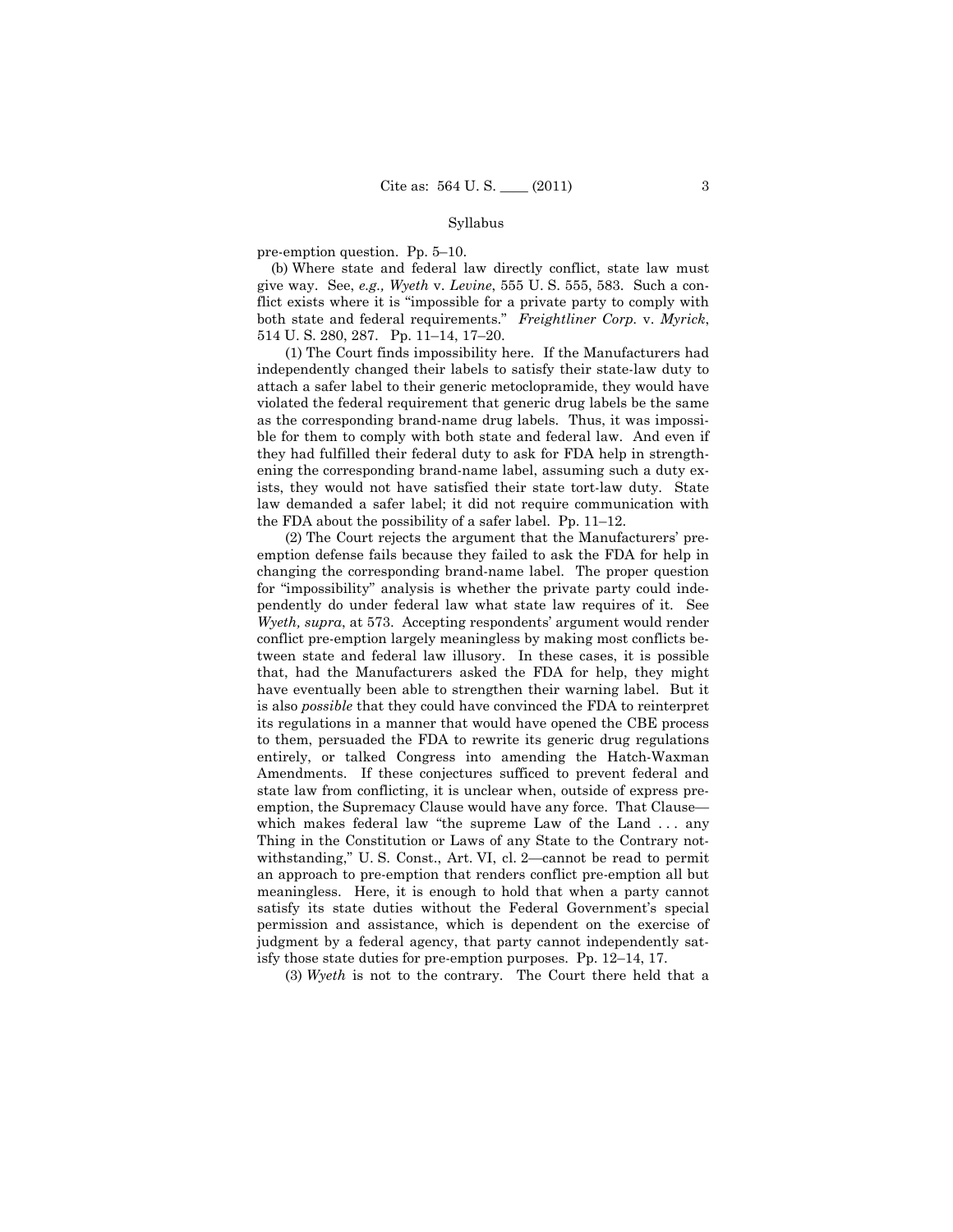#### Syllabus

state tort action against a brand-name drug manufacturer for failure to provide an adequate warning label was not pre-empted because it was possible for the manufacturer to comply with both state and federal law under the FDA's CBE regulation. 555 U. S., at 572–573. The federal statutes and regulations that apply to brand-name drug manufacturers differ, by Congress' design, from those applicable to generic drug manufacturers. And different federal statutes and regulations may, as here, lead to different pre-emption results. This Court will not distort the Supremacy Clause in order to create similar pre-emption across a dissimilar statutory scheme. Congress and the FDA retain authority to change the law and regulations if they so desire. Pp. 17–20.

THOMAS, J., delivered the opinion of the Court, except as to Part III– B–2. ROBERTS, C. J., and SCALIA and ALITO, JJ., joined that opinion in full, and KENNEDY, J., joined as to all but Part III–B–2. SOTOMAYOR, J., filed a dissenting opinion, in which GINSBURG, BREYER, and KAGAN, JJ., joined.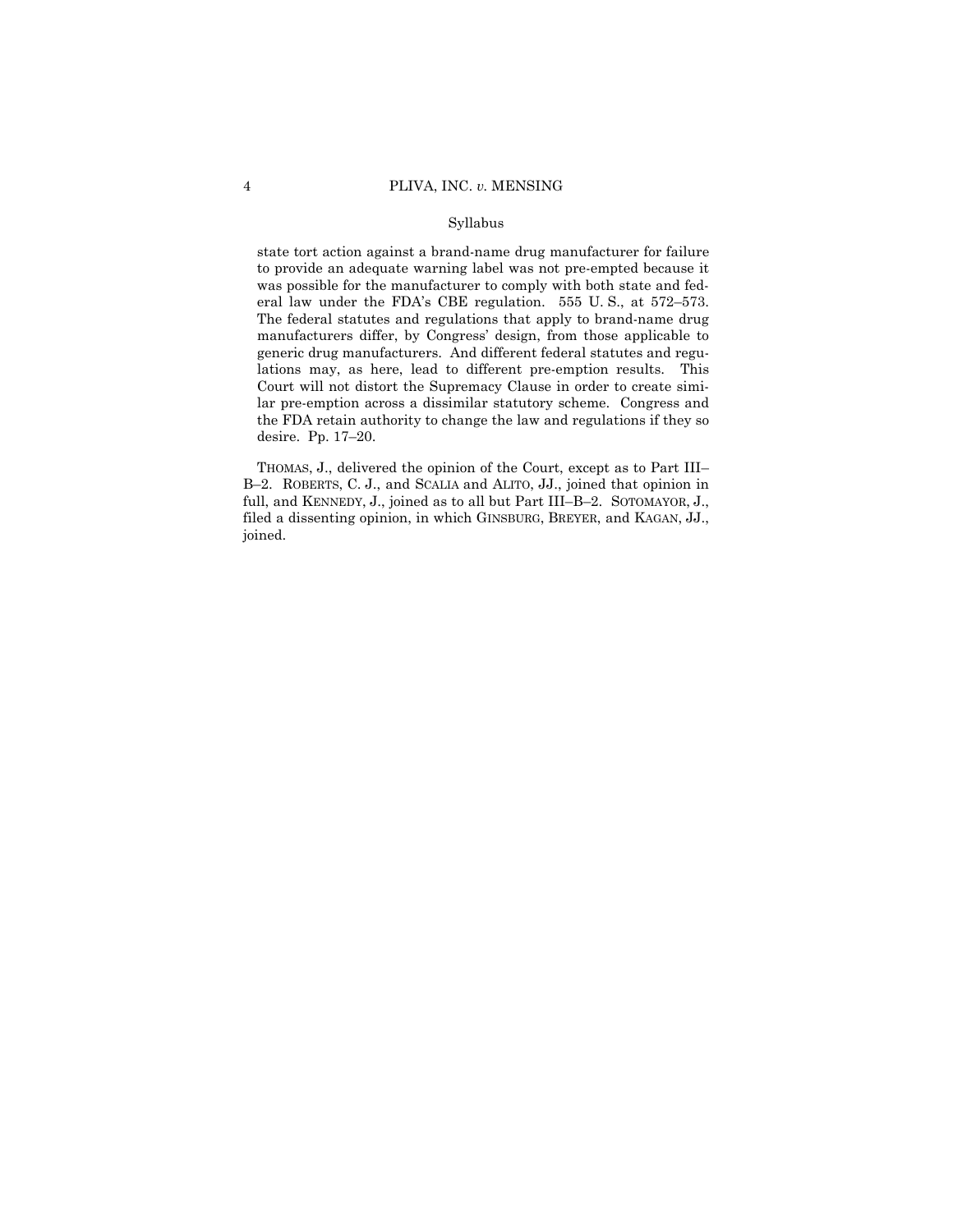NOTICE: This opinion is subject to formal revision before publication in the preliminary print of the United States Reports. Readers are requested to notify the Reporter of Decisions, Supreme Court of the United States, Washington, D. C. 20543, of any typographical or other formal errors, in order that corrections may be made before the preliminary print goes to press.

### $\frac{1}{2}$  ,  $\frac{1}{2}$  ,  $\frac{1}{2}$  ,  $\frac{1}{2}$  ,  $\frac{1}{2}$  ,  $\frac{1}{2}$  ,  $\frac{1}{2}$ **SUPREME COURT OF THE UNITED STATES**

 $\frac{1}{2}$  ,  $\frac{1}{2}$  ,  $\frac{1}{2}$  ,  $\frac{1}{2}$  ,  $\frac{1}{2}$  ,  $\frac{1}{2}$ Nos. 09–993, 09–1039, and 09–1501

## PLIVA, INC., ET AL., PETITIONERS 09–993 *v.*

# GLADYS MENSING

## ACTAVIS ELIZABETH, LLC, PETITIONER 09–1039 *v.*  GLADYS MENSING

# ACTAVIS, INC., PETITIONER 09–1501 *v.*

## JULIE DEMAHY

## ON WRITS OF CERTIORARI TO THE UNITED STATES COURTS OF APPEALS FOR THE EIGHTH AND FIFTH CIRCUITS

#### [June 23, 2011]

 JUSTICE THOMAS delivered the opinion of the Court, except as to Part III–B–2.\*

These consolidated lawsuits involve state tort-law claims based on certain drug manufacturers' alleged failure to provide adequate warning labels for generic metoclopramide. The question presented is whether federal drug regulations applicable to generic drug manufacturers directly conflict with, and thus pre-empt, these state-law claims. We hold that they do.

<sup>\*</sup> JUSTICE KENNEDY joins all but Part III–B–2 of this opinion.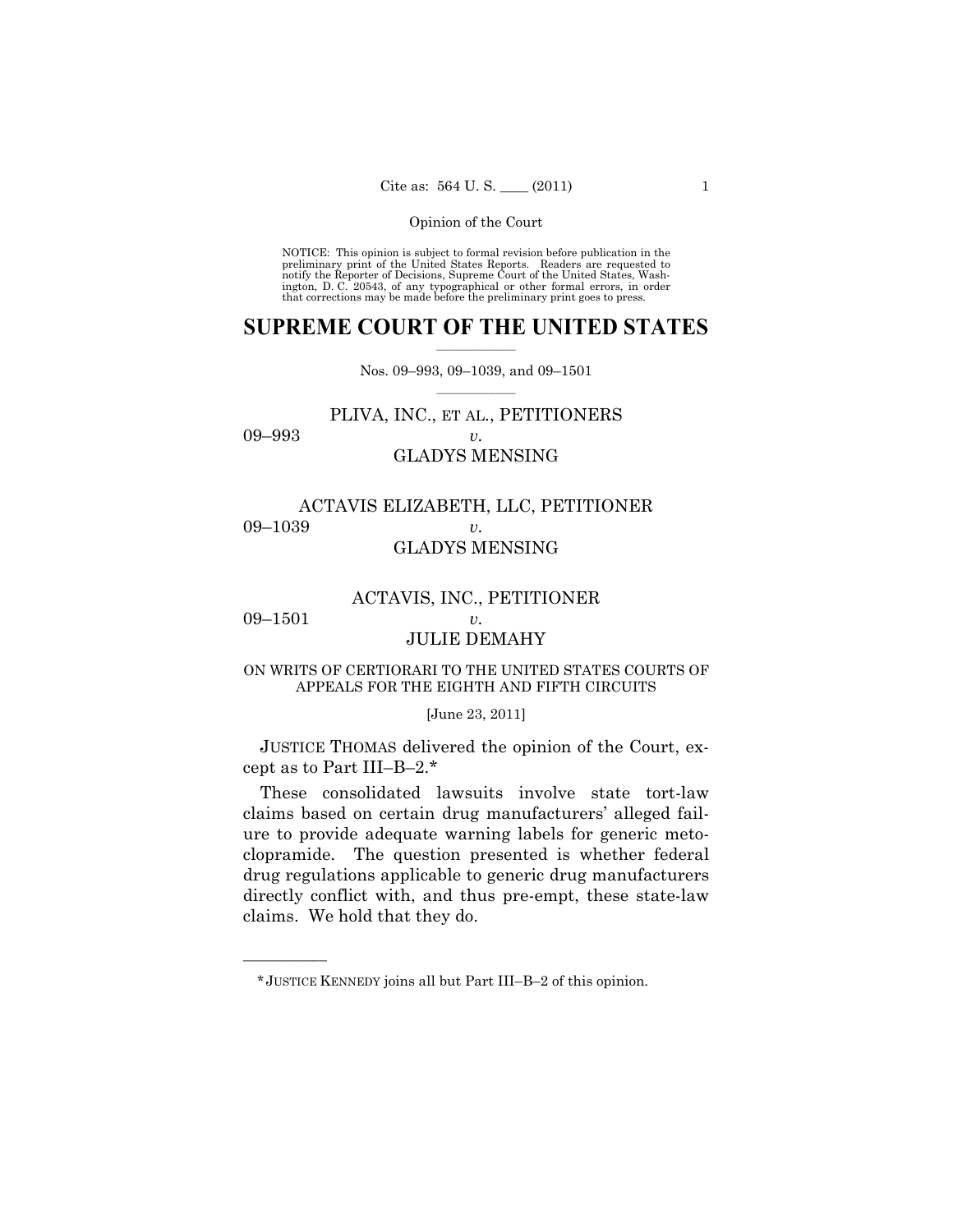I

Metoclopramide is a drug designed to speed the movement of food through the digestive system. The Food and Drug Administration (FDA) first approved metoclopramide tablets, under the brand name Reglan, in 1980. Five years later, generic manufacturers also began producing metoclopramide. The drug is commonly used to treat digestive tract problems such as diabetic gastroparesis and gastroesophageal reflux disorder.

Evidence has accumulated that long-term metoclopramide use can cause tardive dyskinesia, a severe neurological disorder. Studies have shown that up to 29% of patients who take metoclopramide for several years develop this condition. *McNeil* v. *Wyeth*, 462 F. 3d 364, 370, n. 5 (CA5 2006); see also Shaffer, Butterfield, Pamer, & Mackey, Tardive Dyskinesia Risks and Metoclopramide Use Before and After U. S. Market Withdrawal of Cisapride, 44 J. Am. Pharmacists Assn. 661, 663 (2004) (noting 87 cases of metoclopramide-related tardive dyskinesia reported to the FDA's adverse event reporting system by mid-2003).

Accordingly, warning labels for the drug have been strengthened and clarified several times. In 1985, the label was modified to warn that "tardive dyskinesia . . . may develop in patients treated with metoclopramide," and the drug's package insert added that "[t]herapy longer than 12 weeks has not been evaluated and cannot be recommended." Physician's Desk Reference 1635–1636 (41st ed. 1987); see also Brief for Petitioner PLIVA et al. 21–22 (hereinafter PLIVA Brief). In 2004, the brandname Reglan manufacturer requested, and the FDA approved, a label change to add that "[t]herapy should not exceed 12 weeks in duration." Brief for United States as *Amicus Curiae* 8 (hereinafter U. S. Brief). And in 2009, the FDA ordered a black box warning—its strongest which states: "Treatment with metoclopramide can cause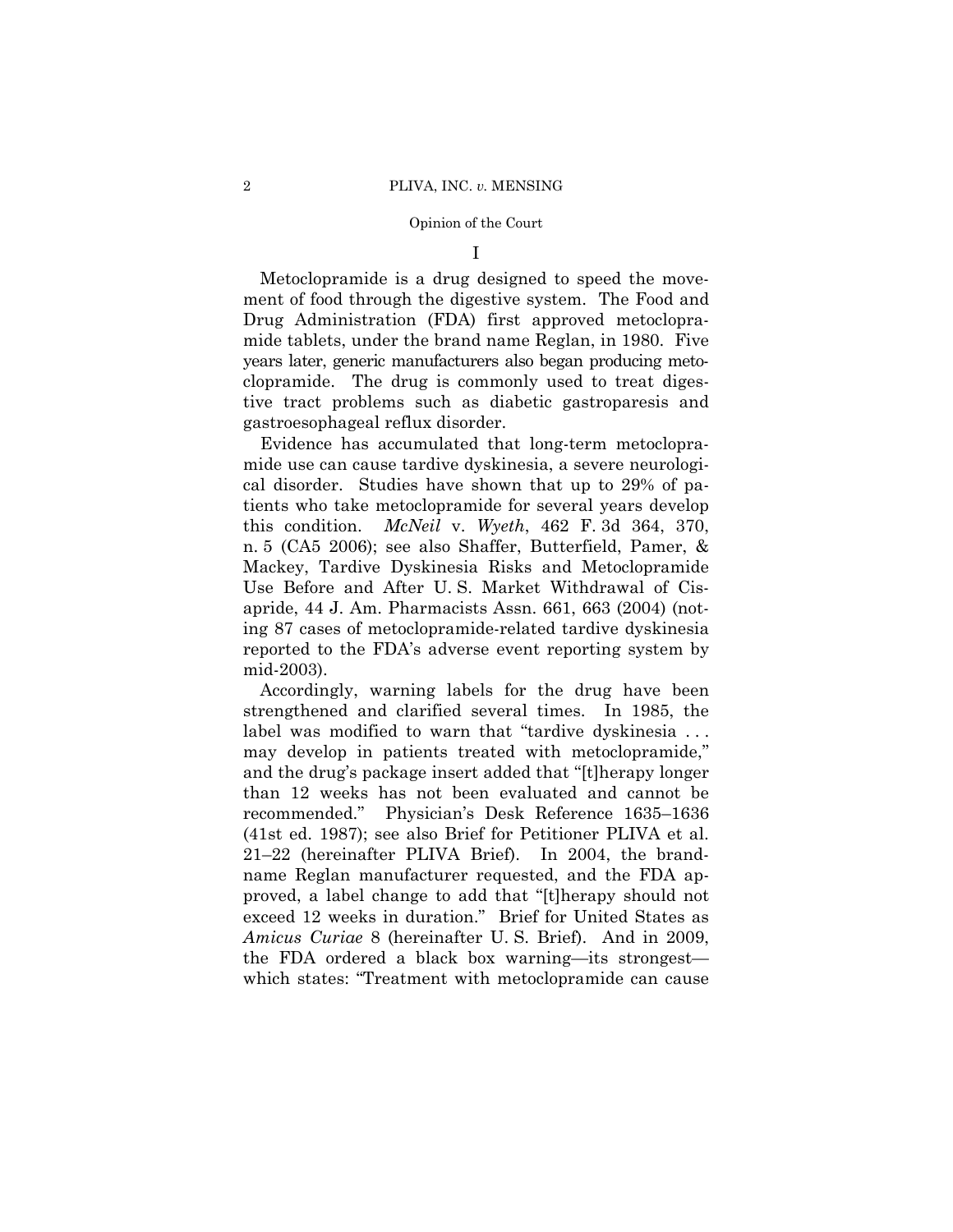tardive dyskinesia, a serious movement disorder that is often irreversible. . . . Treatment with metoclopramide for longer than 12 weeks should be avoided in all but rare cases." See Physician's Desk Reference 2902 (65th ed. 2011).

Gladys Mensing and Julie Demahy, the plaintiffs in these consolidated cases, were prescribed Reglan in 2001 and 2002, respectively. Both received generic metoclopramide from their pharmacists. After taking the drug as prescribed for several years, both women developed tardive dyskinesia.

In separate suits, Mensing and Demahy sued the generic drug manufacturers that produced the metoclopramide they took (Manufacturers). Each alleged, as relevant here, that long-term metoclopramide use caused her tardive dyskinesia and that the Manufacturers were liable under state tort law (specifically, that of Minnesota and Louisiana) for failing to provide adequate warning labels. They claimed that "despite mounting evidence that long term metoclopramide use carries a risk of tardive dyskinesia far greater than that indicated on the label," none of the Manufacturers had changed their labels to adequately warn of that danger. *Mensing* v. *Wyeth, Inc.*, 588 F. 3d 603, 605 (CA8 2009); see also *Demahy* v. *Actavis, Inc.*, 593 F. 3d 428, 430 (CA5 2010).

In both suits, the Manufacturers urged that federal law pre-empted the state tort claims. According to the Manufacturers, federal statutes and FDA regulations required them to use the same safety and efficacy labeling as their brand-name counterparts. This means, they argued, that it was impossible to simultaneously comply with both federal law and any state tort-law duty that required them to use a different label.

The Courts of Appeals for the Fifth and Eighth Circuits rejected the Manufacturers' arguments and held that Mensing and Demahy's claims were not pre-empted. See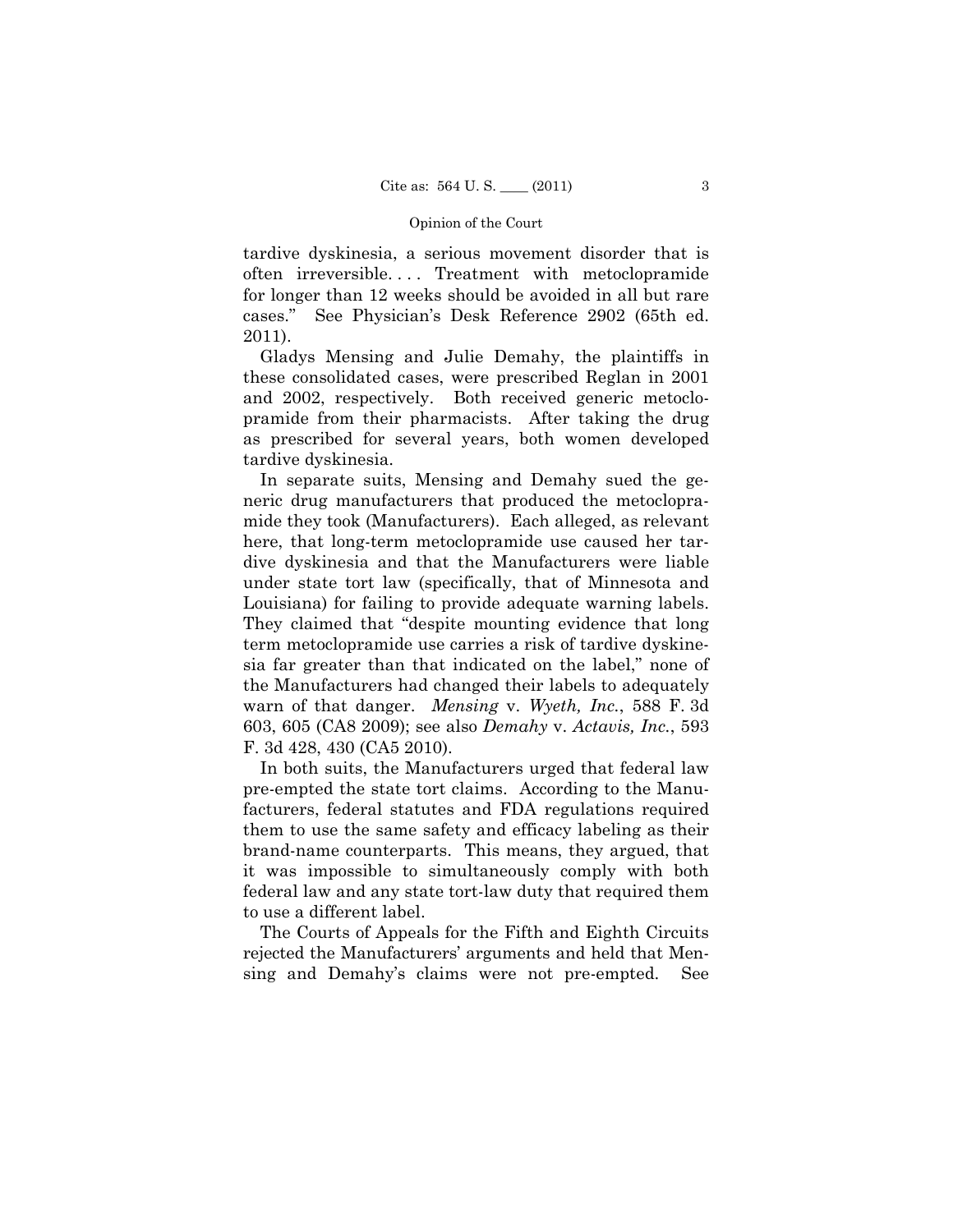588 F. 3d, at 614; 593 F. 3d, at 449. We granted certiorari, 562 U.S. \_\_ (2010), consolidated the cases, and now reverse each.

## II

Pre-emption analysis requires us to compare federal and state law. We therefore begin by identifying the state tort duties and federal labeling requirements applicable to the Manufacturers.

## A

It is undisputed that Minnesota and Louisiana tort law require a drug manufacturer that is or should be aware of its product's danger to label that product in a way that renders it reasonably safe. Under Minnesota law, which applies to Mensing's lawsuit, "where the manufacturer . . . of a product has actual or constructive knowledge of danger to users, the . . . manufacturer has a duty to give warning of such dangers." *Frey* v. *Montgomery Ward & Co.*, 258 N. W. 2d 782, 788 (Minn. 1977). Similarly, under Louisiana law applicable to Demahy's lawsuit, "a manufacturer's duty to warn includes a duty to provide adequate instructions for safe use of a product." *Stahl* v. *Novartis Pharmaceuticals Corp.*, 283 F. 3d 254, 269–270 (CA5 2002); see also La. Rev. Stat. Ann. §9:2800.57 (West 2009). In both States, a duty to warn falls specifically on the manufacturer. See *Marks* v. *OHMEDA, Inc.*, 2003– 1446, pp. 8–9 (La. App. 3/31/04), 871 So. 2d 1148, 1155; *Gray* v. *Badger Min. Corp.*, 676 N. W. 2d 268, 274 (Minn. 2004).

Mensing and Demahy have pleaded that the Manufacturers knew or should have known of the high risk of tardive dyskinesia inherent in the long-term use of their product. They have also pleaded that the Manufacturers knew or should have known that their labels did not adequately warn of that risk. App. 437–438, 67–69, 94–96.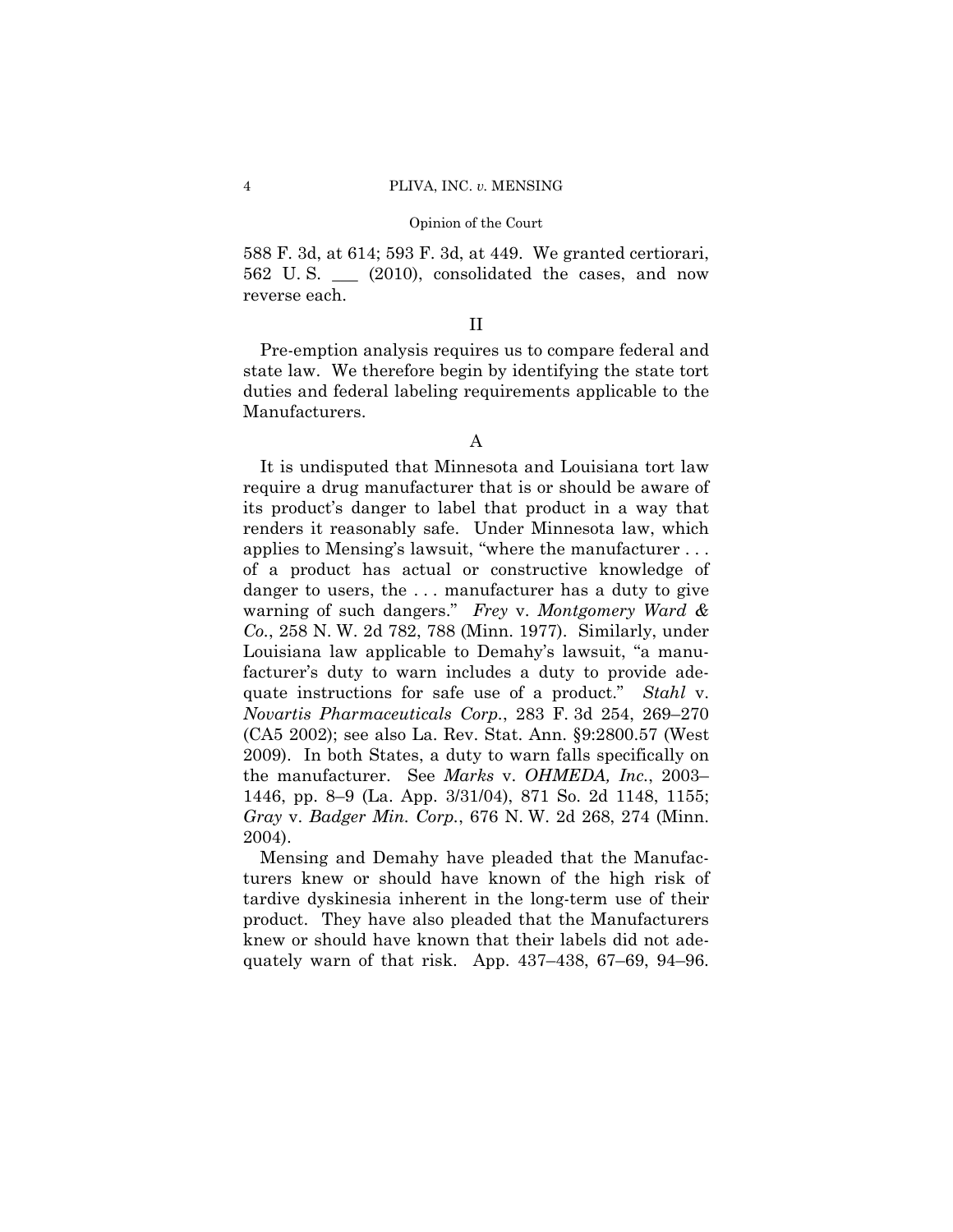The parties do not dispute that, if these allegations are true, state law required the Manufacturers to use a different, safer label.

B

Federal law imposes far more complex drug labeling requirements. We begin with what is not in dispute. Under the 1962 Drug Amendments to the Federal Food, Drug, and Cosmetic Act, 76 Stat. 780, 21 U. S. C. §301 *et seq.,* a manufacturer seeking federal approval to market a new drug must prove that it is safe and effective and that the proposed label is accurate and adequate.1 See, *e.g.,* 21 U. S. C. §§355(b)(1), (d); *Wyeth* v. *Levine*, 555 U. S. 555, 567 (2009). Meeting those requirements involves costly and lengthy clinical testing.  $\S$ §355(b)(1)(A), (d); see also D. Beers, Generic and Innovator Drugs: A Guide to FDA Approval Requirements §2.02[A] (7th ed. 2008).

Originally, the same rules applied to all drugs. In 1984, however, Congress passed the Drug Price Competition and Patent Term Restoration Act, 98 Stat. 1585, commonly called the Hatch-Waxman Amendments. Under this law, "generic drugs" can gain FDA approval simply by showing equivalence to a reference listed drug that has already been approved by the FDA.<sup>2</sup> 21 U.S.C.  $\S 355(j)(2)(A)$ . This allows manufacturers to develop generic drugs inexpensively, without duplicating the clinical trials already performed on the equivalent brand-name drug. A generic drug application must also "show that the [safety and

<sup>&</sup>lt;sup>1</sup>All relevant events in these cases predate the Food and Drug Administration Amendments Act of 2007, 121 Stat. 823. We therefore refer exclusively to the pre-2007 statutes and regulations and express no view on the impact of the 2007 Act. 2As we use it here, "generic drug" refers to a drug designed to be a

copy of a reference listed drug (typically a brand-name drug), and thus identical in active ingredients, safety, and efficacy. See, *e.g., United States* v. *Generix Drug Corp.*, 460 U. S. 453, 454–455 (1983); 21 CFR §314.3(b) (2006) (defining "reference listed drug").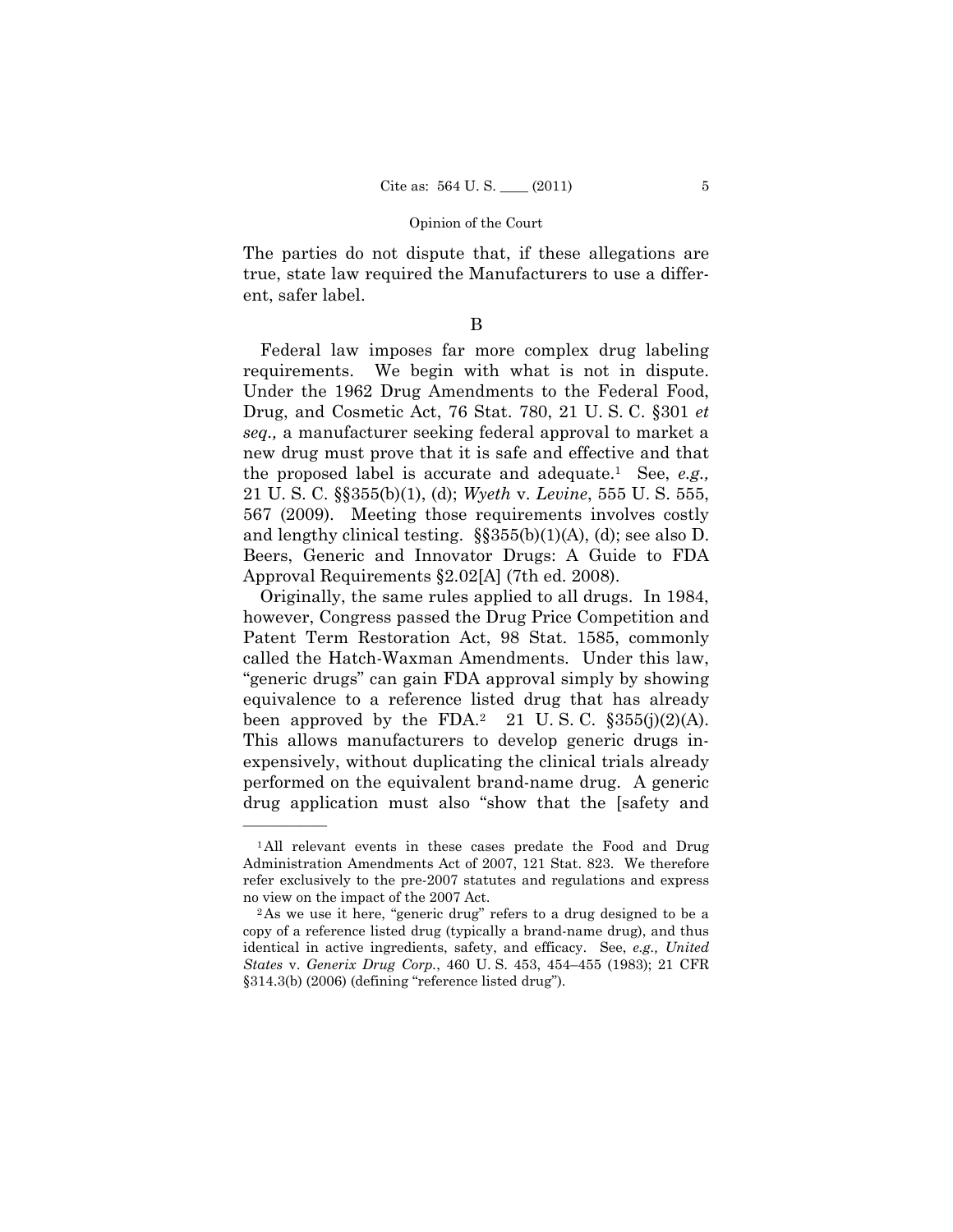efficacy] labeling proposed . . . is the same as the labeling approved for the [brand-name] drug."  $$355(j)(2)(A)(v)$ ; see also §355(j)(4)(G); Beers §§3.01, 3.03[A].

As a result, brand-name and generic drug manufacturers have different federal drug labeling duties. A brandname manufacturer seeking new drug approval is responsible for the accuracy and adequacy of its label. See, *e.g.,* 21 U. S. C. §§355(b)(1), (d); *Wyeth*, *supra,* at 570–571. A manufacturer seeking generic drug approval, on the other hand, is responsible for ensuring that its warning label is the same as the brand name's. See, *e.g.*,  $\S 355(j)(2)(A)(v)$ ; §355(j)(4)(G); 21 CFR §§314.94(a)(8), 314.127(a)(7).

The parties do not disagree. What is in dispute is whether, and to what extent, generic manufacturers may change their labels *after* initial FDA approval. Mensing and Demahy contend that federal law provided several avenues through which the Manufacturers could have altered their metoclopramide labels in time to prevent the injuries here. The FDA, however, tells us that it interprets its regulations to require that the warning labels of a brand-name drug and its generic copy must always be the same—thus, generic drug manufacturers have an ongoing federal duty of "sameness." U. S. Brief 16; see also 57 Fed. Reg. 17961 (1992) ("[T]he [generic drug's] labeling must be the same as the listed drug product's labeling because the listed drug product is the basis for [generic drug] approval"). The FDA's views are "controlling unless plainly erroneous or inconsistent with the regulation[s]" or there is any other reason to doubt that they reflect the FDA's fair and considered judgment. *Auer* v. *Robbins*, 519 U. S. 452, 461, 462 (1997) (internal quotation marks omitted).3

<sup>3</sup>The brief filed by the United States represents the views of the FDA. Cf. *Talk America, Inc.* v. *Michigan Bell Telephone Co.*, 564 U. S. \_\_\_, \_\_\_, n. 1 (2011) (slip op., at 1, n. 1); *Chase Bank USA, N. A.* v. *McCoy*, 562 U.S.  $\_\_$ ,  $\_\_$  (2011) (slip op., at 8). Although we defer to the agency's interpretation of its regulations, we do not defer to an agency's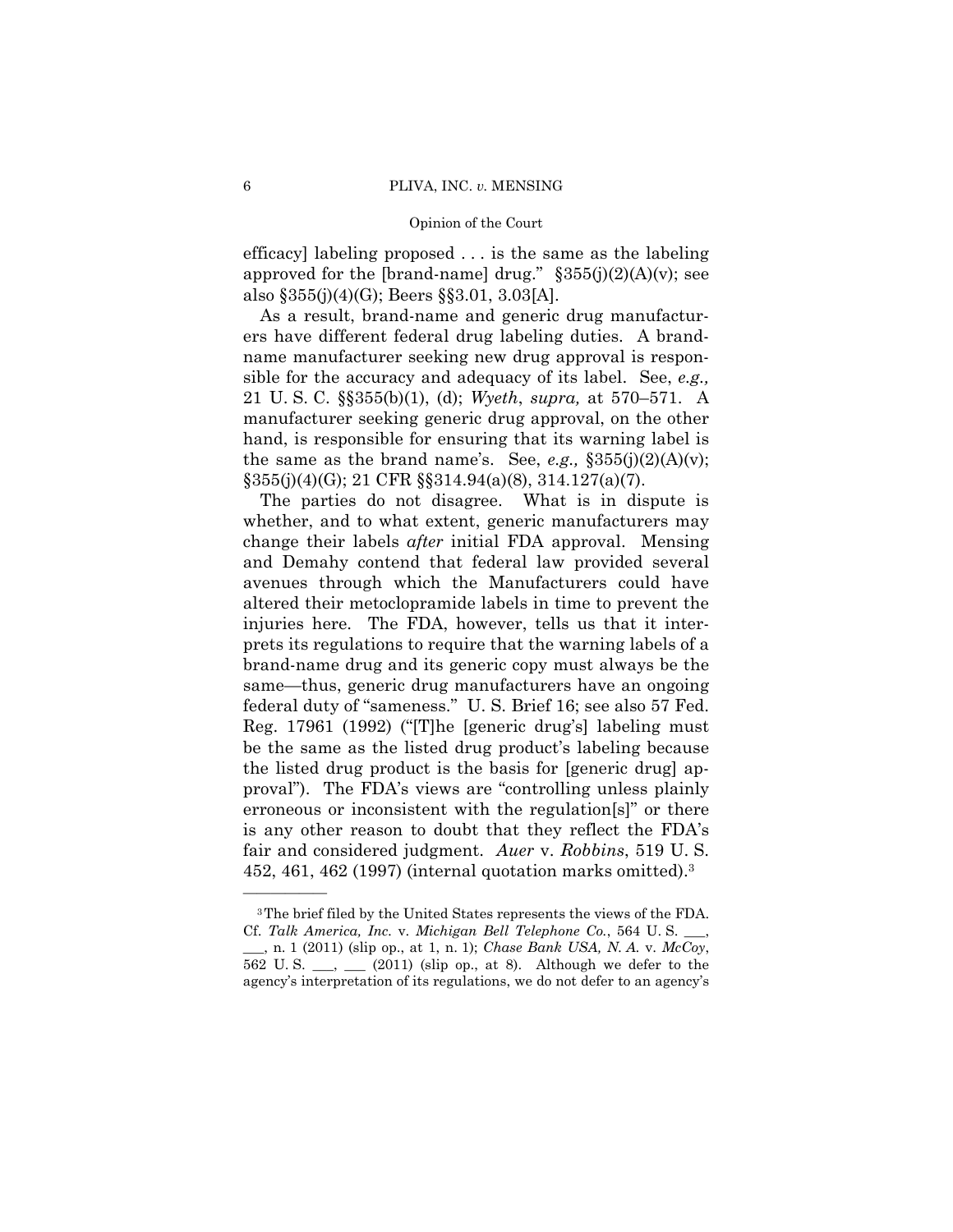1

First, Mensing and Demahy urge that the FDA's "changes-being-effected" (CBE) process allowed the Manufacturers to change their labels when necessary. See Brief for Respondents 33–35; see also 593 F. 3d, at 439–444; *Gaeta* v. *Perrigo Pharmaceuticals Co.*, 630 F. 3d 1225, 1231 (CA9 2011); *Foster* v. *American Home Prods. Corp.*, 29 F. 3d 165, 170 (CA4 1994). The CBE process permits drug manufacturers to "add or strengthen a contraindication, warning, [or] precaution,"  $21 \text{ CFR } \S 314.70 \text{ (c)}(6) \text{ (iii)}(A)$ (2006), or to "add or strengthen an instruction about dosage and administration that is intended to increase the safe use of the drug product,"  $\S 314.70(c)(6)(iii)(C)$ . When making labeling changes using the CBE process, drug manufacturers need not wait for preapproval by the FDA, which ordinarily is necessary to change a label. *Wyeth*, *supra,* at 568. They need only simultaneously file a supplemental application with the FDA. 21 CFR  $\S 314.70(c)(6)$ .

The FDA denies that the Manufacturers could have used the CBE process to unilaterally strengthen their warning labels. The agency interprets the CBE regulation to allow changes to generic drug labels only when a generic drug manufacturer changes its label to match an updated brand-name label or to follow the FDA's instructions. U. S. Brief 15, 16, n. 7 (interpreting 21 CFR  $§314.94(a)(8)(iv)$ ; U.S. Brief 16, n. 8. The FDA argues that CBE changes unilaterally made to strengthen a generic drug's warning label would violate the statutes and regulations requiring a generic drug's label to match its brand-name counterpart's. *Id.,* at 15–16; see also 21 U. S. C. §355(j)(4)(G); 21 CFR §§314.94(a)(8)(iii), 314.150(b)(10) (approval may be withdrawn if the generic drug's label "is no longer consistent with that for [the

ultimate conclusion about whether state law should be pre-empted. *Wyeth* v. *Levine*, 555 U. S. 555, 576 (2009).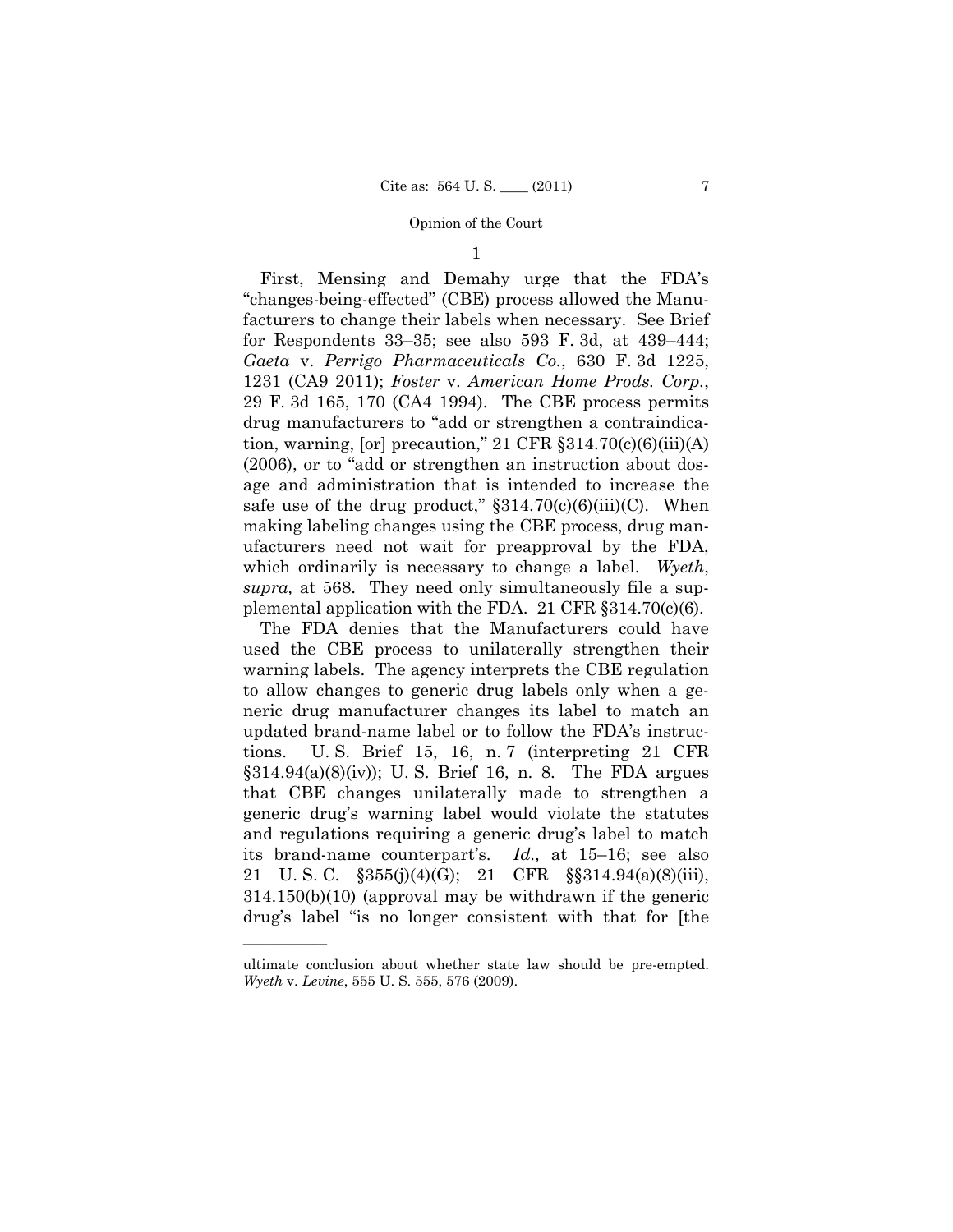brand-name]").

We defer to the FDA's interpretation of its CBE and generic labeling regulations. Although Mensing and Demahy offer other ways to interpret the regulations, see Brief for Respondents 33–35, we do not find the agency's interpretation "plainly erroneous or inconsistent with the regulation." *Auer*, *supra*, at 461 (internal quotation marks omitted). Nor do Mensing and Demahy suggest there is any other reason to doubt the agency's reading. We therefore conclude that the CBE process was not open to the Manufacturers for the sort of change required by state law.

2

Next, Mensing and Demahy contend that the Manufacturers could have used "Dear Doctor" letters to send additional warnings to prescribing physicians and other healthcare professionals. See Brief for Respondents 36; 21 CFR §200.5. Again, the FDA disagrees, and we defer to the agency's views.

The FDA argues that Dear Doctor letters qualify as "labeling." U. S. Brief 18; see also 21 U. S. C. §321(m); 21 CFR  $\S 202.1(l)(2)$ . Thus, any such letters must be "consistent with and not contrary to [the drug's] approved . . . labeling." 21 CFR §201.100(d)(1). A Dear Doctor letter that contained substantial new warning information would not be consistent with the drug's approved labeling. Moreover, if generic drug manufacturers, but not the brand-name manufacturer, sent such letters, that would inaccurately imply a therapeutic difference between the brand and generic drugs and thus could be impermissibly "misleading." U. S. Brief 19; see 21 CFR §314.150(b)(3) (FDA may withdraw approval of a generic drug if "the labeling of the drug ... is false or misleading in any particular").

As with the CBE regulation, we defer to the FDA.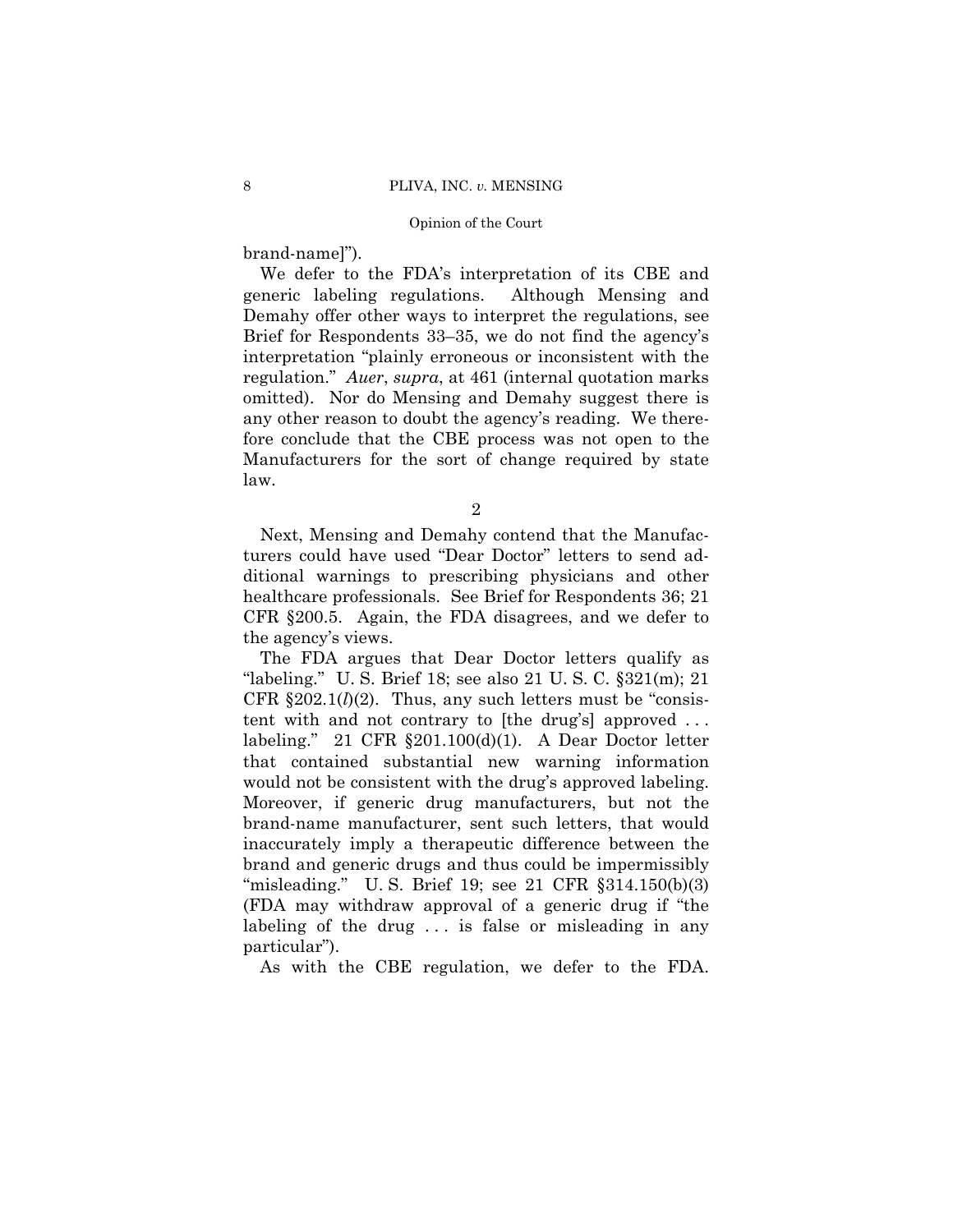Mensing and Demahy offer no argument that the FDA's interpretation is plainly erroneous. See *Auer*, 519 U. S., at 461. Accordingly, we conclude that federal law did not permit the Manufacturers to issue additional warnings through Dear Doctor letters.

3

Though the FDA denies that the Manufacturers could have used the CBE process or Dear Doctor letters to strengthen their warning labels, the agency asserts that a different avenue existed for changing generic drug labels. According to the FDA, the Manufacturers could have proposed—indeed, were required to propose—stronger warning labels to the agency if they believed such warnings were needed. U. S. Brief 20; 57 Fed. Reg. 17961. If the FDA had agreed that a label change was necessary, it would have worked with the brand-name manufacturer to create a new label for both the brand-name and generic drug. *Ibid.* 

The agency traces this duty to 21 U.S.C.  $\S 352(f)(2)$ , which provides that a drug is "misbranded . . . [u]nless its labeling bears ... adequate warnings against ... unsafe dosage or methods or duration of administration or application, in such manner and form, as are necessary for the protection of users." See U. S. Brief 12. By regulation, the FDA has interpreted that statute to require that "labeling shall be revised to include a warning as soon as there is reasonable evidence of an association of a serious hazard with a drug." 21 CFR §201.57(e).

According to the FDA, these requirements apply to generic drugs. As it explains, a "'central premise of federal drug regulation is that the manufacturer bears responsibility for the content of its label at all times.'" U. S. Brief 12–13 (quoting *Wyeth*, 555 U. S., at 570–571). The FDA reconciles this duty to have adequate and accurate labeling with the duty of sameness in the following way: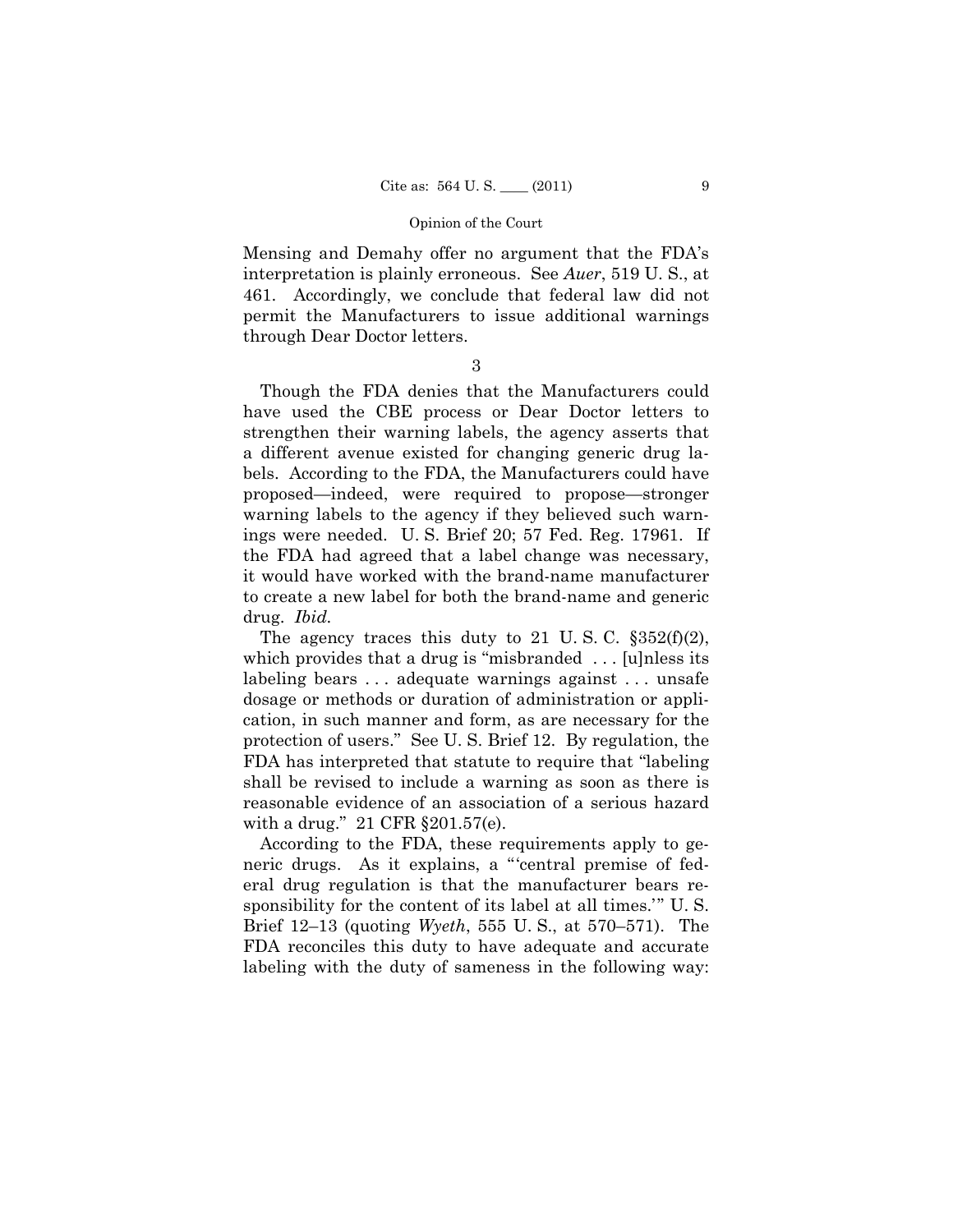Generic drug manufacturers that become aware of safety problems must ask the agency to work toward strengthening the label that applies to both the generic and brandname equivalent drug. U. S. Brief 20.

The Manufacturers and the FDA disagree over whether this alleged duty to request a strengthened label actually existed. The FDA argues that it explained this duty in the preamble to its 1992 regulations implementing the Hatch-Waxman Amendments. *Ibid.;* see 57 Fed. Reg. 17961 ("If a [generic drug manufacturer] believes new safety information should be added to a product's labeling, it should contact FDA, and FDA will determine whether the labeling for the generic and listed drugs should be revised"). The Manufacturers claim that the FDA's 19-year-old statement did not create a duty, and that there is no evidence of any generic drug manufacturer ever acting pursuant to any such duty. See Tr. of Oral Arg. 19–24; Reply Brief for Petitioner PLIVA et al. 18–22. Because we ultimately find pre-emption even assuming such a duty existed, we do not resolve the matter.

To summarize, the relevant state and federal requirements are these: State tort law places a duty directly on all drug manufacturers to adequately and safely label their products. Taking Mensing and Demahy's allegations as true, this duty required the Manufacturers to use a different, stronger label than the label they actually used. Federal drug regulations, as interpreted by the FDA, prevented the Manufacturers from independently changing their generic drugs' safety labels. But, we assume, federal law also required the Manufacturers to ask for FDA assistance in convincing the brand-name manufacturer to adopt a stronger label, so that all corresponding generic drug manufacturers could do so as well. We turn now to the question of pre-emption.

 $\mathcal{C}$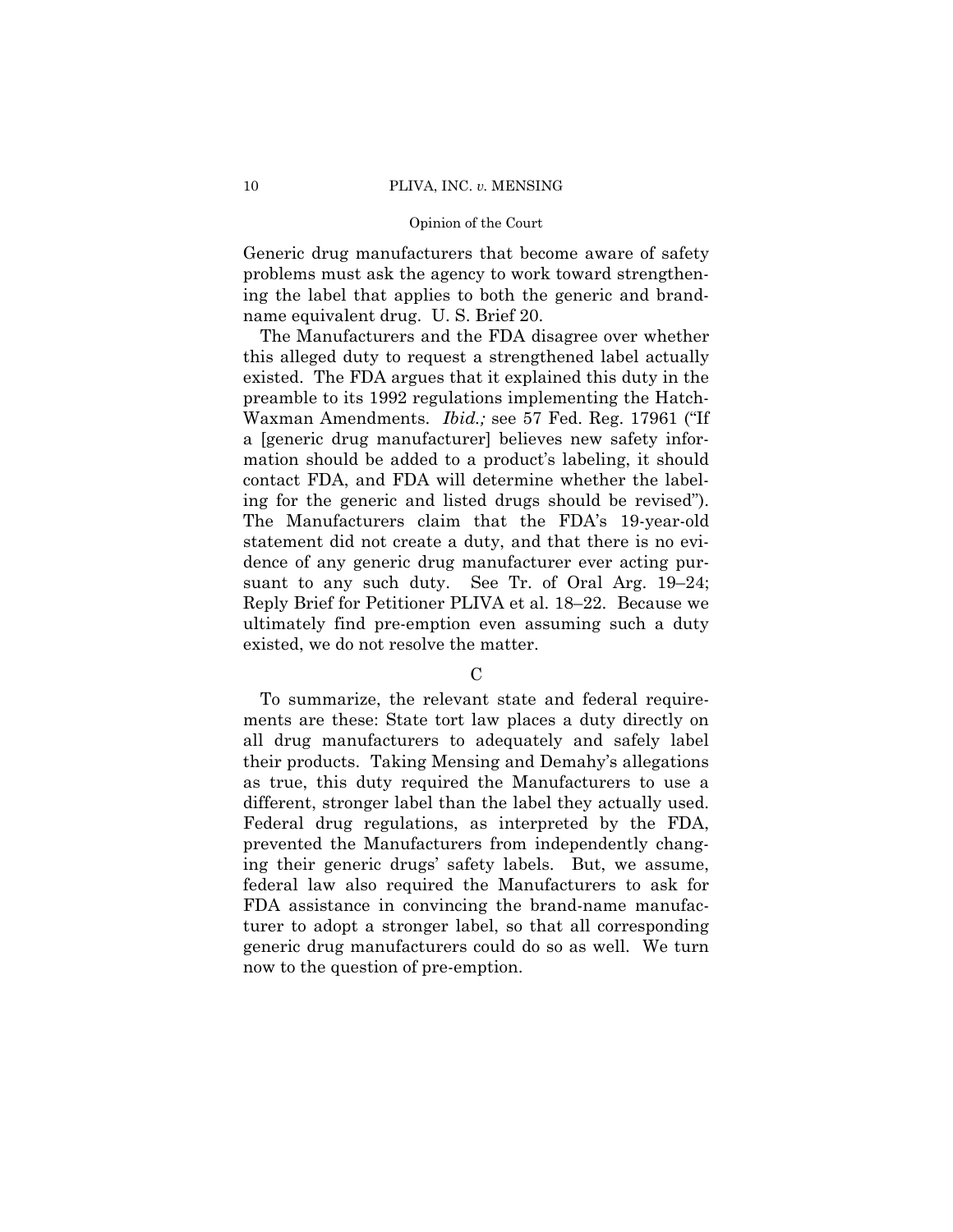#### III

The Supremacy Clause establishes that federal law "shall be the supreme Law of the Land . . . any Thing in the Constitution or Laws of any State to the Contrary notwithstanding." U. S. Const., Art. VI, cl. 2. Where state and federal law "directly conflict," state law must give way. *Wyeth, supra,* at 583 (THOMAS, J., concurring in judgment); see also *Crosby* v. *National Foreign Trade Council*, 530 U. S. 363, 372 (2000) ("[S]tate law is naturally preempted to the extent of any conflict with a federal statute"). We have held that state and federal law conflict where it is "impossible for a private party to comply with both state and federal requirements."4 *Freightliner Corp.*  v. *Myrick*, 514 U. S. 280, 287 (1995) (internal quotation marks omitted).5

A

We find impossibility here. It was not lawful under federal law for the Manufacturers to do what state law required of them. And even if they had fulfilled their federal duty to ask for FDA assistance, they would not have satisfied the requirements of state law.

If the Manufacturers had independently changed their

<sup>4</sup>We do not address whether state and federal law "directly conflict" in circumstances beyond "impossibility." See *Wyeth*, 555 U. S., at 582, 590–591 (THOMAS, J., concurring in judgment) (suggesting that they might).<br><sup>5</sup>The Hatch-Waxman Amendments contain no provision expressly

pre-empting state tort claims. See *post*, at 9, 19 (SOTOMAYOR, J., dissenting). Nor do they contain any saving clause to expressly preserve state tort claims. Cf. *Williamson* v. *Mazda Motor of America, Inc.*, 562 U.S. \_\_, \_\_ (2011) (THOMAS, J., concurring in judgment) (discussing the saving clause in the National Traffic and Motor Vehicle Safety Act of 1966, 49 U. S. C. §30103(e)). Although an express statement on pre-emption is always preferable, the lack of such a statement does not end our inquiry. Contrary to the dissent's suggestion, the absence of express pre-emption is not a reason to find no *conflict* preemption. See *post*, at 19.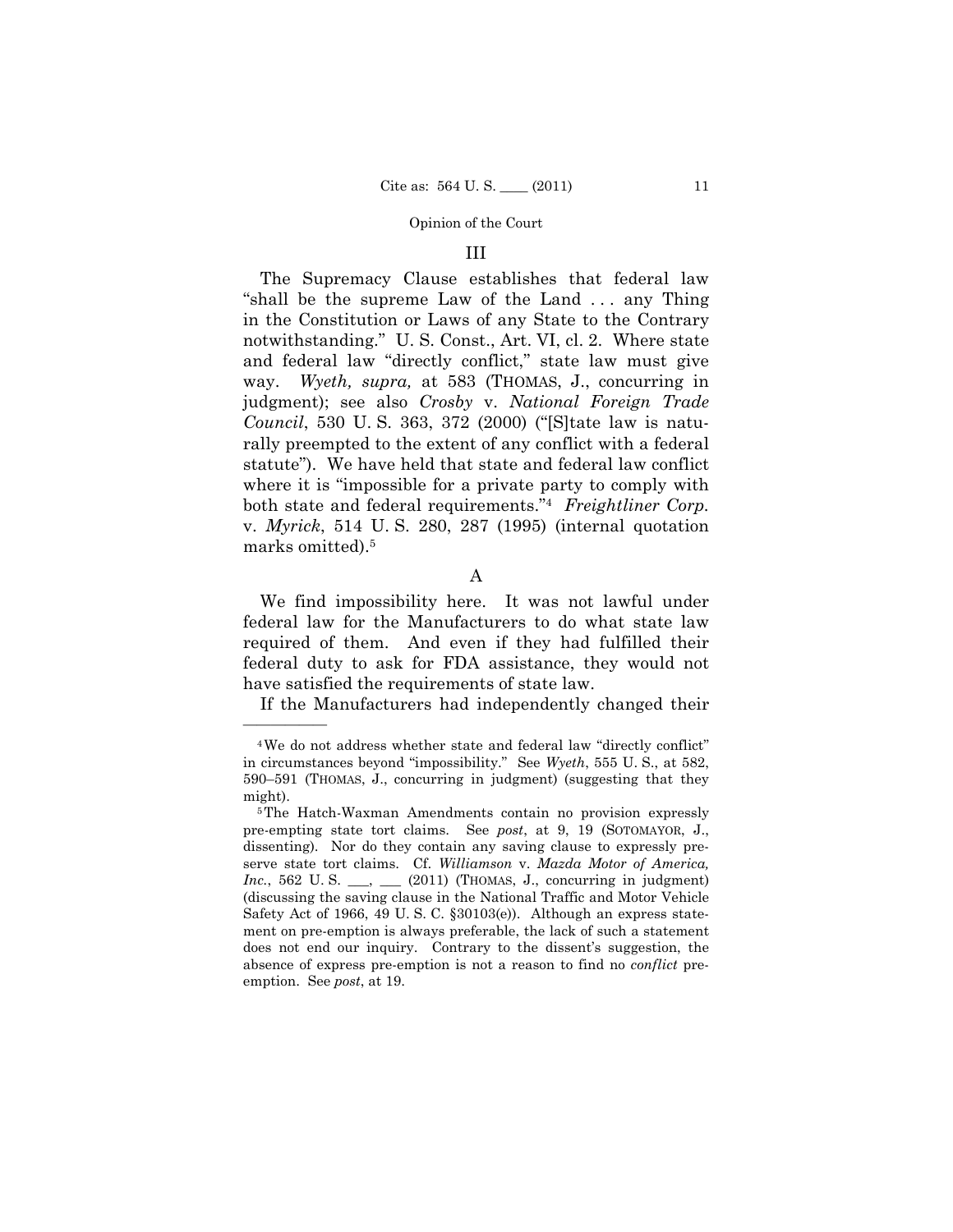labels to satisfy their state-law duty, they would have violated federal law. Taking Mensing and Demahy's allegations as true, state law imposed on the Manufacturers a duty to attach a safer label to their generic metoclopramide. Federal law, however, demanded that generic drug labels be the same at all times as the corresponding brand-name drug labels. See, *e.g.,* 21 CFR §314.150(b)(10). Thus, it was impossible for the Manufacturers to comply with both their state-law duty to change the label and their federal law duty to keep the label the same.

The federal duty to ask the FDA for help in strengthening the corresponding brand-name label, assuming such a duty exists, does not change this analysis. Although requesting FDA assistance would have satisfied the Manufacturers' federal duty, it would not have satisfied their state tort-law duty to provide adequate labeling. State law demanded a safer label; it did not instruct the Manufacturers to communicate with the FDA about the possibility of a safer label. Indeed, Mensing and Demahy deny that their state tort claims are based on the Manufacturers' alleged failure to ask the FDA for assistance in changing the labels. Brief for Respondents 53–54; cf. *Buckman Co.* v. *Plaintiffs' Legal Comm.*, 531 U. S. 341 (2001) (holding that federal drug and medical device laws pre-empted a state tort-law claim based on failure to properly communicate with the FDA).

> B 1

Mensing and Demahy contend that, while their statelaw claims do not turn on whether the Manufacturers asked the FDA for assistance in changing their labels, the Manufacturers' federal affirmative defense of pre-emption does. Mensing and Demahy argue that if the Manufacturers had asked the FDA for help in changing the corre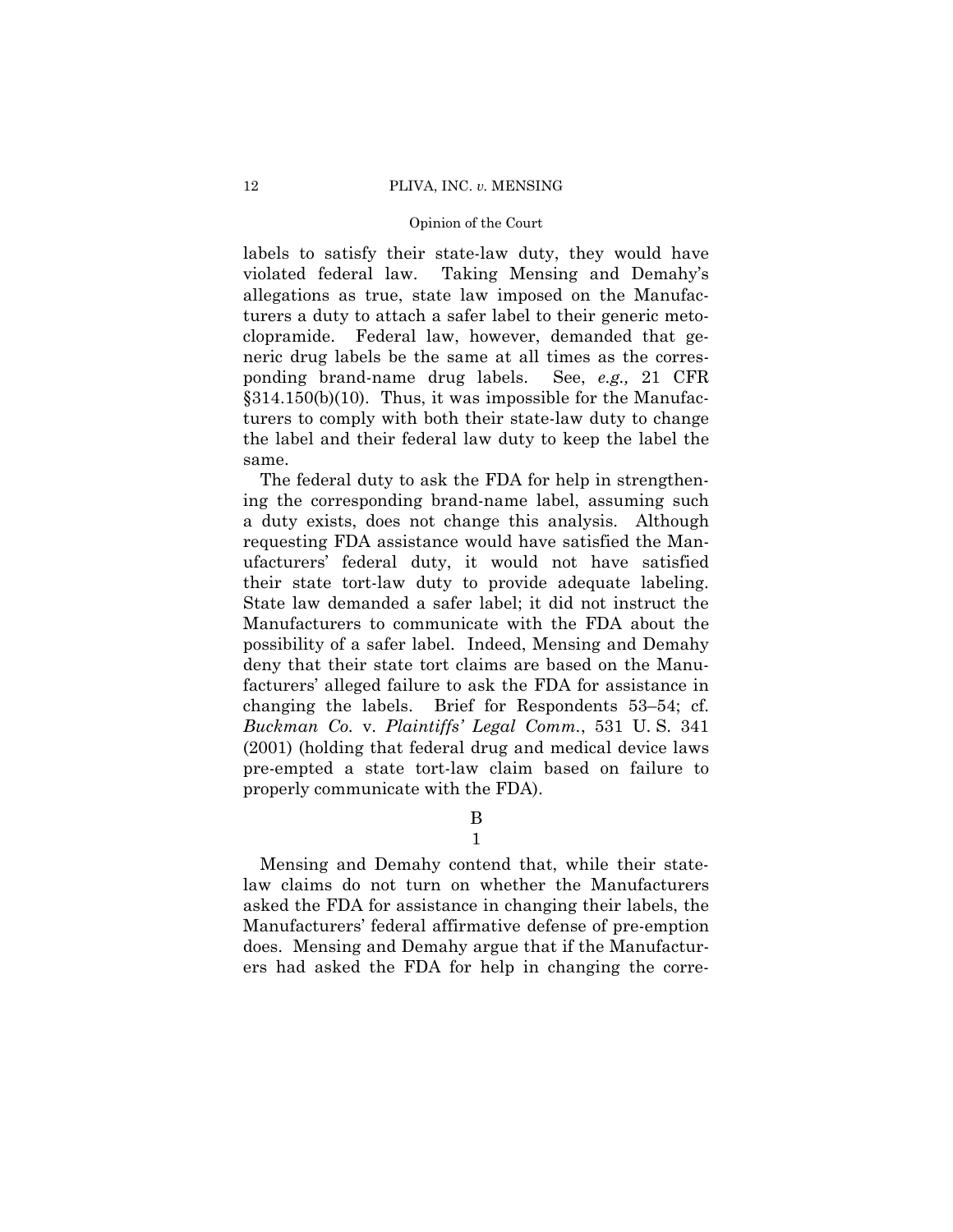sponding brand-name label, they might eventually have been able to accomplish under federal law what state law requires. That is true enough. The Manufacturers "freely concede" that they could have asked the FDA for help. PLIVA Brief 48. If they had done so, and if the FDA decided there was sufficient supporting information, and if the FDA undertook negotiations with the brand-name manufacturer, and if adequate label changes were decided on and implemented, then the Manufacturers would have started a Mouse Trap game that eventually led to a better label on generic metoclopramide.

This raises the novel question whether conflict preemption should take into account these possible actions by the FDA and the brand-name manufacturer. Here, what federal law permitted the Manufacturers to do could have changed, even absent a change in the law itself, depending on the actions of the FDA and the brand-name manufacturer. Federal law does not dictate the text of each generic drug's label, but rather ties those labels to their brand-name counterparts. Thus, federal law would permit the Manufacturers to comply with the state labeling requirements if, and only if, the FDA and the brand-name manufacturer changed the brand-name label to do so.

Mensing and Demahy assert that when a private party's ability to comply with state law depends on approval and assistance from the FDA, proving pre-emption requires that party to demonstrate that the FDA would not have allowed compliance with state law. Here, they argue, the Manufacturers cannot bear their burden of proving impossibility because they did not even *try* to start the process that might ultimately have allowed them to use a safer label. Brief for Respondents 47*.* This is a fair argument, but we reject it.

The question for "impossibility" is whether the private party could independently do under federal law what state law requires of it. See *Wyeth*, 555 U. S., at 573 (finding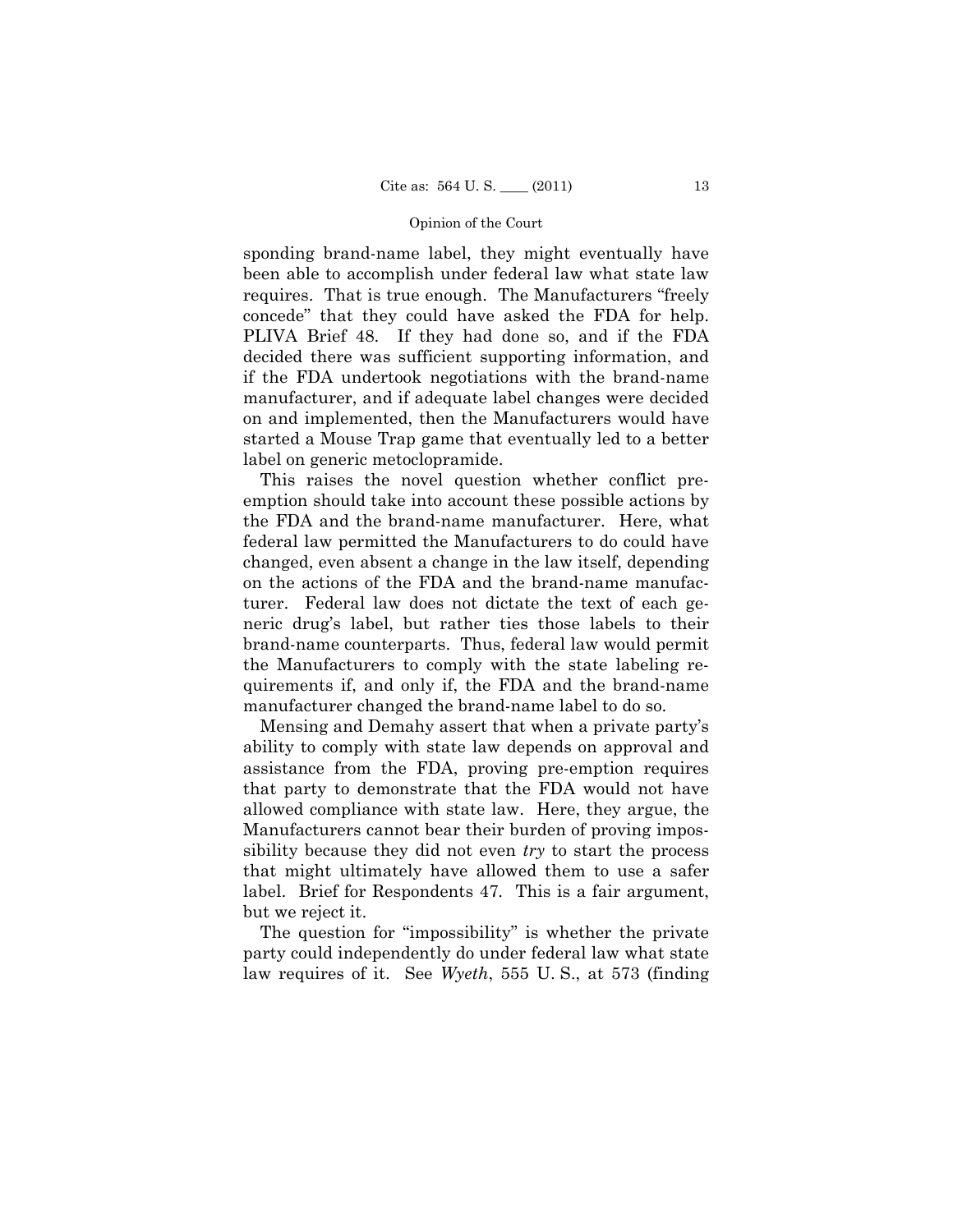no pre-emption where the defendant could "unilaterally" do what state law required). Accepting Mensing and Demahy's argument would render conflict pre-emption largely meaningless because it would make most conflicts between state and federal law illusory. We can often imagine that a third party or the Federal Government *might* do something that makes it lawful for a private party to accomplish under federal law what state law requires of it. In these cases, it is certainly possible that, had the Manufacturers asked the FDA for help, they might have eventually been able to strengthen their warning label. Of course, it is also *possible* that the Manufacturers could have convinced the FDA to reinterpret its regulations in a manner that would have opened the CBE process to them. Following Mensing and Demahy's argument to its logical conclusion, it is also *possible* that, by asking, the Manufacturers could have persuaded the FDA to rewrite its generic drug regulations entirely or talked Congress into amending the Hatch-Waxman Amendments.

If these conjectures suffice to prevent federal and state law from conflicting for Supremacy Clause purposes, it is unclear when, outside of express pre-emption, the Supremacy Clause would have any force.6 We do not read the Supremacy Clause to permit an approach to preemption that renders conflict pre-emption all but meaningless. The Supremacy Clause, on its face, makes federal law "the supreme Law of the Land" even absent an express statement by Congress. U. S. Const., Art. VI, cl. 2.

<sup>&</sup>lt;sup>6</sup>The dissent asserts that we are forgetting "purposes-and-objectives" pre-emption. *Post*, at 15–16. But as the dissent acknowledges, purposes-and-objectives pre-emption is a form of conflict pre-emption. *Post,* at 9, 16. If conflict pre-emption analysis must take into account hypothetical federal action, including possible changes in Acts of Congress, then there is little reason to think that pre-emption based on the purposes and objectives of Congress would survive either.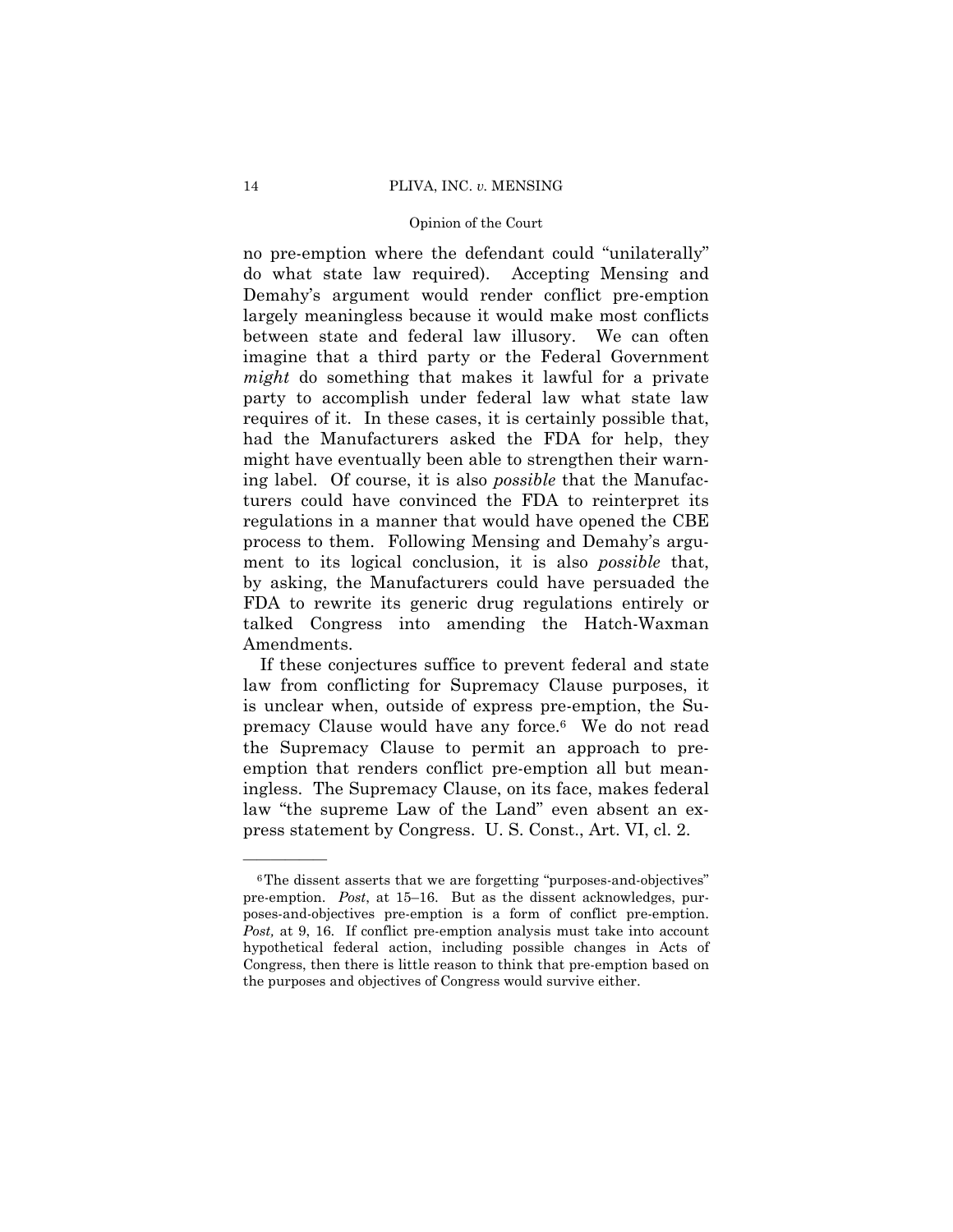#### Opinion of THOMAS, J.

 $\overline{2}$ 

Moreover, the text of the Clause—that federal law shall be supreme, "any Thing in the Constitution or Laws of any State to the Contrary notwithstanding"—plainly contemplates conflict pre-emption by describing federal law as effectively repealing contrary state law. *Ibid.;* see Nelson, Preemption, 86 Va. L. Rev. 225, 234 (2000); *id.,* at 252–253 (describing discussion of the Supremacy Clause in state ratification debates as concerning whether federal law could repeal state law, or vice versa). The phrase "any [state law] to the Contrary notwithstanding" is a *non obstante* provision. *Id.,* at 238–240, nn. 43–45. Eighteenthcentury legislatures used *non obstante* provisions to specify the degree to which a new statute was meant to repeal older, potentially conflicting statutes in the same field. *Id.,* at 238–240 (citing dozens of statutes from the 1770's and 1780's with similar provisions). A *non obstante*  provision "in a new statute acknowledged that the statute might contradict prior law and instructed courts not to apply the general presumption against implied repeals." *Id.,* at 241–242; 4 M. Bacon, A New Abridgment of the Law 639 (4th ed. 1778) ("Although two Acts of Parliament are *seemingly* repugnant, yet if there be no Clause of *non Obstante* in the latter, they shall if possible have such Construction, that the latter may not be a Repeal of the former by Implication"). The *non obstante* provision in the Supremacy Clause therefore suggests that federal law should be understood to impliedly repeal conflicting state law.

Further, the provision suggests that courts should not strain to find ways to reconcile federal law with seemingly conflicting state law. Traditionally, courts went to great lengths attempting to harmonize conflicting statutes, in order to avoid implied repeals. *Warder* v. *Arell*, 2 Va. 282, 296 (1796) (opinion of Roane, J.) ("[W]e ought to seek for such a construction as will reconcile [the statutes] to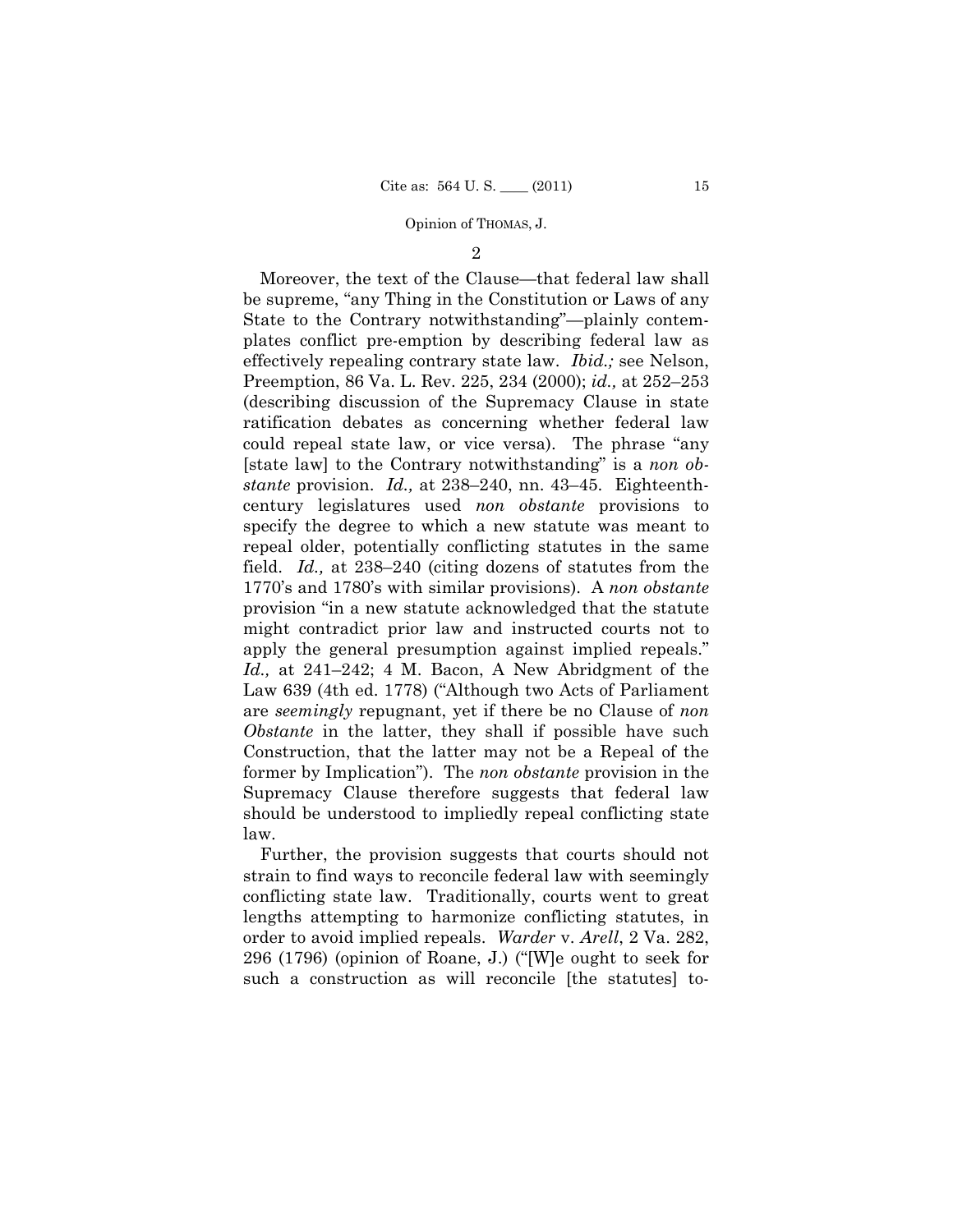#### Opinion of THOMAS, J.

gether"); *Ludlow's Heirs* v. *Johnston*, 3 Ohio 553, 564 (1828) ("[I]f by any fair course of reasoning the two [statutes] can be reconciled, both shall stand"); *Doolittle* v. *Bryan*, 14 How. 563, 566 (1853) (requiring "the repugnance be quite plain" before finding implied repeal). A *non obstante* provision thus was a useful way for legislatures to specify that they did not want courts distorting the new law to accommodate the old. Nelson, *supra,* at 240–242; see also J. Sutherland, Statutes and Statutory Construction §147, p. 199 (1891) ("[W]hen there is inserted in a statute a provision [of *non obstante*] . . . . It is to be supposed that courts will be less inclined against recognizing repugnancy in applying such statutes"); *Weston's Case*, 73 Eng. Rep. 780, 781 (K. B. 1576) ("[W]hen there are two statutes, one in appearance crossing the other, and no clause of *non obstante* is contained in the second statute . . . the exposition ought to be that both should stand in force"); G. Jacob, A New Law Dictionary (J. Morgan ed., 10th ed. 1782) (definition of "statute," ¶6: "[W]hen there is a seeming variance between two *statutes,* and no clause of *non obstante* in the latter, such construction shall be made that both may stand"). The *non obstante* provision of he Supremacy Clause indicates that a court need look no further than "the ordinary meanin[g]" of federal law, and should not distort federal law to accommodate conflicting state law. *Wyeth*, 555 U. S., at 588 (THOMAS, J., concurring in judgment) (internal quotation marks omitted).

To consider in our pre-emption analysis the contingencies inherent in these cases—in which the Manufacturers' ability to comply with state law depended on uncertain federal agency and third-party decisions—would be inconsistent with the *non obstante* provision of the Supremacy Clause. The Manufacturers would be required continually to prove the counterfactual conduct of the FDA and brandname manufacturer in order to establish the supremacy of federal law. We do not think the Supremacy Clause con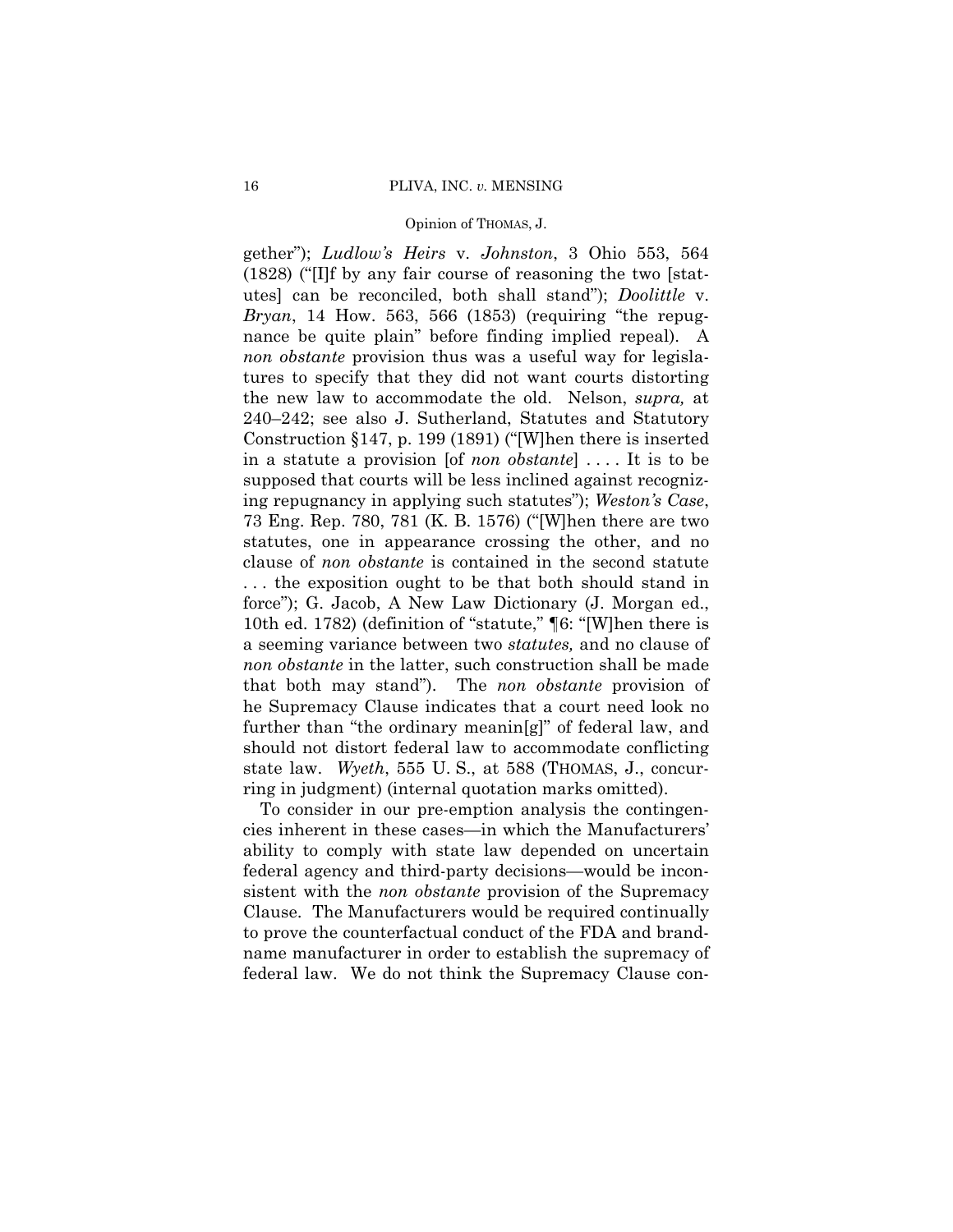templates that sort of contingent supremacy. The *non obstante* provision suggests that pre-emption analysis should not involve speculation about ways in which federal agency and third-party actions could potentially reconcile federal duties with conflicting state duties. When the "ordinary meaning" of federal law blocks a private party from independently accomplishing what state law requires, that party has established pre-emption.

3

To be sure, whether a private party can act sufficiently independently under federal law to do what state law requires may sometimes be difficult to determine. But this is not such a case. Before the Manufacturers could satisfy state law, the FDA—a federal agency—had to undertake special effort permitting them to do so. To decide these cases, it is enough to hold that when a party cannot satisfy its state duties without the Federal Government's special permission and assistance, which is dependent on the exercise of judgment by a federal agency, that party cannot independently satisfy those state duties for preemption purposes.

Here, state law imposed a duty on the Manufacturers to take a certain action, and federal law barred them from taking that action. The only action the Manufacturers could independently take—asking for the FDA's help—is not a matter of state-law concern. Mensing and Demahy's tort claims are pre-empted.

*Wyeth* is not to the contrary. In that case, as here, the plaintiff contended that a drug manufacturer had breached a state tort-law duty to provide an adequate warning label. 555 U. S., at 559–560. The Court held that the lawsuit was not pre-empted because it was possible for Wyeth, a brand-name drug manufacturer, to comply with

 $\mathcal{C}$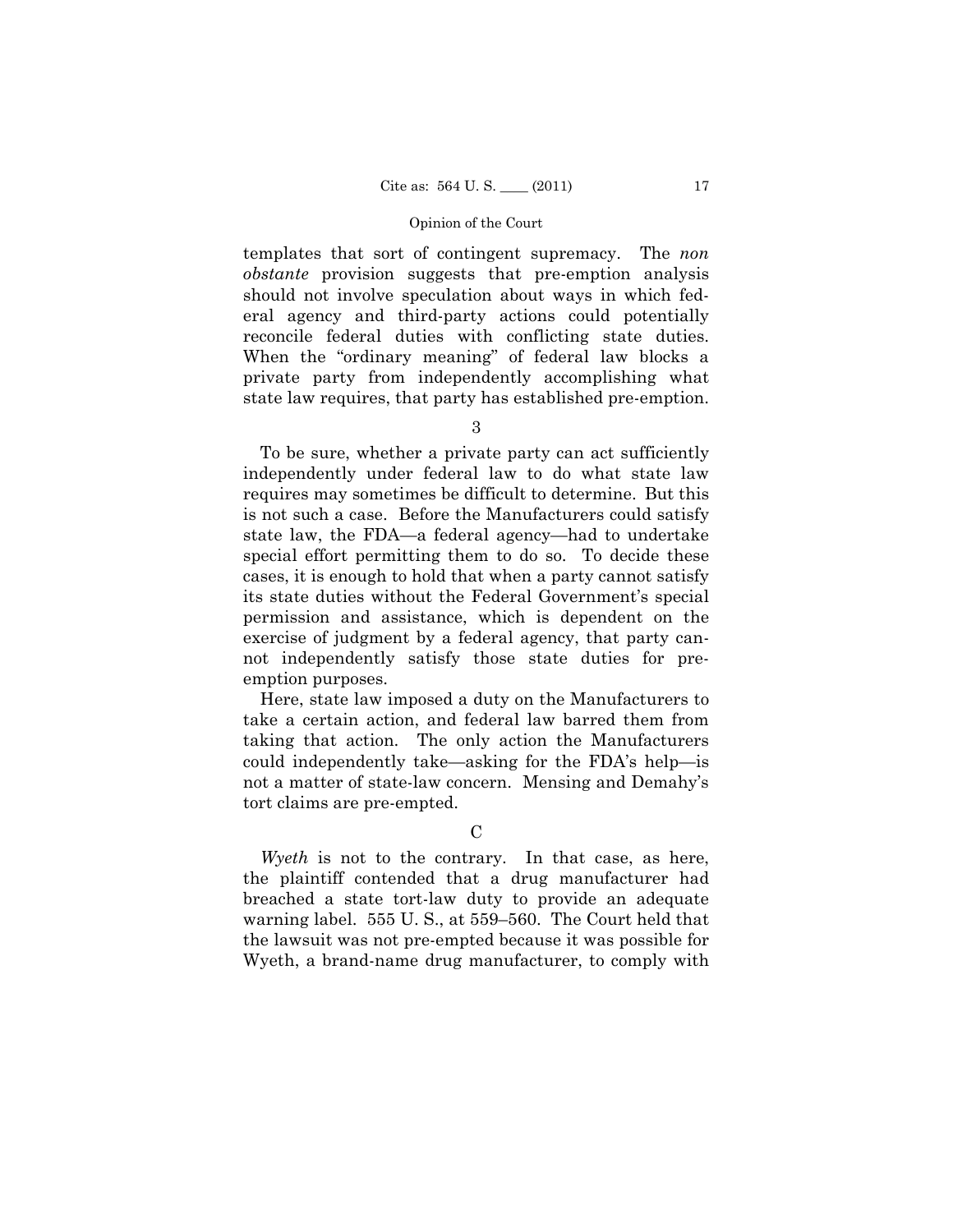both state and federal law. *Id.,* at 572–573.7 Specifically, the CBE regulation, 21 CFR  $\S 314.70(c)(6)(iii)$ , permitted a brand-name drug manufacturer like Wyeth "to unilaterally strengthen its warning" without prior FDA approval. 555 U. S., at 573; cf. *supra,* at 7–8. Thus, the federal regulations applicable to Wyeth allowed the company, of its own volition, to strengthen its label in compliance with its state tort duty.8

We recognize that from the perspective of Mensing and Demahy, finding pre-emption here but not in *Wyeth* makes little sense. Had Mensing and Demahy taken Reglan, the brand-name drug prescribed by their doctors, *Wyeth* would control and their lawsuits would not be pre-empted. But

<sup>7</sup>Wyeth also urged that state tort law "creat[ed] an unacceptable 'obstacle to the accomplishment and execution of the full purposes and objectives of Congress.' " 555 U. S., at 563–564 (quoting *Hines* v. *Davidowitz*, 312 U. S. 52, 67 (1941)). The Court rejected that argument, and that type of pre-emption is not argued here. Cf. *post*, at 16,

n. 13 (opinion of SOTOMAYOR, J.).<br><sup>8</sup>The FDA, however, retained the authority to eventually rescind Wyeth's unilateral CBE changes. Accordingly, the Court noted that Wyeth could have attempted to show, by "clear evidence," that the FDA would have rescinded any change in the label and thereby demonstrate that it would in fact have been impossible to do under federal law what state law required. *Wyeth*, *supra,* at 571. Wyeth offered no such evidence.

That analysis is consistent with our holding today. The Court in *Wyeth* asked what the drug manufacturer could independently do under federal law, and in the absence of clear evidence that Wyeth could not have accomplished what state law required of it, found no pre-emption. The *Wyeth* Court held that, because federal law accommodated state law duties, "the possibility of impossibility" was "not enough." *Post*, at 10; see also *Rice* v. *Norman Williams Co.*, 458 U. S. 654, 659 (1982) (rejecting "hypothetical" impossibility). But here, "existing" federal law directly conflicts with state law. *Post*, at 15 ("Conflict analysis necessarily turns on existing law"). The question in these cases is not whether the possibility of *impossibility* establishes pre-emption, but rather whether the possibility of *possibility* defeats pre-emption. *Post*, at 10.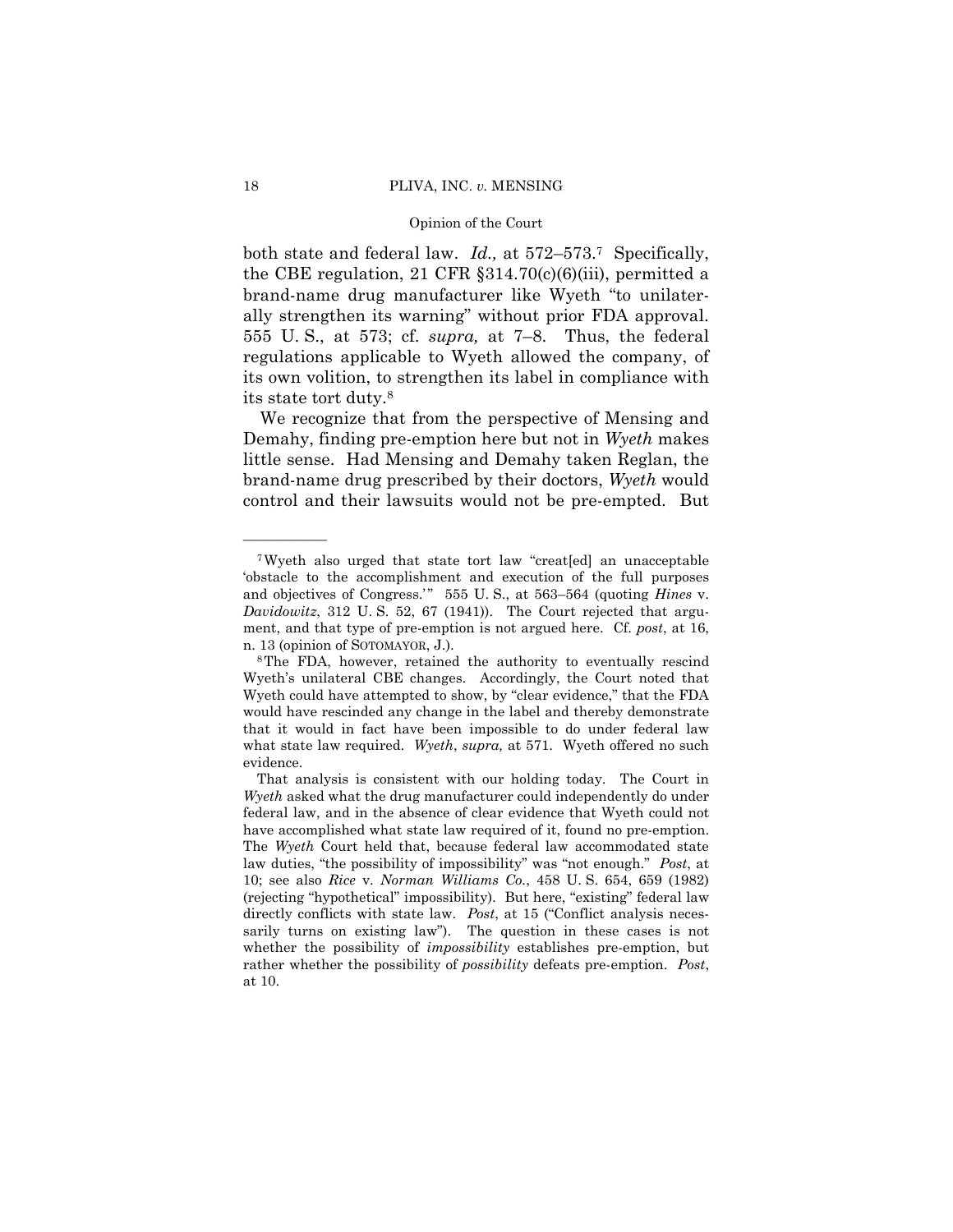because pharmacists, acting in full accord with state law, substituted generic metoclopramide instead, federal law pre-empts these lawsuits. See*, e.g*., Minn. Stat. §151.21 (2010) (describing when pharmacists may substitute generic drugs); La. Rev. Stat. Ann. §37:1241(A)(17) (West 2007) (same). We acknowledge the unfortunate hand that federal drug regulation has dealt Mensing, Demahy, and others similarly situated.9

But "it is not this Court's task to decide whether the statutory scheme established by Congress is unusual or even bizarre." *Cuomo* v. *Clearing House Assn., L. L. C.*, 557 U. S. \_\_\_, \_\_\_ (2009) (THOMAS, J., concurring in part and dissenting in part) (slip op., at 21) (internal quotation marks and brackets omitted). It is beyond dispute that the federal statutes and regulations that apply to brandname drug manufacturers are meaningfully different than those that apply to generic drug manufacturers. Indeed, it is the special, and different, regulation of generic drugs that allowed the generic drug market to expand, bringing more drugs more quickly and cheaply to the public. But different federal statutes and regulations may, as here, lead to different pre-emption results. We will not distort the Supremacy Clause in order to create similar preemption across a dissimilar statutory scheme. As always, Congress and the FDA retain the authority to change the

<sup>9</sup>That said, the dissent overstates what it characterizes as the "many absurd consequences" of our holding. *Post*, at 18. First, the FDA informs us that "[a]s a practical matter, genuinely new information about drugs in long use (as generic drugs typically are) appears infrequently." U. S. Brief 34–35. That is because patent protections ordinarily prevent generic drugs from arriving on the market for a number of years after the brand-name drug appears. Indeed, situations like the one alleged here are apparently so rare that the FDA has no "formal regulation" establishing generic drug manufacturers' duty to initiate a label change, nor does it have any regulation setting out that labelchange process*. Id*., at 20–21. Second, the dissent admits that, even under its approach, generic drug manufacturers could establish preemption in a number of scenarios. *Post*, at 12–13.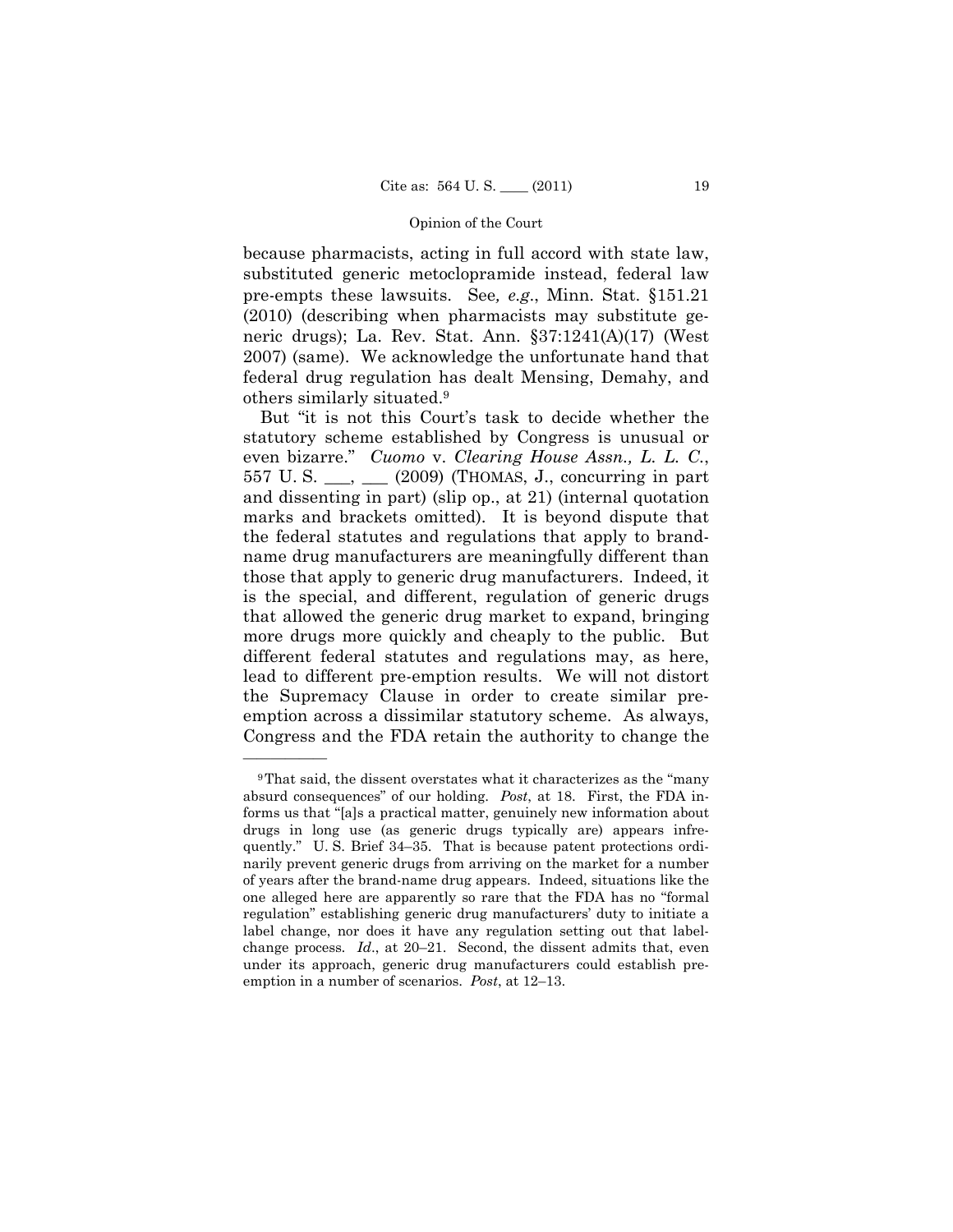law and regulations if they so desire.

\* \* \*

The judgments of the Fifth and Eighth Circuits are reversed, and the cases are remanded for further proceedings consistent with this opinion.

*It is so ordered.*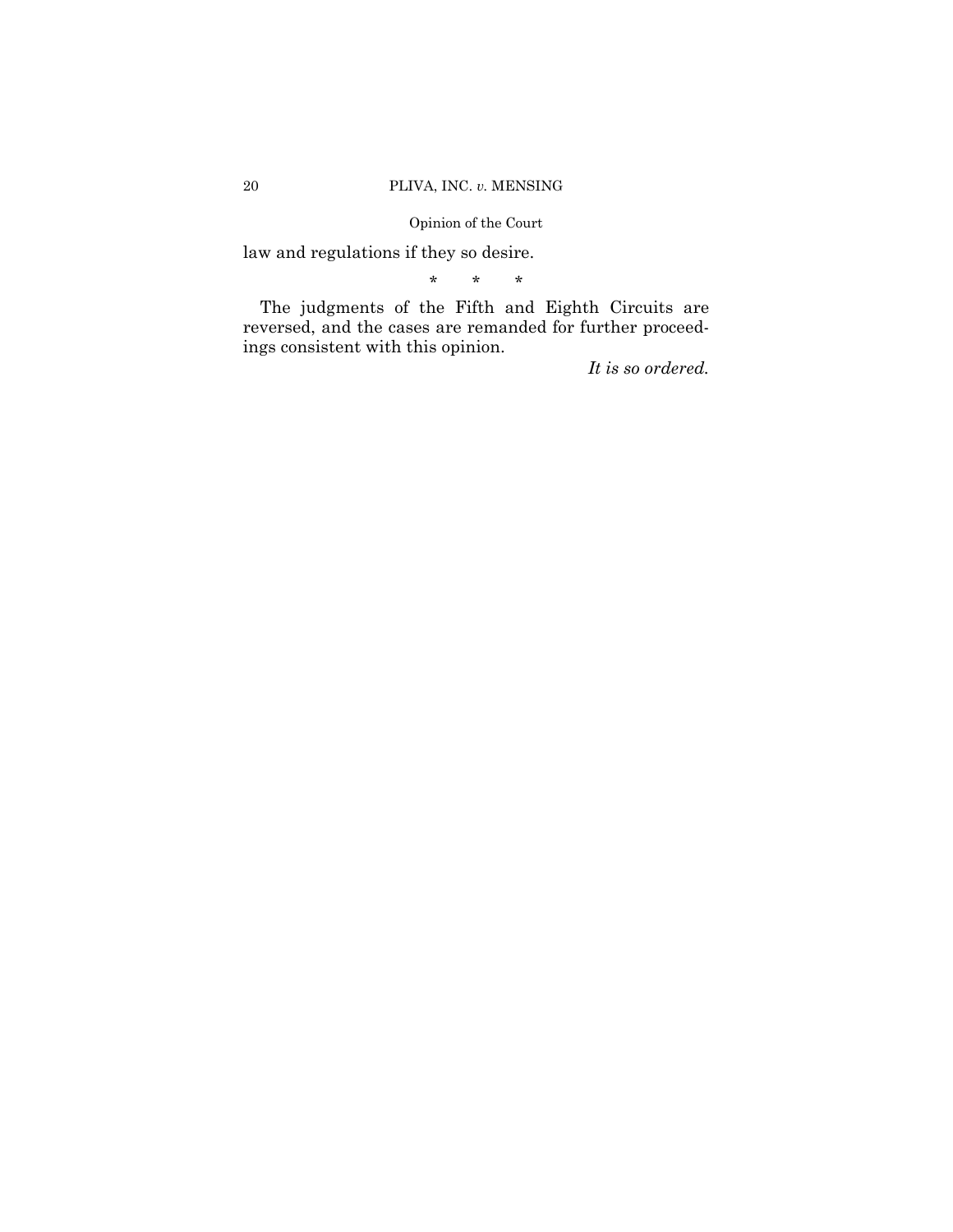### $\frac{1}{2}$  ,  $\frac{1}{2}$  ,  $\frac{1}{2}$  ,  $\frac{1}{2}$  ,  $\frac{1}{2}$  ,  $\frac{1}{2}$  ,  $\frac{1}{2}$ **SUPREME COURT OF THE UNITED STATES**

 $\frac{1}{2}$  ,  $\frac{1}{2}$  ,  $\frac{1}{2}$  ,  $\frac{1}{2}$  ,  $\frac{1}{2}$  ,  $\frac{1}{2}$ Nos. 09–993, 09–1039, and 09–1501

## PLIVA, INC., ET AL., PETITIONERS 09–993 *v.*  GLADYS MENSING

## ACTAVIS ELIZABETH, LLC, PETITIONER 09–1039 *v.*  GLADYS MENSING

## ACTAVIS, INC., PETITIONER 09–1501 *v.*  JULIE DEMAHY

### ON WRITS OF CERTIORARI TO THE UNITED STATES COURTS OF APPEALS FOR THE EIGHTH AND FIFTH CIRCUITS

[June 23, 2011]

JUSTICE SOTOMAYOR, with whom JUSTICE GINSBURG, JUSTICE BREYER, and JUSTICE KAGAN join, dissenting.

The Court today invokes the doctrine of impossibility pre-emption to hold that federal law immunizes genericdrug manufacturers from all state-law failure-to-warn claims because they cannot unilaterally change their labels. I cannot agree. We have traditionally held defendants claiming impossibility to a demanding standard: Until today, the mere possibility of impossibility had not been enough to establish pre-emption.

The Food and Drug Administration (FDA) permits and, the Court assumes, requires—generic-drug manufacturers to propose a label change to the FDA when they believe that their labels are inadequate. If it agrees that the labels are inadequate, the FDA can initiate a change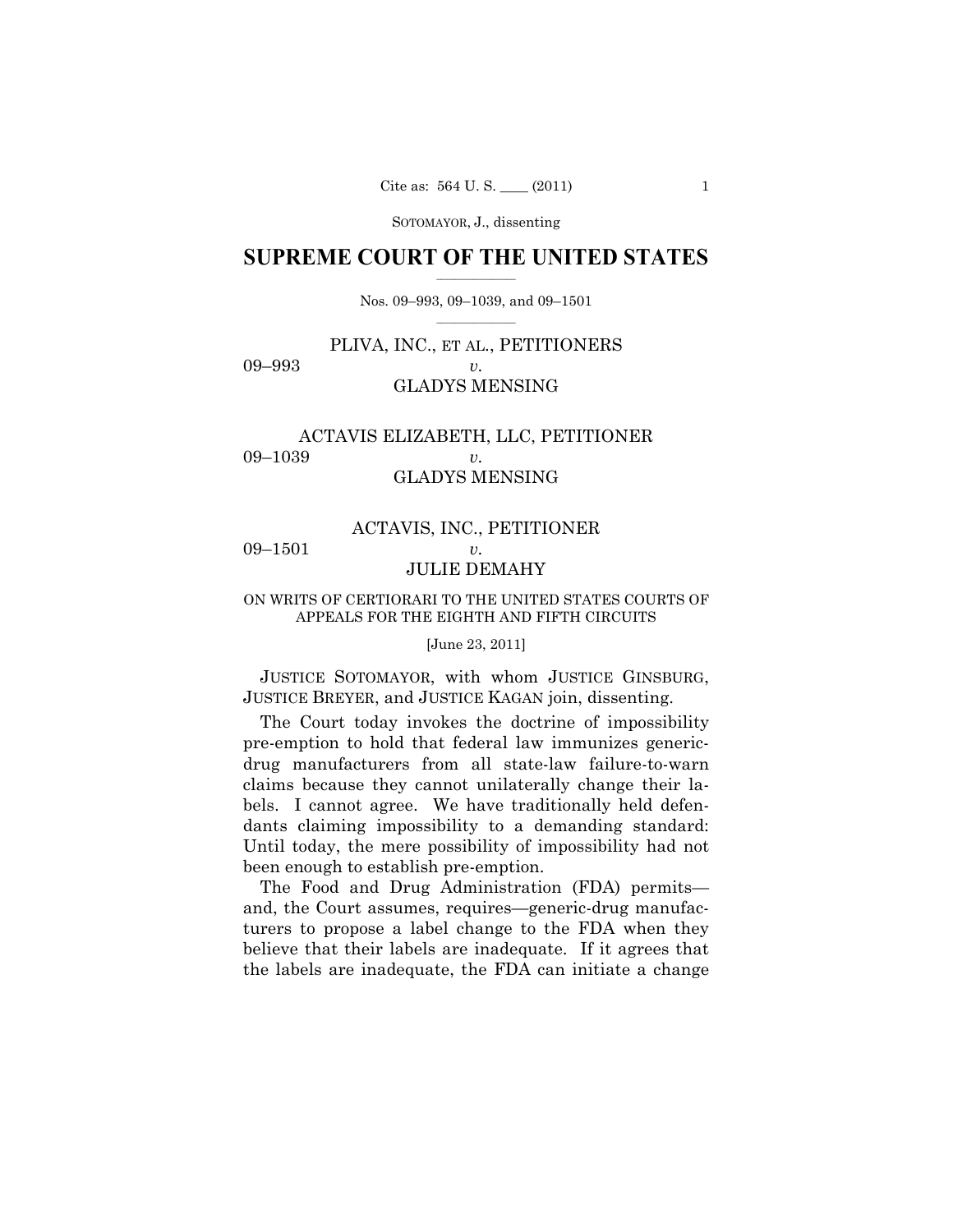to the brand-name label, triggering a corresponding change to the generic labels. Once that occurs, a generic manufacturer is in full compliance with both federal law and a state-law duty to warn. Although generic manufacturers may be able to show impossibility in some cases, petitioners, generic manufacturers of metoclopramide (Manufacturers), have shown only that they *might* have been unable to comply with both federal law and their state-law duties to warn respondents Gladys Mensing and Julie Demahy. This, I would hold, is insufficient to sustain their burden.

The Court strains to reach the opposite conclusion. It invents new principles of pre-emption law out of thin air to justify its dilution of the impossibility standard. It effectively rewrites our decision in *Wyeth* v. *Levine*, 555 U. S. 555 (2009), which holds that federal law does not pre-empt failure-to-warn claims against brand-name drug manufacturers. And a plurality of the Court tosses aside our repeated admonition that courts should hesitate to conclude that Congress intended to pre-empt state laws governing health and safety. As a result of today's decision, whether a consumer harmed by inadequate warnings can obtain relief turns solely on the happenstance of whether her pharmacist filled her prescription with a brand-name or generic drug. The Court gets one thing right: This outcome "makes little sense." *Ante*, at 18.

> I A

Today's decision affects 75 percent of all prescription drugs dispensed in this country. The dominant position of generic drugs in the prescription drug market is the result of a series of legislative measures, both federal and state.

In 1984, Congress enacted the Drug Price Competition and Patent Term Restoration Act, 98 Stat. 1585 commonly known as the Hatch-Waxman Amendments to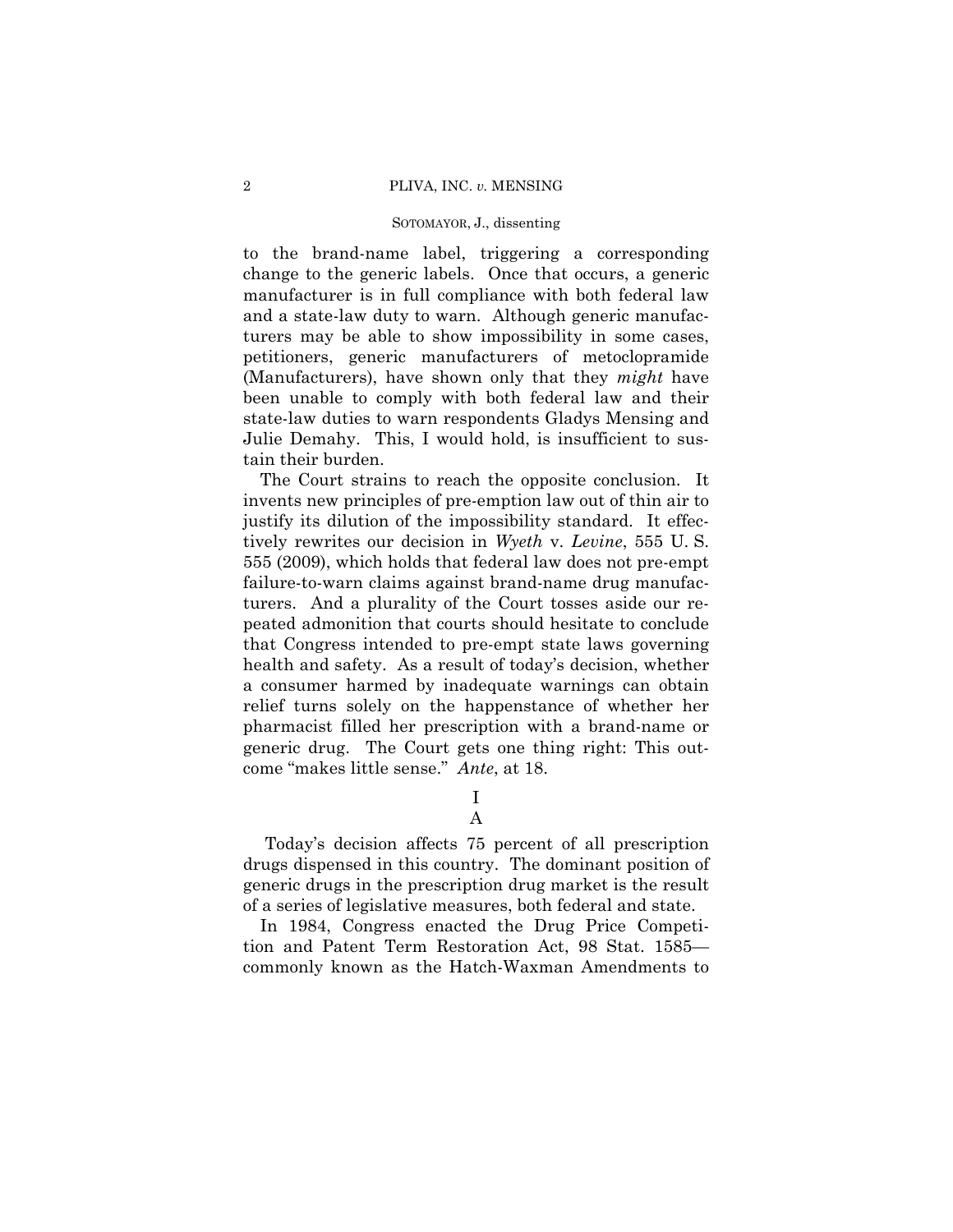the Federal Food, Drug, and Cosmetic Act (FDCA)—to "make available more low cost generic drugs by establishing a generic drug approval procedure," H. R. Rep. No. 98– 857, pt. 1, p. 14 (1984). As the majority explains, to accomplish this goal the amendments establish an abbreviated application process for generic drugs. *Ante*, at 5–6; see also 21 U.S.C.  $\S 355(j)(2)(A)$ . The abbreviated approval process implements the amendments' core principle that generic and brand-name drugs must be the "same" in nearly all respects: To obtain FDA approval, a generic manufacturer must ordinarily show, among other things, that its product has the same active ingredients as an approved brand-name drug; that "the route of administration, the dosage form, and the strength of the new drug are the same" as the brand-name drug; and that its product is "bioequivalent" to the brand-name drug.  $\S$ §355(j)(2)(A)(ii), (iii), (iv). By eliminating the need for generic manufacturers to prove their drugs' safety and efficacy independently, the Hatch-Waxman Amendments allow generic manufacturers to bring drugs to market much less expensively.

The States have also acted to expand consumption of low-cost generic drugs. In the years leading up to passage of the Hatch-Waxman Amendments, States enacted legislation authorizing pharmacists to substitute generic drugs when filling prescriptions for brand-name drugs. Christensen, Kirking, Ascione, Welage, & Gaither, Drug Product Selection: Legal Issues, 41 J. Am. Pharmaceutical Assn. 868, 869 (2001). Currently, all States have some form of generic substitution law. See *ibid.* Some States require generic substitution in certain circumstances. Dept. of Health and Human Servs., ASPE Issue Brief: Expanding the Use of Generic Drugs 7 (2010) (hereinafter Expanding the Use of Generic Drugs);1 see, *e.g.*, N. Y.

<sup>1</sup>Online at http://aspe.hhs.gov/sp/reports/2010/GenericDrugs/ib.pdf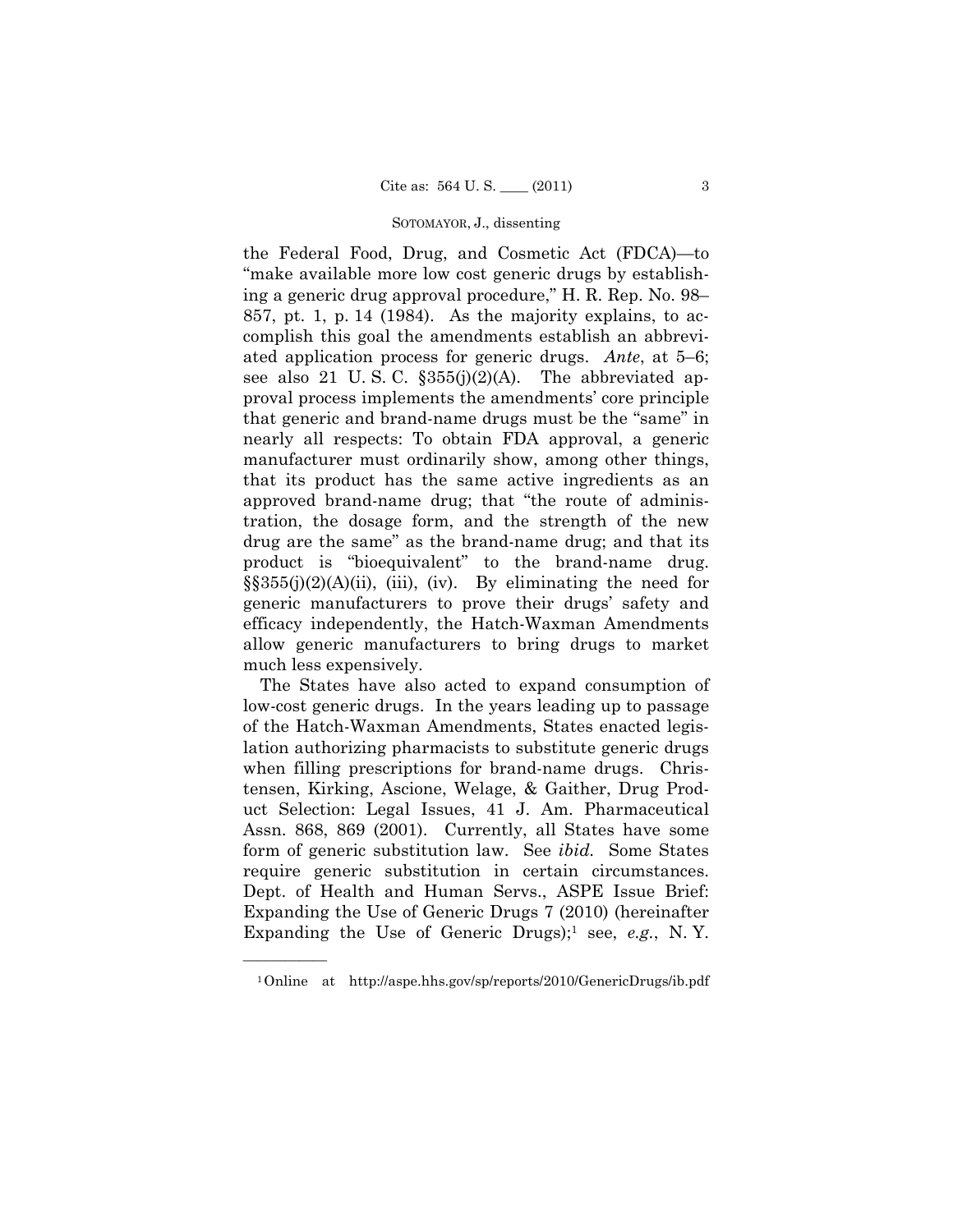Educ. Law Ann. §6816–a (West 2010). Others permit, but do not require, substitution. Expanding the Use of Generic Drugs 7; see, *e.g.*, Cal. Bus. & Prof. Code Ann. §4073 (West Supp. 2011). Some States require patient consent to substitution, and all States "allow the physician to specify that the brand name must be prescribed, although with different levels of effort from the physician." Expanding the Use of Generic Drugs 7.2

These legislative efforts to expand production and consumption of generic drugs have proved wildly successful. It is estimated that in 1984, when the Hatch-Waxman Amendments were enacted, generic drugs constituted 19 percent of drugs sold in this country. Congressional Budget Office, How Increased Competition from Generic Drugs Has Affected Prices and Returns in the Pharmaceutical Industry 27 (1998).<sup>3</sup> Today, they dominate the market. See Expanding the Use of Generic Drugs 2 (generic drugs constituted 75 percent of all dispensed prescription drugs in 2009). Ninety percent of drugs for which a generic version is available are now filled with generics. *Id.*, at 3–4. In many cases, once generic versions of a drug enter the market, the brand-name manufacturer stops selling the brand-name drug altogether. See Brief for Marc T. Law et al. as *Amici Curiae* 18 (citing studies

<sup>(</sup>all Internet materials as visited June 17, 2011, and available in Clerk of Court's case file). 2 In addition, many insurance plans are structured to promote generic

use. See Congressional Budget Office, Effects of Using Generic Drugs on Medicare's Prescription Drug Spending 9 (2010), online at http:// www.cbo.gov/ftpdoc/118xx/doc11838/09-15-PrescriptionDrugs.pdf. State Medicaid programs similarly promote generic use. See Kaiser Comm'n on Medicaid and the Uninsured, State Medicaid Outpatient Prescription Drug Policies: Findings from a National Survey, 2005 Update 10 (2005), online at www.kff.org/medicaid/upload/statemedicaid-outpatient-prescription-drug-policies-findings-from-a-nationalsurvey-2005-update-report.pdf. 3Online at http://www.cbo.gov/ftpdocs/6xx/doc655/pharm.pdf.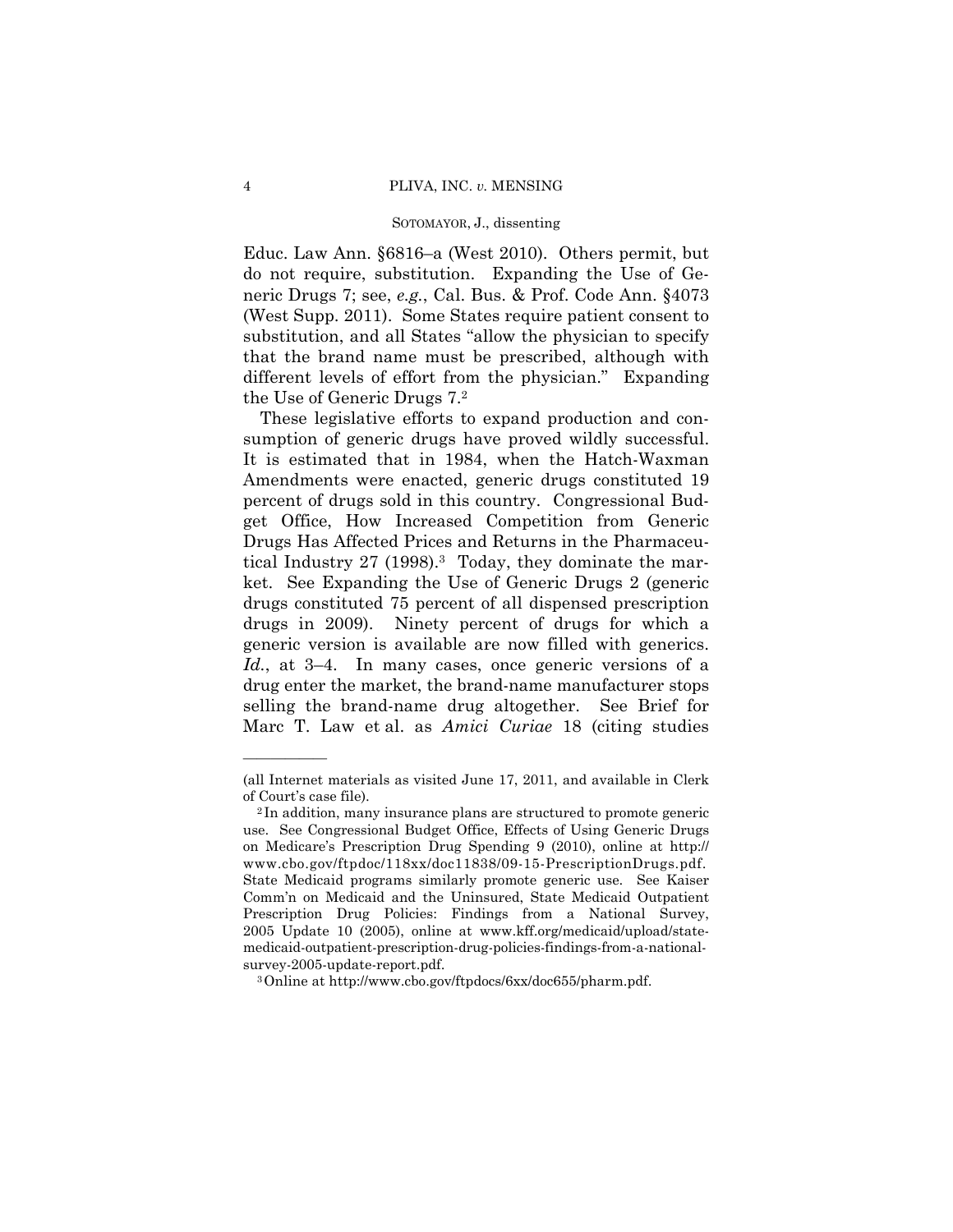showing that anywhere from one-third to one-half of generic drugs no longer have a marketed brand-name equivalent). Reflecting the success of their products, many generic manufacturers, including the Manufacturers and their *amici*, are huge, multinational companies. In total, generic drug manufacturers sold an estimated \$66 billion of drugs in this country in 2009. See *id.*, at 15.

#### B

As noted, to obtain FDA approval a generic manufacturer must generally show that its drug is the same as an approved brand-name drug. It need not conduct clinical trials to prove the safety and efficacy of the drug. This does not mean, however, that a generic manufacturer has no duty under federal law to ensure the safety of its products. The FDA has limited resources to conduct postapproval monitoring of drug safety. See *Wyeth*, 555 U. S., at 578. Manufacturers, we have recognized, "have superior access to information about their drugs, especially in the postmarketing phase as new risks emerge." *Id.*, at 578– 579. Federal law thus obliges drug manufacturers—both brand-name and generic—to monitor the safety of their products.

Under federal law, generic manufacturers must "develop written procedures for the surveillance, receipt, evaluation, and reporting of postmarketing adverse drug experiences" to the FDA.<sup>4</sup> 21 CFR  $\S 314.80(b)$ ;<sup>5</sup> see also  $\S 314.98$ (making §314.80 applicable to generic manufacturers); Brief for United States as *Amicus Curiae* 6, and n. 2 (hereinafter U. S. Brief). They must review all reports of adverse drug experiences received from "any source."

<sup>4</sup>An adverse drug experience is defined as "[a]ny adverse event associated with the use of a drug in humans, whether or not considered drug related." 21 CFR §314.80(a) (2006).<br><sup>5</sup>Like the majority, I refer to the pre-2007 statutes and regulations.

See *ante*, at 5, n. 1.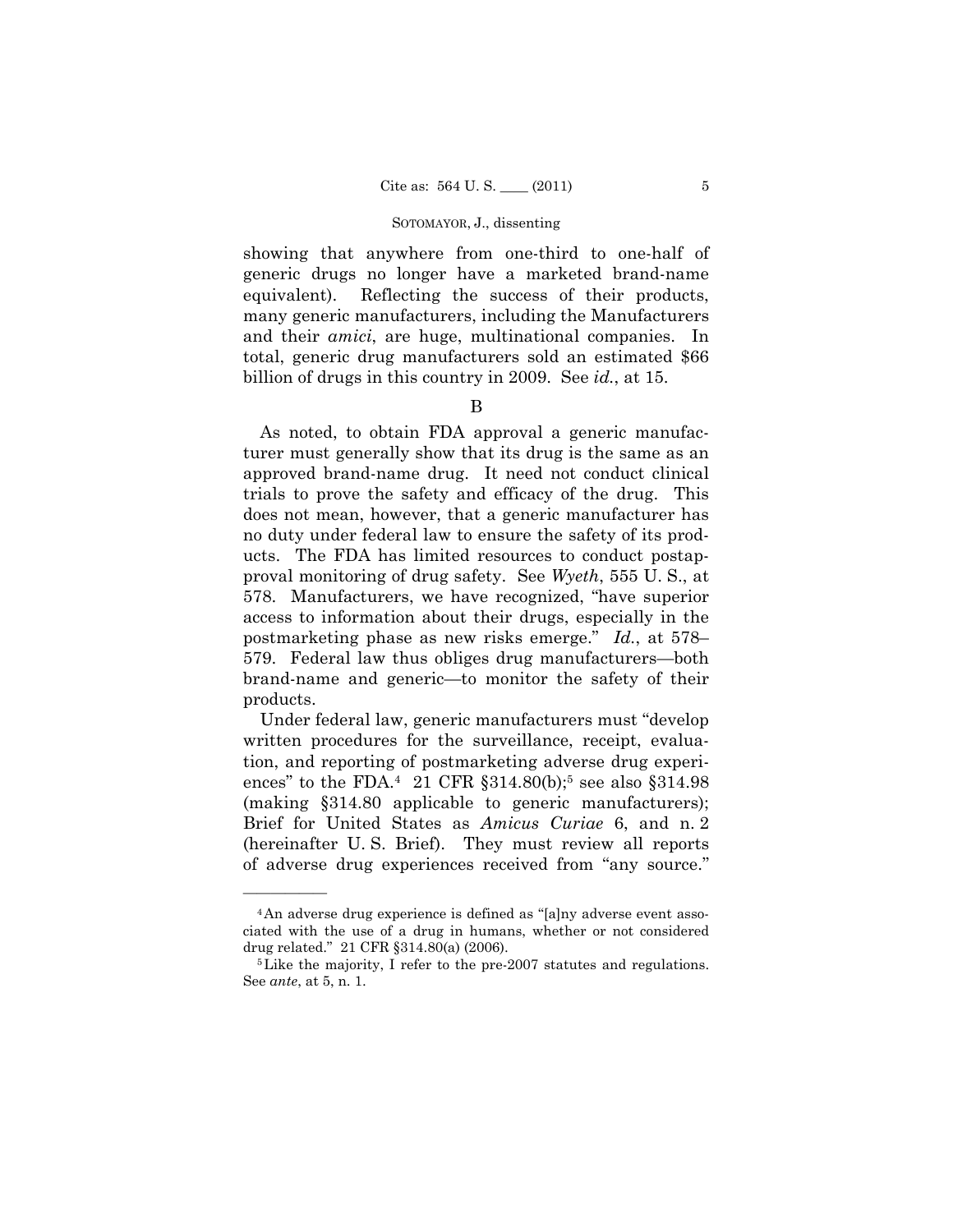§314.80(b). If a manufacturer receives a report of a serious and unexpected adverse drug experience, it must report the event to the FDA within 15 days and must "promptly investigate."  $\S$ §314.80(c)(1)(i)–(ii); see also Tr. of Oral Arg. 8. Most other adverse drug experiences must be reported on a quarterly or yearly basis.<sup>6</sup>  $\S 314.80(c)(2)$ . Generic manufacturers must also submit to the FDA an annual report summarizing "significant new information from the previous year that might affect the safety, effectiveness, or labeling of the drug product," including a "description of actions the [manufacturer] has taken or intends to take as a result of this new information."  $§314.81(b)(2)(i);$  see also  $§314.98(c).$ 

Generic manufacturers, the majority assumes, also bear responsibility under federal law for monitoring the adequacy of their warnings. I agree with the majority's conclusion that generic manufacturers are not permitted unilaterally to change their labels through the "changesbeing-effected" (CBE) process or to issue additional warnings through "Dear Doctor" letters. See *ante*, at 6–9. According to the FDA, however, that generic manufactur-

<sup>&</sup>lt;sup>6</sup>At congressional hearings on the Hatch-Waxman Amendments, representatives of the generic drug manufacturers confirmed both their obligation and their ability to conduct postapproval investigation of adverse drug experiences. See Drug Legislation: Hearings on H. R. 1554 et al. before the Subcommittee on Health and the Environment of the House Committee on Energy and Commerce, 98th Cong., 1st Sess., 45 (1983) (statement of Kenneth N. Larsen, chairman of the Generic Pharmaceutical Industry Association (GPhA)) (generic manufacturers "are sensitive to the importance of looking at adverse reactions"); *id.*, at 47–48 ("[W]e will do and provide whatever is required to be performed to meet the regulatory requirement to provide for the safety and wellbeing of those that are using the drug, this is our role and responsibility. This is an obligation to be in this business"); *id.*, at 50–51 (statement of Bill Haddad, executive officer and president of GPhA) ("Every single generic drug company that I know has a large research staff. It not only researches the drug that they are copying, or bringing into the market but it researches new drugs, researches adverse reaction[s]").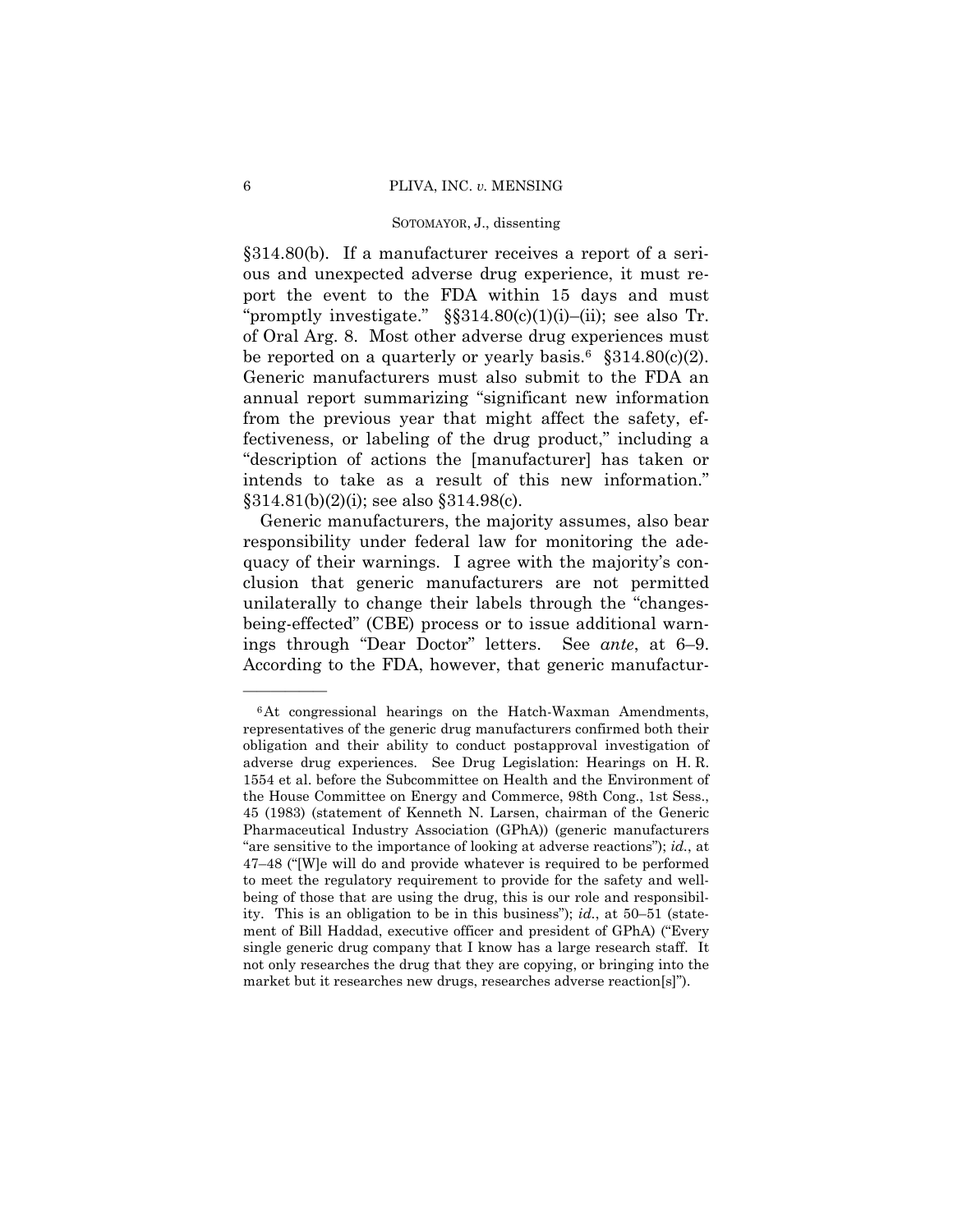ers cannot disseminate additional warnings on their own does not mean that federal law permits them to remain idle when they conclude that their labeling is inadequate. FDA regulations require that labeling "be revised to include a warning as soon as there is reasonable evidence of an association of a serious hazard with a drug." 21 CFR §201.57(e) (2006), currently codified at 21 CFR §201.80(e) (2010); see also *Wyeth*, 555 U. S., at 570–571. The FDA construes this regulation to oblige generic manufacturers "to seek to revise their labeling and provide FDA with supporting information about risks" when they believe that additional warnings are necessary.7 U. S. Brief 20.

The Manufacturers disagree. They read the FDA regulation to require them only to ensure that their labels match the brand-name labels. See Brief for Petitioner PLIVA et al. 38–41. I need not decide whether the regulation in fact obliges generic manufacturers to approach the FDA to propose a label change. The majority assumes that it does. And even if generic manufacturers do not have a duty to propose label changes, two points remain undisputed. First, they do have a duty under federal law

<sup>7</sup>The FDA's construction of this regulation mirrors the guidance it provided to generic manufacturers nearly 20 years ago in announcing the final rule implementing the abbreviated application process for generic drugs:

<sup>&</sup>quot;If an ANDA [*i.e.*, application for approval of a generic drug] applicant believes new safety information should be added to a product's labeling, it should contact FDA, and FDA will determine whether the labeling for the generic and listed drugs should be revised. After approval of an ANDA, if an ANDA holder believes that new safety information should be added, it should provide adequate supporting information to FDA, and FDA will determine whether the labeling for the generic and listed drugs should be revised." 57 Fed. Reg. 17961 (1992).

FDA's internal procedures recognize that the Office of Generic Drugs will have to consult with other FDA components on "some labeling reviews." Manual of Policies and Procedures 5200.6, p. 1 (May 9, 2001). Consultations involving "possible serious safety concerns" receive the highest priority. *Id.*, at 3.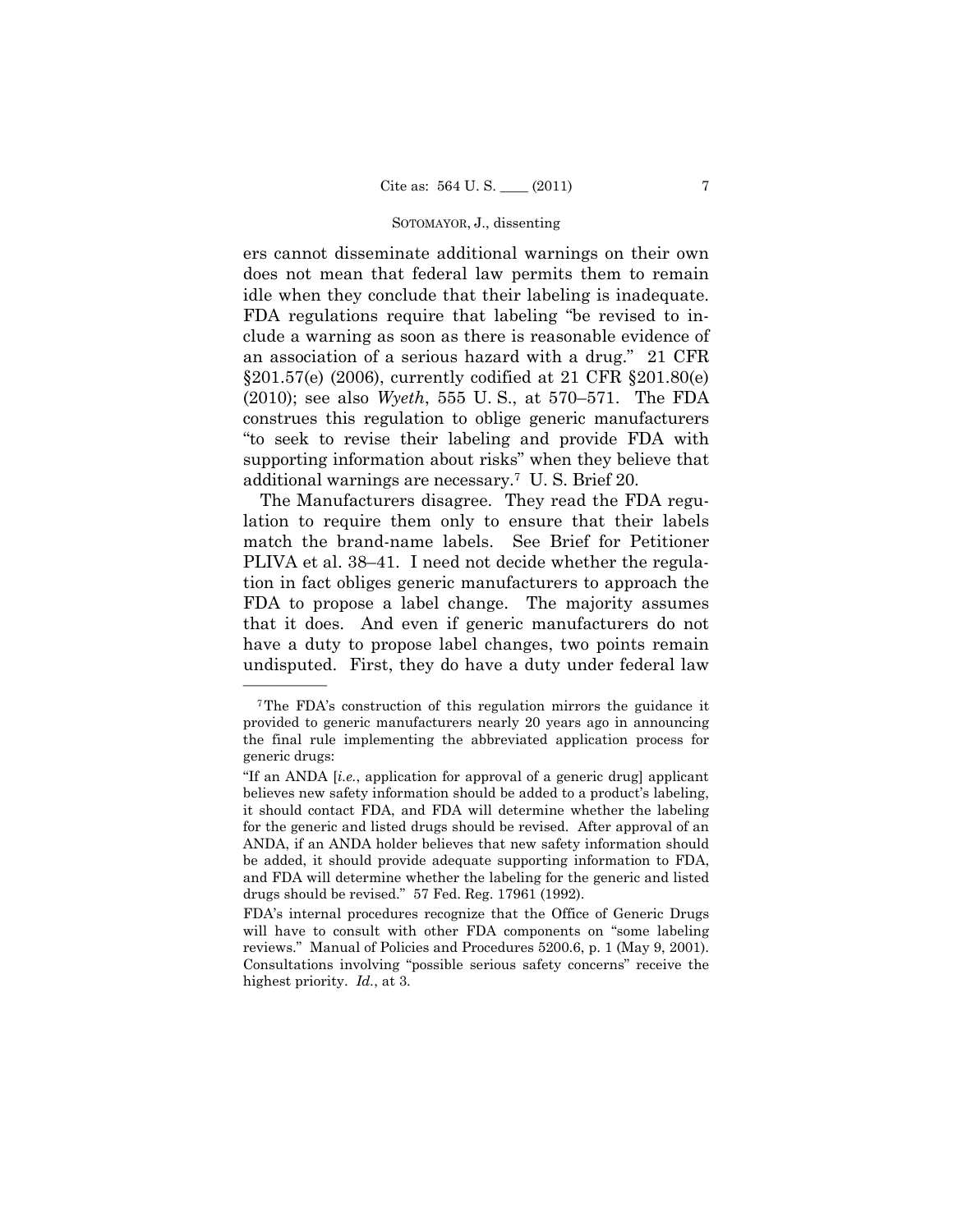to monitor the safety of their products. And, second, they may approach the FDA to propose a label change when they believe a change is required.

## II

This brings me to the Manufacturers' pre-emption defense. State law obliged the Manufacturers to warn of dangers to users. See *Hines* v. *Remington Arms Co.*, 94– 0455, p. 10 (La. 12/8/94), 648 So. 2d 331, 337; *Frey* v. *Montgomery Ward & Co.*, 258 N. W. 2d 782, 788 (Minn. 1977). The Manufacturers contend, and the majority agrees, that federal law pre-empts respondents' failure-towarn claims because, under federal law, the Manufacturers could not have provided additional warnings to respondents without the exercise of judgment by the FDA. I cannot endorse this novel conception of impossibility pre-emption.

Two principles guide all pre-emption analysis. First, "'the purpose of Congress is the ultimate touchstone in every pre-emption case.'" *Wyeth*, 555 U. S., at 565 (quoting *Medtronic, Inc.* v. *Lohr*, 518 U. S. 470, 485 (1996)). Second, "'[i]n all pre-emption cases, and particularly in those in which Congress has legislated . . . in a field which the States have traditionally occupied, . . . we start with the assumption that the historic police powers of the States were not to be superseded by the Federal Act unless that was the clear and manifest purpose of Congress.'" *Wyeth*, 555 U. S., at 565 (quoting *Lohr*, 518 U. S., at 485; some internal quotation marks omitted; alterations in original).

These principles find particular resonance in these cases. The States have traditionally regulated health and safety matters. See *id.*, at 485. Notwithstanding Congress' "certain awareness of the prevalence of state tort litigation" against drug manufacturers, *Wyeth*, 555 U. S.,

A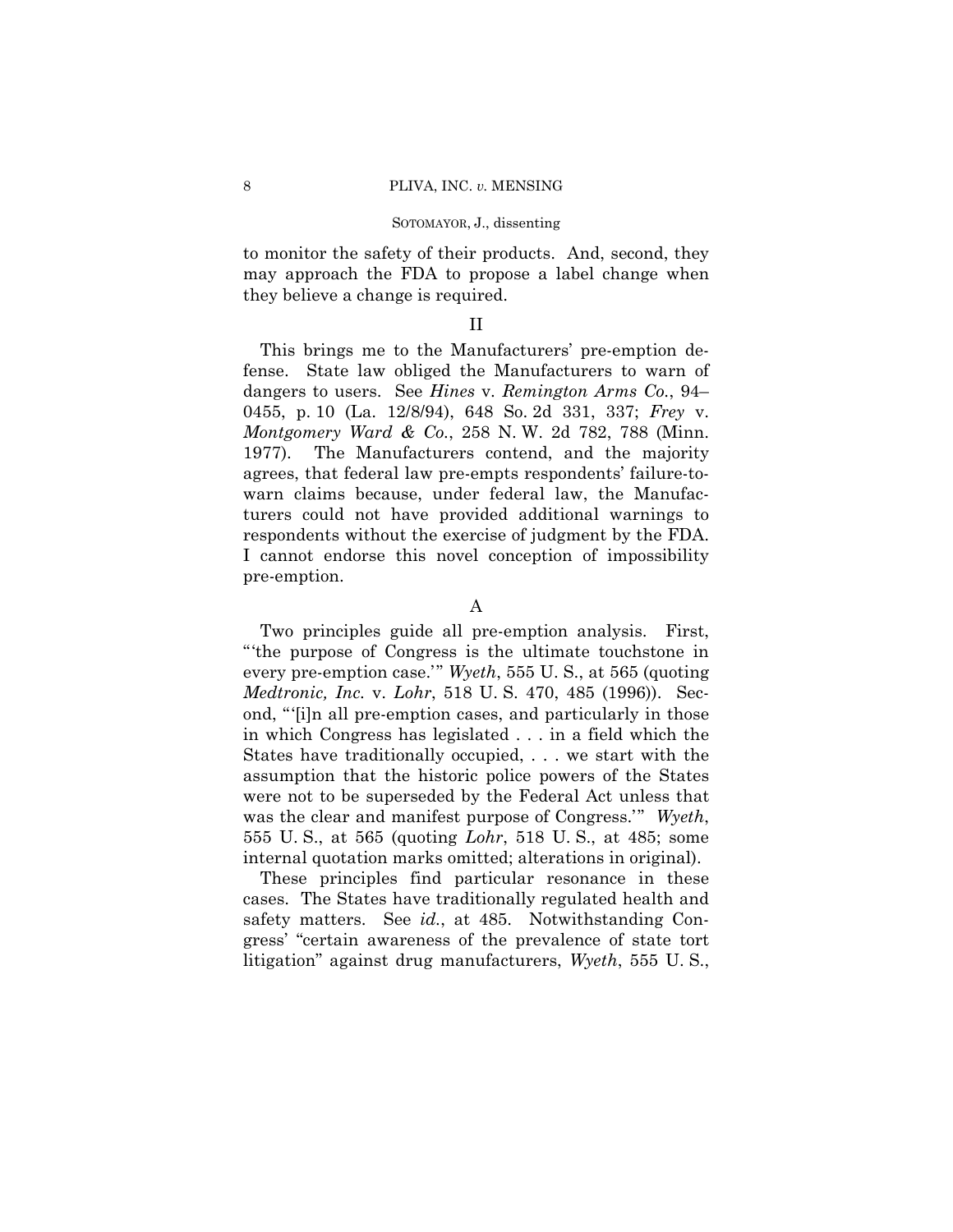at 575, Congress has not expressly pre-empted state-law tort actions against prescription drug manufacturers, whether brand-name or generic. To the contrary, when Congress amended the FDCA in 1962 to "enlarg[e] the FDA's powers to 'protect the public health' and 'assure the safety, effectiveness, and reliability of drugs,' [it] took care to preserve state law." *Id.*, at 567 (quoting 76 Stat. 780); see Pub. L. 87–781, §202, 76 Stat. 793 ("Nothing in the amendments made by this Act to the [FDCA] shall be construed as invalidating any provision of State law which would be valid in the absence of such amendments unless there is a direct and positive conflict between such amendments and such provision of State law"). Notably, although Congress enacted an express pre-emption provision for medical devices in 1976, see Pub. L. 94–295, §521, 90 Stat. 574, 21 U. S. C. §360k(a), it included no such provision in the Hatch-Waxman Amendments eight years later. Cf. *Wyeth*, 555 U. S., at 567, 574–575. Congress' "silence on the issue . . . is powerful evidence that [it] did not intend FDA oversight to be the exclusive means of ensuring drug safety and effectiveness." *Id.*, at 575.

## B

Federal law impliedly pre-empts state law when state and federal law "conflict"—*i.e.*, when "it is impossible for a private party to comply with both state and federal law" or when state law "stands as an obstacle to the accomplishment and execution of the full purposes and objectives of Congress." *Crosby* v. *National Foreign Trade Council*, 530 U. S. 363, 372–373 (2000) (internal quotation marks omitted). The Manufacturers rely solely on the former ground of pre-emption.

Impossibility pre-emption, we have emphasized, "is a demanding defense." *Wyeth*, 555 U. S., at 573. Because pre-emption is an affirmative defense, a defendant seeking to set aside state law bears the burden to prove impossibil-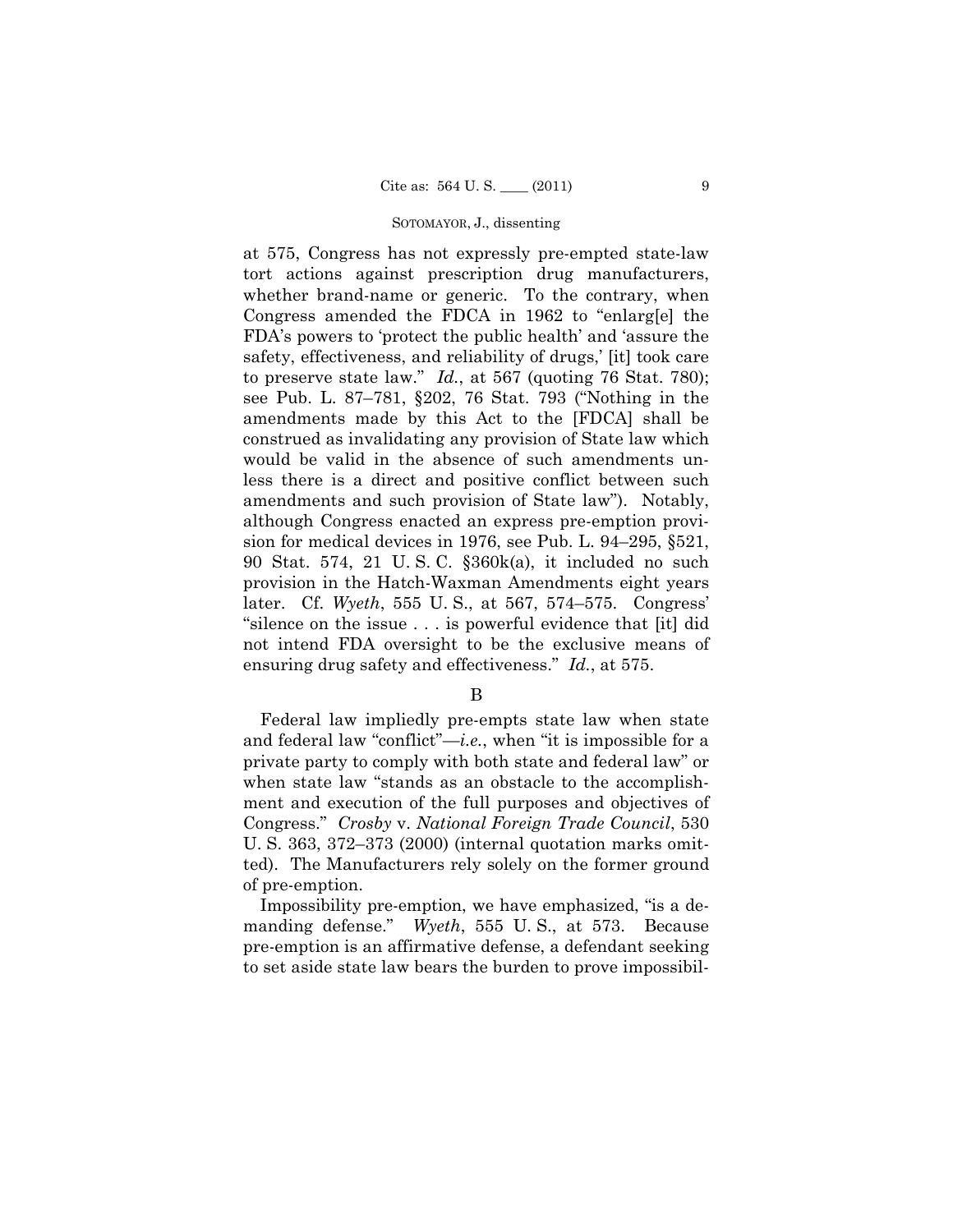ity. See *ibid.; Silkwood* v. *Kerr-McGee Corp.*, 464 U. S. 238, 255 (1984). To prevail on this defense, a defendant must demonstrate that "compliance with both federal and state [law] is a physical impossibility." *Florida Lime & Avocado Growers, Inc.* v. *Paul*, 373 U. S. 132, 142–143 (1963); see also *Wyeth*, 555 U. S., at 573. In other words, there must be an "inevitable collision" between federal and state law. *Florida Lime*, 373 U. S., at 143. "The existence of a hypothetical or potential conflict is insufficient to warrant" pre-emption of state law. *Rice* v. *Norman Williams Co.*, 458 U. S. 654, 659 (1982); see also *Gade* v. *National Solid Wastes Management Assn.*, 505 U. S. 88, 110 (1992) (KENNEDY, J., concurring in part and concurring in judgment). In other words, the mere possibility of impossibility is not enough.

The Manufacturers contend that it was impossible for them to provide additional warnings to respondents Mensing and Demahy because federal law prohibited them from changing their labels unilaterally.8 They concede, however, that they could have asked the FDA to initiate a label change. If the FDA agreed that a label change was required, it could have asked, and indeed pressured, the brand-name manufacturer to change its label, triggering a corresponding change to the Manufacturers' generic la-

<sup>8</sup> In its decision below, the Eighth Circuit suggested that the Manufacturers could not show impossibility because federal law merely permitted them to sell generic drugs; it did not require them to do so. See *Mensing* v. *Wyeth, Inc.*, 588 F. 3d 603, 611 (2009) ("The generic defendants were not compelled to market metoclopramide. If they realized their label was insufficient but did not believe they could even propose a label change, they could have simply stopped selling the product"); see also *Geier* v. *American Honda Motor Co.*, 529 U. S. 861, 873 (2000) (describing "a case of impossibility" as one "in which state law penalizes what federal law *requires*" (emphasis added)). Respondents have not advanced this argument, and I find it unnecessary to consider.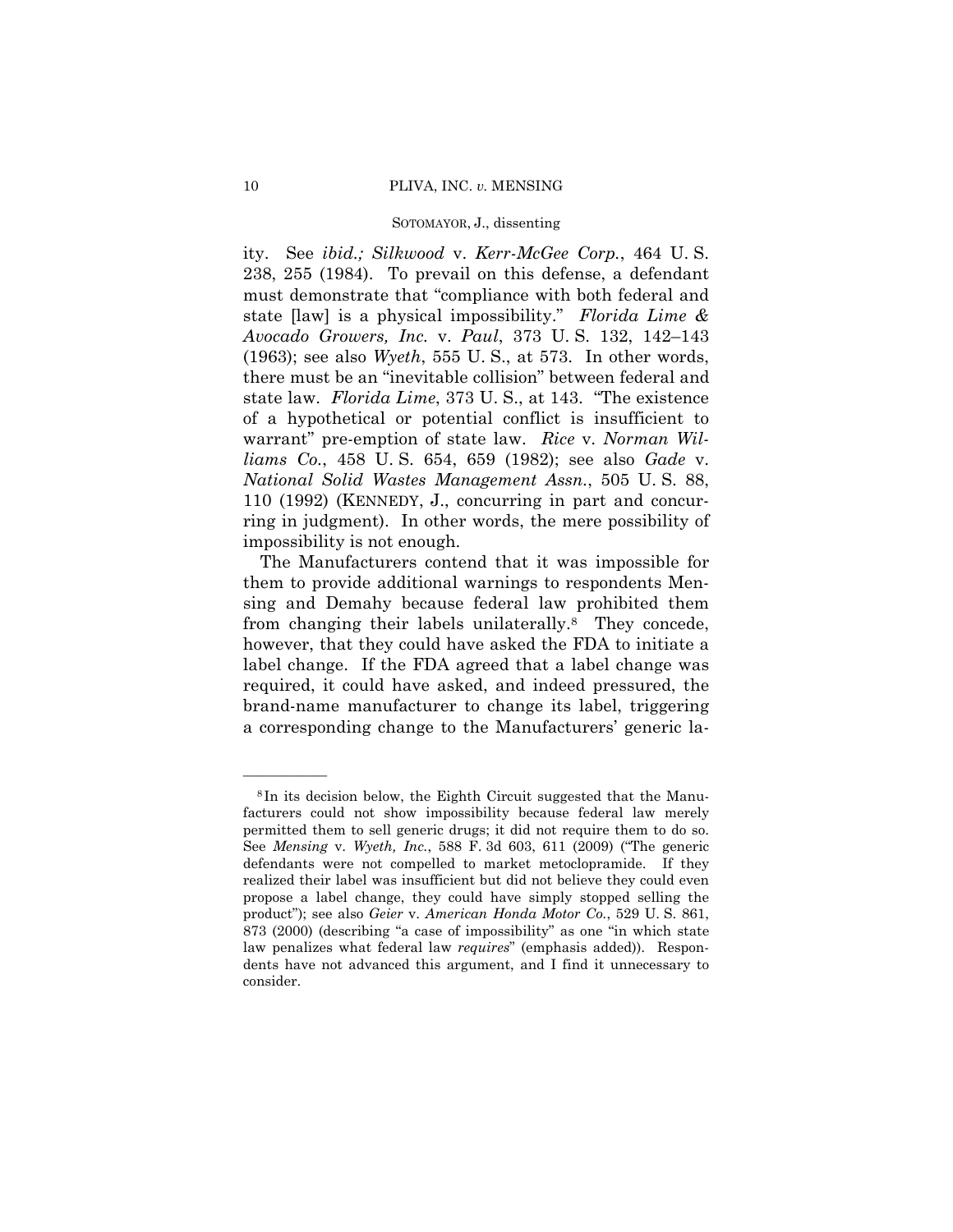bels.9 Thus, had the Manufacturers invoked the available mechanism for initiating label changes, they may well have been able to change their labels in sufficient time to warn respondents. Having failed to do so, the Manufacturers cannot sustain their burden (at least not without further factual development) to demonstrate that it was impossible for them to comply with both federal and state law. At most, they have demonstrated only "a hypothetical or potential conflict." *Rice*, 458 U. S., at 659.

Like the majority, the Manufacturers focus on the fact that they cannot change their labels unilaterally—which distinguishes them from the brand-name-manufacturer defendant in *Wyeth*. They correctly point out that in *Wyeth* we concluded that the FDA's CBE regulation authorized the defendant to strengthen its warnings before receiving agency approval of its supplemental application describing the label change. 555 U. S., at 568–571; see also 21 CFR §314.70(c)(6). But the defendant's label change was contingent on FDA acceptance, as the FDA retained "authority to reject labeling changes made pursuant to the CBE regulation." *Wyeth*, 555 U. S., at 571. Thus, in the long run, a brand-name manufacturer's compliance with a state-law duty to warn required action by two actors: The brand-name manufacturer had to change the label and the FDA, upon reviewing the supplemental application, had to agree with the change.10 The need for

<sup>9</sup>At the time respondents' cause of action arose, the FDA did not have authority to require a brand-name manufacturer to change its label. (It received that authority in 2007. See Pub. L. 110–85, §901, 121 Stat. 924–926, 21 U. S. C. §355(o)(4) (2006 ed., Supp. III). It did, however, have the equally significant authority to withdraw the brand-name manufacturer's permission to market its drug if the manufacturer refused to make a requested labeling change. See 21 U. S. C. §355(e) (2006 ed.); 21 CFR §314.150(b)(3). <sup>10</sup>A brand-name manufacturer's ability to comply with a state-law

duty to warn would depend on its own unilateral actions only during the period after it should have changed its label but before the FDA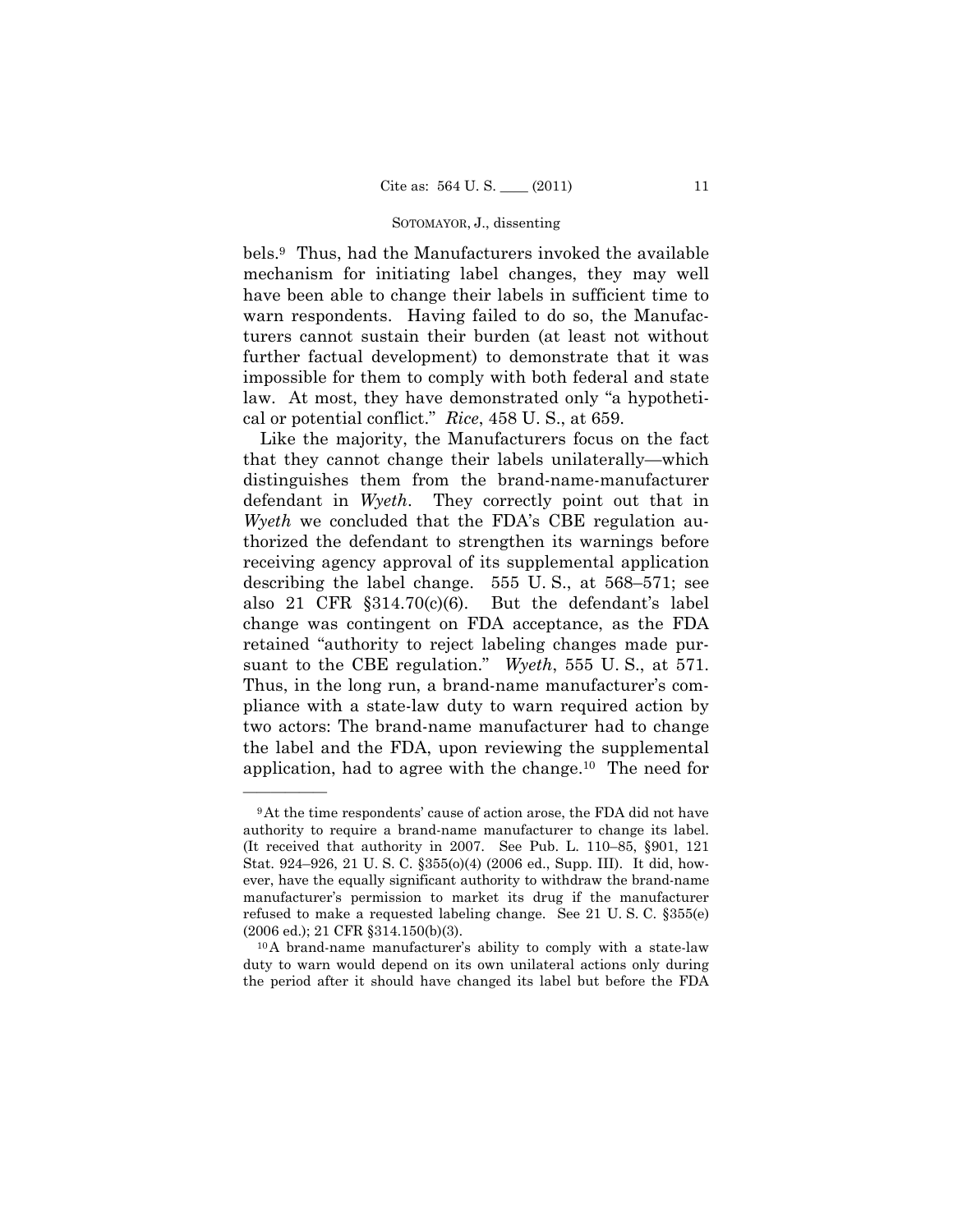FDA approval of the label change did not make compliance with federal and state law impossible in every case. Instead, because the defendant bore the burden to show impossibility, we required it to produce "clear evidence that the FDA would not have approved a change to [the] label." *Ibid.* 

I would apply the same approach in these cases. State law, respondents allege, required the Manufacturers to provide a strengthened warning about the dangers of long-term metoclopramide use.<sup>11</sup> Just like the brand-name manufacturer in *Wyeth*, the Manufacturers had available to them a mechanism for attempting to comply with their state-law duty to warn. Federal law thus "accommodated" the Manufacturers' state-law duties. See *ante*, at 18, n. 8. It was not necessarily impossible for the Manufacturers to comply with both federal and state law because, had they approached the FDA, the FDA may well have agreed that a label change was necessary. Accordingly, as in *Wyeth*, I would require the Manufacturers to show that the FDA would not have approved a proposed label change. They have not made such a showing: They do "not argue that [they] attempted to give the kind of warning required by [state law] but [were] prohibited from doing so by the FDA." *Wyeth*, 555 U. S., at 572.

This is not to say that generic manufacturers could never show impossibility. If a generic-manufacturer defendant proposed a label change to the FDA but the FDA rejected the proposal, it would be impossible for that defendant to comply with a state-law duty to warn. Likewise, impossibility would be established if the FDA had

would have approved or disapproved the label change. The claim in *Wyeth* does not appear to have arisen during that period.  $11$ Respondents' state-law claim is not that the Manufacturers were

required to ask the FDA for assistance in changing the labels; the role of the FDA arises only as a result of the Manufacturers' pre-emption defense.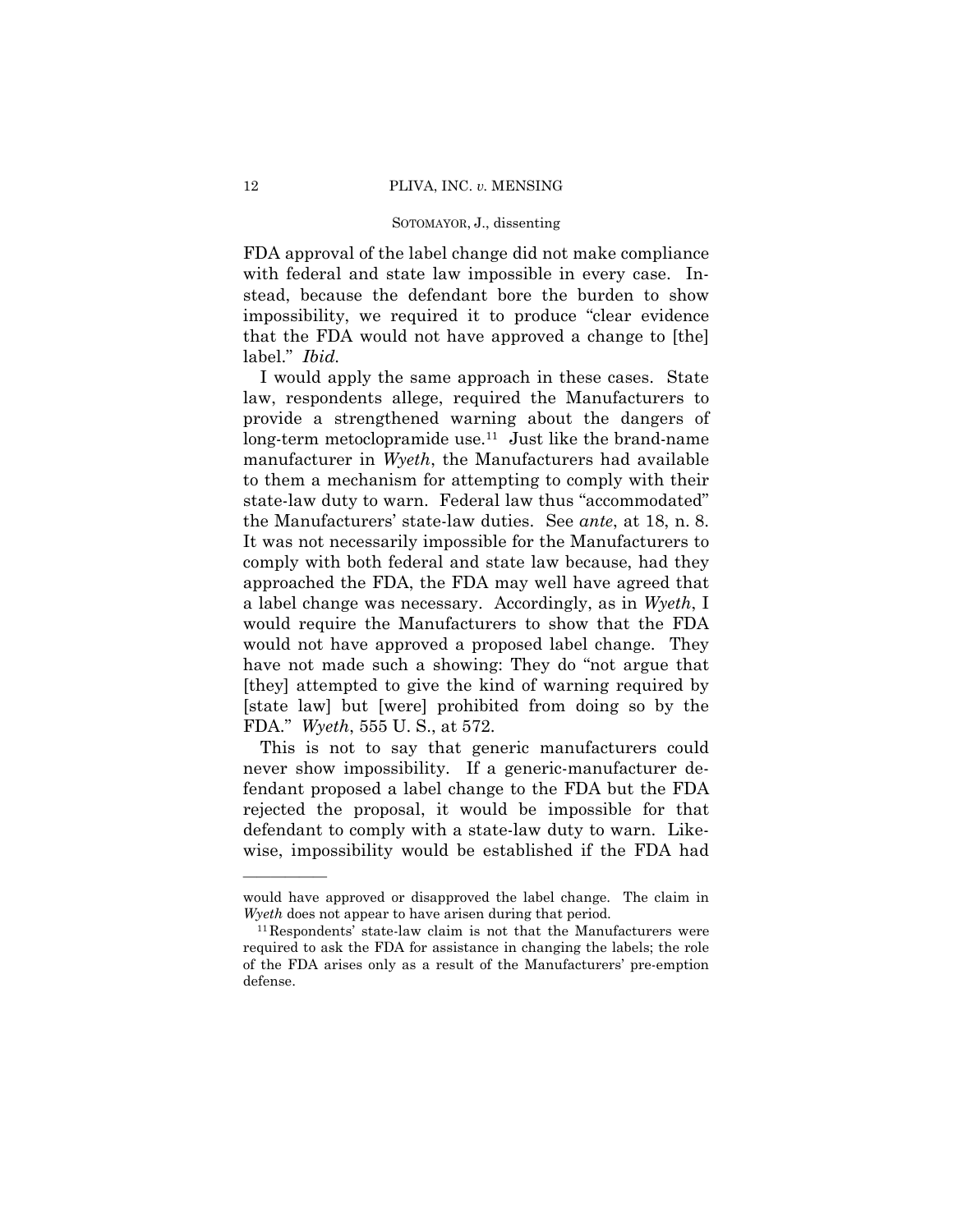not yet responded to a generic manufacturer's request for a label change at the time a plaintiff's injuries arose. A generic manufacturer might also show that the FDA had itself considered whether to request enhanced warnings in light of the evidence on which a plaintiff's claim rests but had decided to leave the warnings as is. (The Manufacturers make just such an argument in these cases. See, *e.g.*, Brief for Petitioner Actavis et al. 11.) But these are questions of fact to be established through discovery. Because the burden of proving impossibility falls on the defendant, I would hold that federal law does not render it impossible for generic manufacturers to comply with a state-law duty to warn as a categorical matter.

This conclusion flows naturally from the overarching principles governing our pre-emption doctrine. See *supra*, at 8. Our "respect for the States as 'independent sovereigns in our federal system' leads us to assume that 'Congress does not cavalierly pre-empt state-law causes of action.'" *Wyeth*, 555 U. S., at 565–566, n. 3 (quoting *Lohr*, 518 U. S., at 485). It is for this reason that we hold defendants asserting impossibility to a "demanding" standard. *Wyeth*, 555 U. S., at 573. This presumption against preemption has particular force when the Federal Government has afforded defendants a mechanism for complying with state law, even when that mechanism requires federal agency action. (The presumption has even greater force when federal law requires defendants to invoke that mechanism, as the majority assumes in these cases.) In such circumstances, I would hold, defendants will usually be unable to sustain their burden of showing impossibility if they have not even attempted to employ that mechanism. Any other approach threatens to infringe the States' authority over traditional matters of state interest—such as the failure-to-warn claims here—when Congress expressed no intent to pre-empt state law.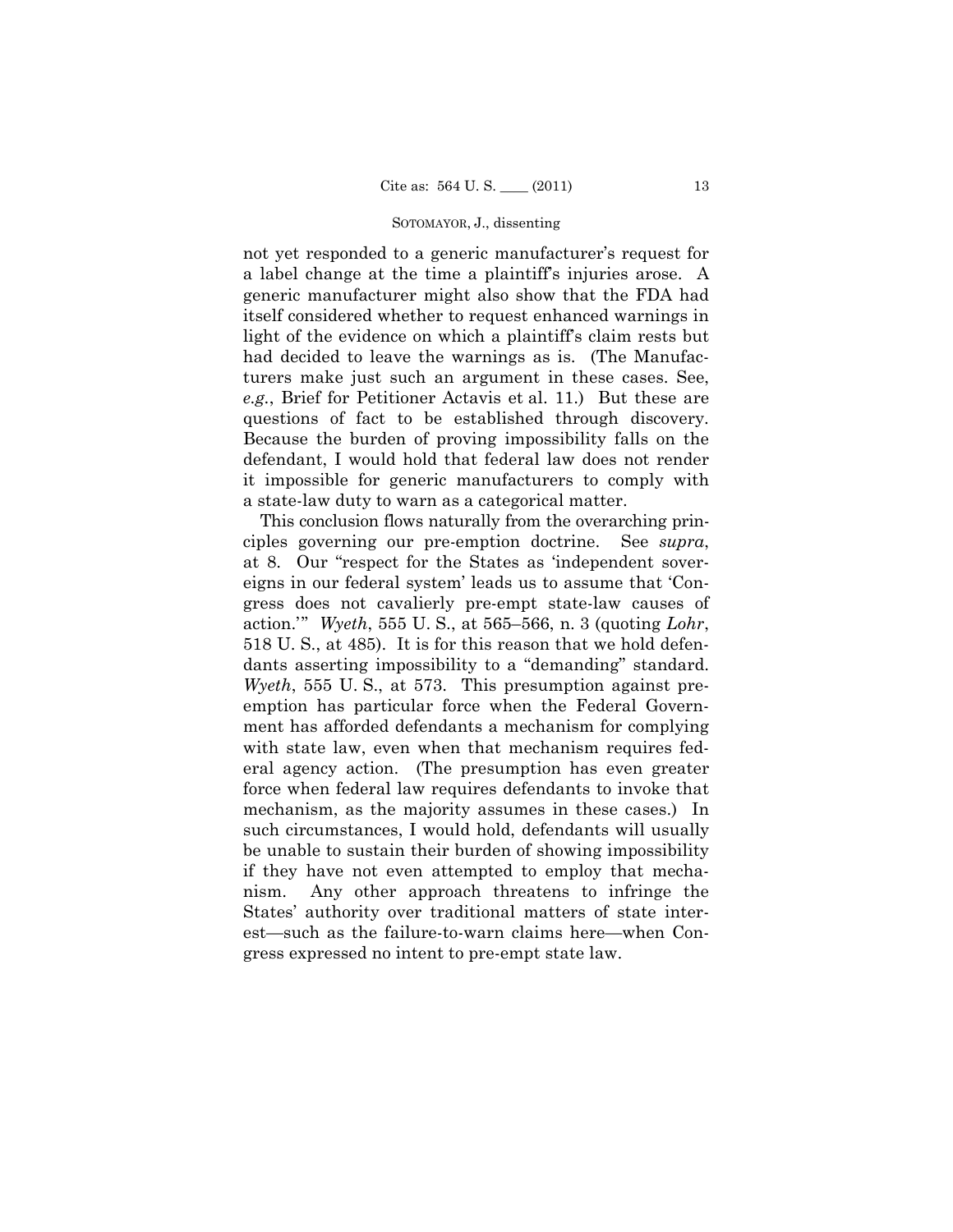### $\mathcal{C}$

The majority concedes that the Manufacturers might have been able to accomplish under federal law what state law requires. *Ante*, at 12–13. To reach the conclusion that the Manufacturers have nonetheless satisfied their burden to show impossibility, the majority invents a new preemption rule: "The question for 'impossibility' is whether the private party could *independently* do under federal law what state law requires of it." *Ante*, at 13 (emphasis added). Because the Manufacturers could not have changed their labels without the exercise of judgment by the FDA, the majority holds, compliance with both state and federal law was impossible in these cases.12

The majority's new test has no basis in our precedents. The majority cites only *Wyeth* in support of its test. As discussed above, however, *Wyeth* does not stand for the proposition that it is impossible to comply with both federal and state law whenever federal agency approval is required. To the contrary, label changes by brand-name manufacturers such as Wyeth are subject to FDA review and acceptance. See *supra*, at 11–12. And, even if *Wyeth* could be characterized as turning on the fact that the brand-name manufacturer could change its label unilaterally, the possibility of unilateral action was, at most, a sufficient condition for rejecting the impossibility defense in that case. *Wyeth* did not hold that unilateral action is a necessary condition in every case.

<sup>&</sup>lt;sup>12</sup>These cases do not involve a situation where a brand-name manufacturer itself produces generic drugs. See Okie, Multinational Medicines—Ensuring Drug Quality in an Era of Global Manufacturing, 361 N. Eng. J. Med. 737, 738 (2009); see also GPhA, Frequently Asked Questions About Generics, http://www.gphaonline.org/aboutgpha/about-generics/faq ("Brand-name companies make about half of generic drugs"). In that case, the manufacturer could independently change the brand-name label under the CBE regulation, triggering a corresponding change to its own generic label.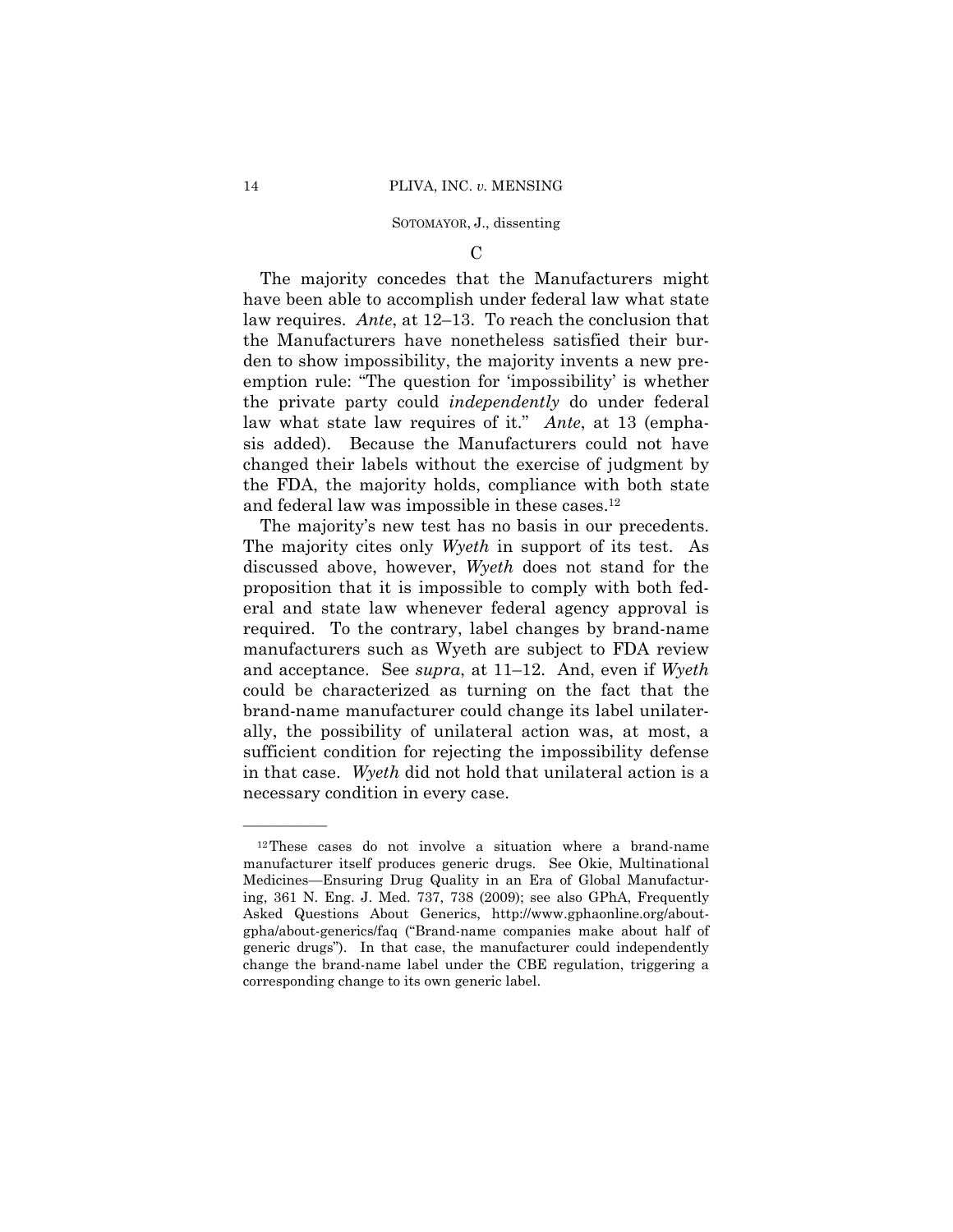With so little support in our case law, the majority understandably turns to other rationales. None of the rationales that it offers, however, makes any sense. First, it offers a *reductio ad absurdum:* If the possibility of FDA approval of a label change is sufficient to avoid conflict in these cases, it warns, as a "logical conclusion" so too would be the possibility that the FDA might rewrite its regulations or that Congress might amend the Hatch-Waxman Amendments. *Ante*, at 14. The logic of this conclusion escapes me. Conflict analysis necessarily turns on existing law. It thus would be ridiculous to conclude that federal and state law do not conflict on the ground that the defendant could have asked a federal agency or Congress to change the law. Here, by contrast, the Manufacturers' compliance with their state-law duty to warn did not require them to ask for a change in federal law, as the majority itself recognizes. See *ante*, at 13 ("[F]ederal law would permit the Manufacturers to comply with the state labeling requirements if, and only if, the FDA and the brand-name manufacturer changed the brand-name label to do so"). The FDA already afforded them a mechanism for attempting to comply with their state-law duties. Indeed, the majority assumes that FDA regulations *required* the Manufacturers to request a label change when they had "reasonable evidence of an association of a serious hazard with a drug." 21 CFR §201.57(e).

Second, the majority suggests that any other approach would render conflict pre-emption "illusory" and "meaningless." *Ante*, at 14. It expresses concern that, without a robust view of what constitutes conflict, the Supremacy Clause would not have "any force" except in cases of express pre-emption. *Ibid.* To the extent the majority's purported concern is driven by its *reductio ad absurdum*, see *ante*, at 14, n. 6, that concern is itself illusory, for the reasons just stated. To the extent the majority is concerned that our traditionally narrow view of what consti-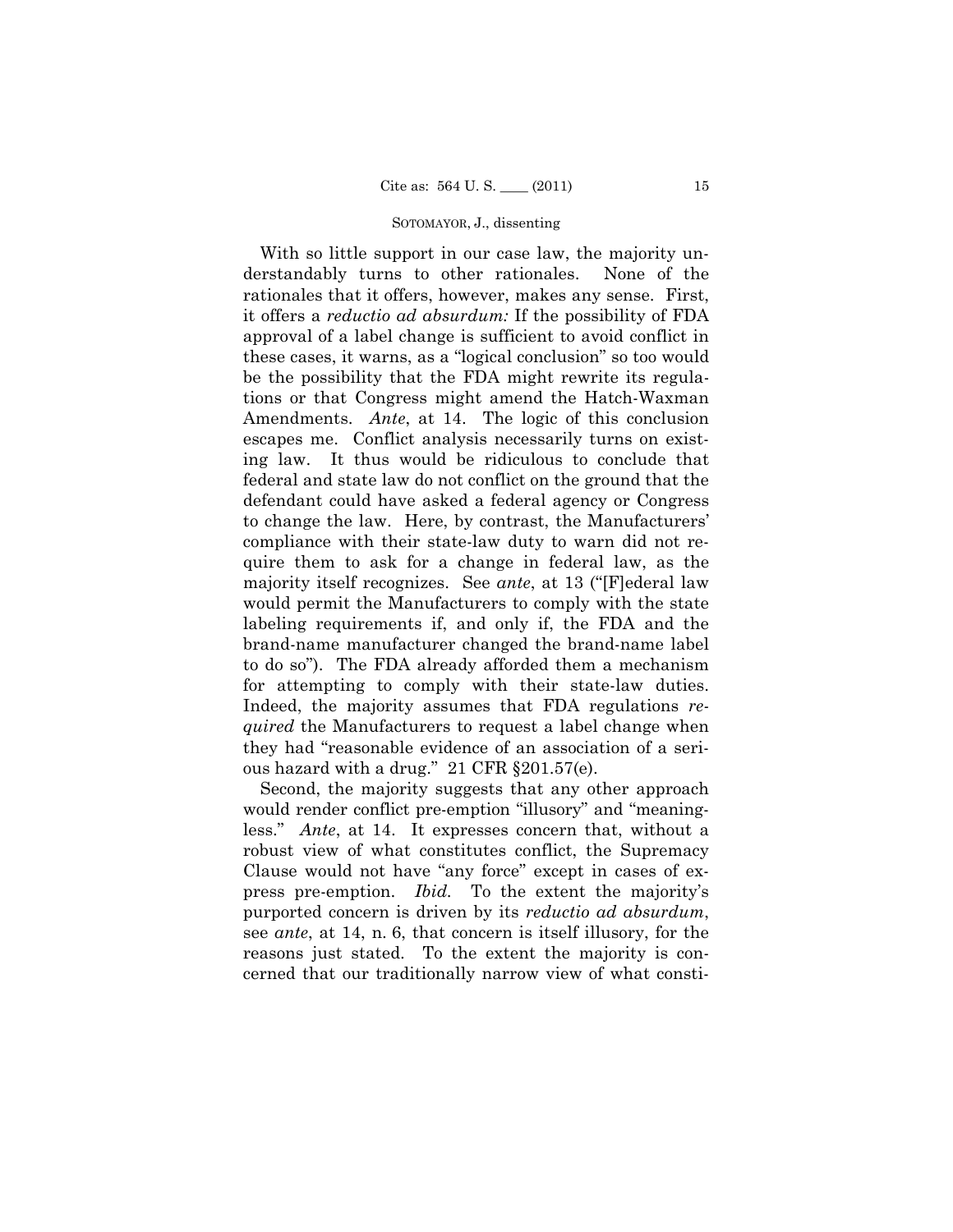tutes impossibility somehow renders conflict pre-emption as a whole meaningless, that concern simply makes no sense: We have repeatedly recognized that conflict preemption may be found, even absent impossibility, where state law "stands as an obstacle to the accomplishment and execution of the full purposes and objectives of Congress." *Crosby*, 530 U. S., at 373 (internal quotation marks omitted); see, *e.g.*, *Geier* v. *American Honda Motor Co.*, 529 U. S. 861, 886 (2000); *Barnett Bank of Marion Cty., N. A.* v. *Nelson*, 517 U. S. 25, 31 (1996); *Hines* v. *Davidowitz*, 312 U. S. 52, 67 (1941). The majority's expansive view of impossibility is thus unnecessary to prevent conflict pre-emption from losing all meaning.13

Third, a plurality of the Court adopts the novel theory that the Framers intended for the Supremacy Clause to operate as a so-called *non obstante* provision. See *ante*, at 15–17 (citing Nelson, Preemption, 86 Va. L. Rev. 225 (2000)). According to the plurality, *non obstante* provisions in statutes "instruc[t] courts not to apply the general presumption against implied repeals." *Ante*, at 15 (internal quotation marks omitted); see also *ante*, at 16 (stating that when a statute contains a *non obstante* provision, "'courts will be less inclined against recognizing repugnancy in applying such statutes'" (quoting J. Sutherland, Statutes and Statutory Construction §147, p. 199 (1891)). From this understanding of the Supremacy Clause, the plurality extrapolates the principle that "courts should not strain to find ways to reconcile federal law with seemingly

<sup>13</sup> JUSTICE THOMAS, the author of today's opinion, has previously expressed the view that obstacle pre-emption is inconsistent with the Constitution. See *Williamson* v. *Mazda Motor of America, Inc.*, 562 U. S.  $\_\_\_\_\_\_\_\_\_\_\$ (2011) (opinion concurring in judgment) (slip op., at 2–5); *Wyeth* v. *Levine*, 555 U. S. 555, 604 (2009) (opinion concurring in judgment). That position, however, has not been accepted by this Court, and it thus should not justify the majority's novel expansion of impossibility pre-emption.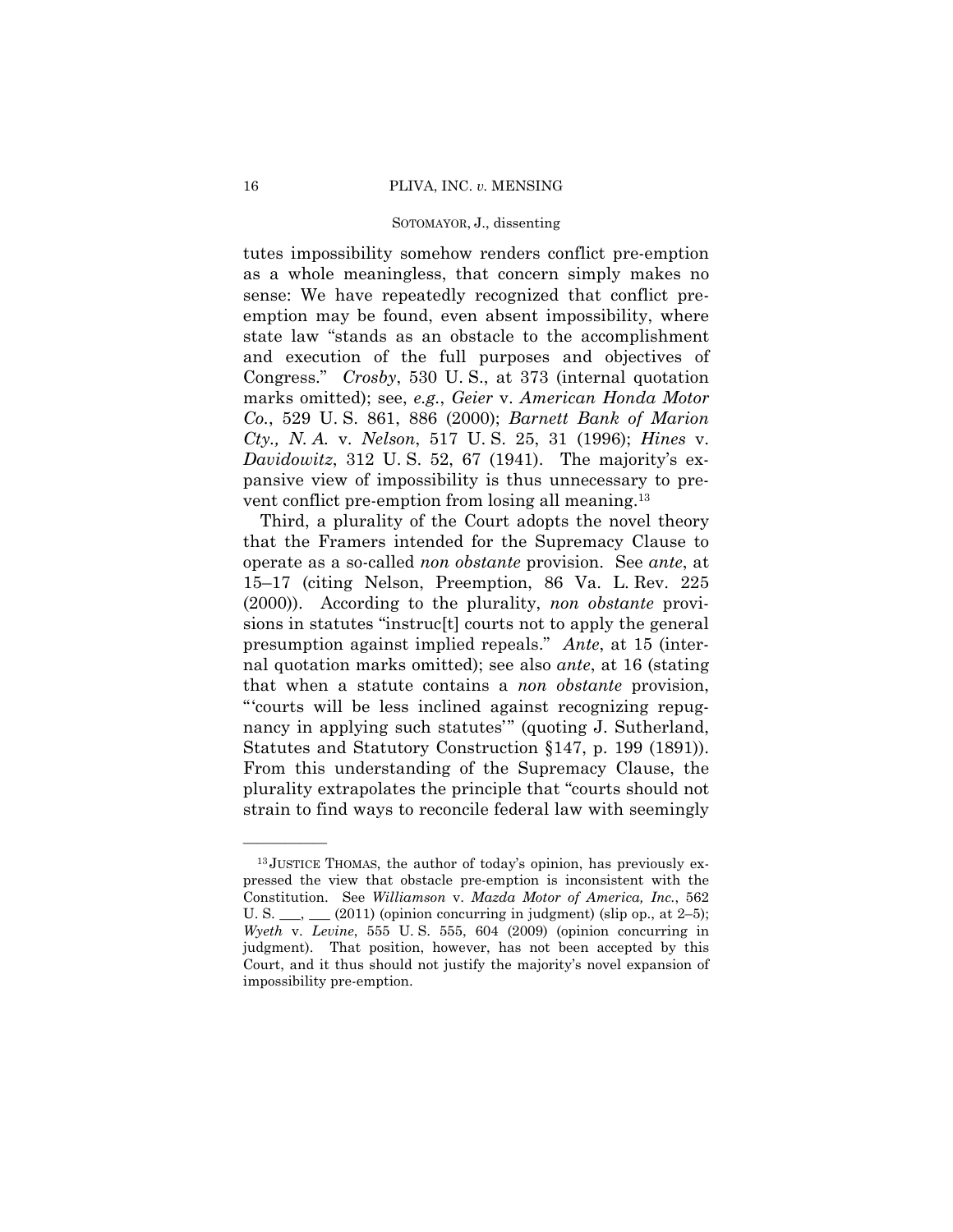conflicting state law." *Ante*, at 15.

This principle would have been news to the Congress that enacted the Hatch-Waxman Amendments in 1984: Our precedents hold just the opposite. For more than half a century, we have directed courts to presume that congressional action does *not* supersede "the historic police powers of the States . . . unless that was the clear and manifest purpose of Congress." *Rice* v. *Santa Fe Elevator Corp.*, 331 U. S. 218, 230 (1947); see also *Gade*, 505 U. S., at 111–112 (KENNEDY, J., concurring in part and concurring in judgment). We apply this presumption against pre-emption both where Congress has spoken to the preemption question and where it has not. See *Wyeth*, 555 U. S., at 566, n. 3. In the context of express pre-emption, we read federal statutes whenever possible not to preempt state law. See *Altria Group, Inc.* v. *Good*, 555 U. S. 70, 77 (2008) ("[W]hen the text of a pre-emption clause is susceptible of more than one plausible reading, courts ordinarily 'accept the reading that disfavors pre-emption'" (quoting *Bates* v. *Dow Agrosciences LLC*, 544 U. S. 431, 449 (2005))); see also *Cipollone* v. *Liggett Group, Inc.*, 505 U. S. 504, 518 (1992). And, when the claim is that federal law impliedly pre-empts state law, we require a "strong" showing of a conflict "to overcome the presumption that state and local regulation . . . can constitutionally coexist with federal regulation." *Hillsborough County* v. *Automated Medical Laboratories, Inc.*, 471 U. S. 707, 716 (1985).

The plurality's new theory of the Supremacy Clause is a direct assault on these precedents.<sup>14</sup> Whereas we have

<sup>14</sup>The author of the law review article proposing this theory of the Supremacy Clause acknowledges as much. See Nelson, Preemption, 86 Va. L. Rev. 225, 304 (2000) ("The *non obstante* provision rejects an artificial presumption that Congress did not intend to contradict any state laws and that federal statutes must therefore be harmonized with state law"). The plurality, on the other hand, carefully avoids discuss-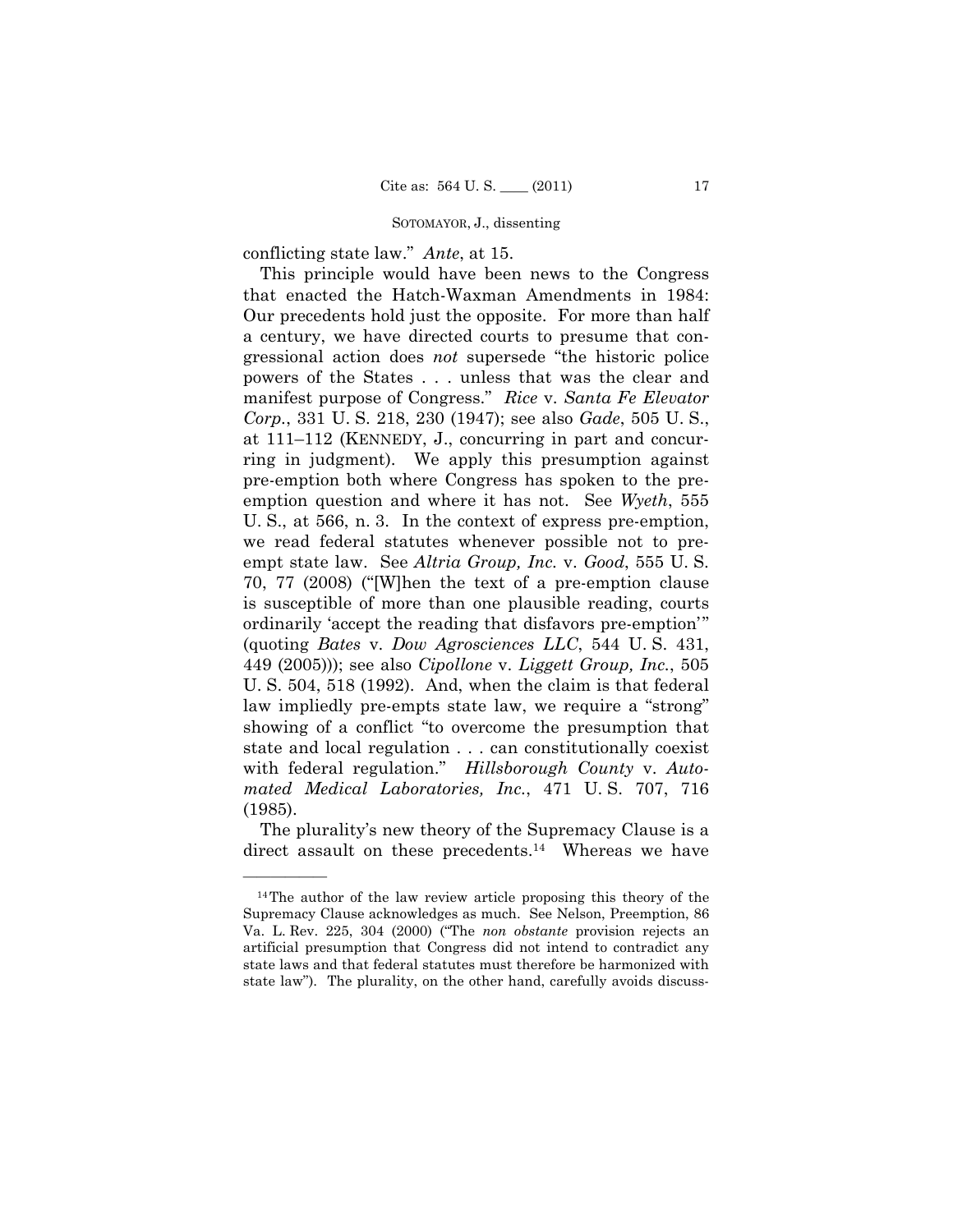long presumed that federal law does not pre-empt, or repeal, state law, the plurality today reads the Supremacy Clause to operate as a provision instructing courts "*not* to apply the general presumption against implied repeals." *Ante*, at 15 (internal quotation marks omitted; emphasis added). And whereas we have long required evidence of a "clear and manifest" purpose to pre-empt, *Rice*, 331 U. S., at 230, the plurality now instructs courts to "look no further than the ordinary meaning of federal law" before concluding that Congress must have intended to cast aside state law, *ante*, at 16 (internal quotation marks and alteration omitted).

That the plurality finds it necessary to resort to this novel theory of the Supremacy Clause—a theory advocated by no party or *amici* in these cases—is telling. Proper application of the longstanding presumption *against* pre-emption compels the conclusion that federal law does not render compliance with state law impossible merely because it requires an actor to seek federal agency approval. When federal law provides actors with a mechanism for attempting to comply with their state-law duties, "respect for the States as 'independent sovereigns in our federal system'" should require those actors to attempt to comply with state law before being heard to complain that compliance with both laws was impossible. *Wyeth*, 555 U. S., at 565–566, n. 3 (quoting *Lohr*, 518 U. S., at 485).

### III

Today's decision leads to so many absurd consequences that I cannot fathom that Congress would have intended to pre-empt state law in these cases.

First, the majority's pre-emption analysis strips generic-

ing the ramifications of its new theory for the longstanding presumption against pre-emption.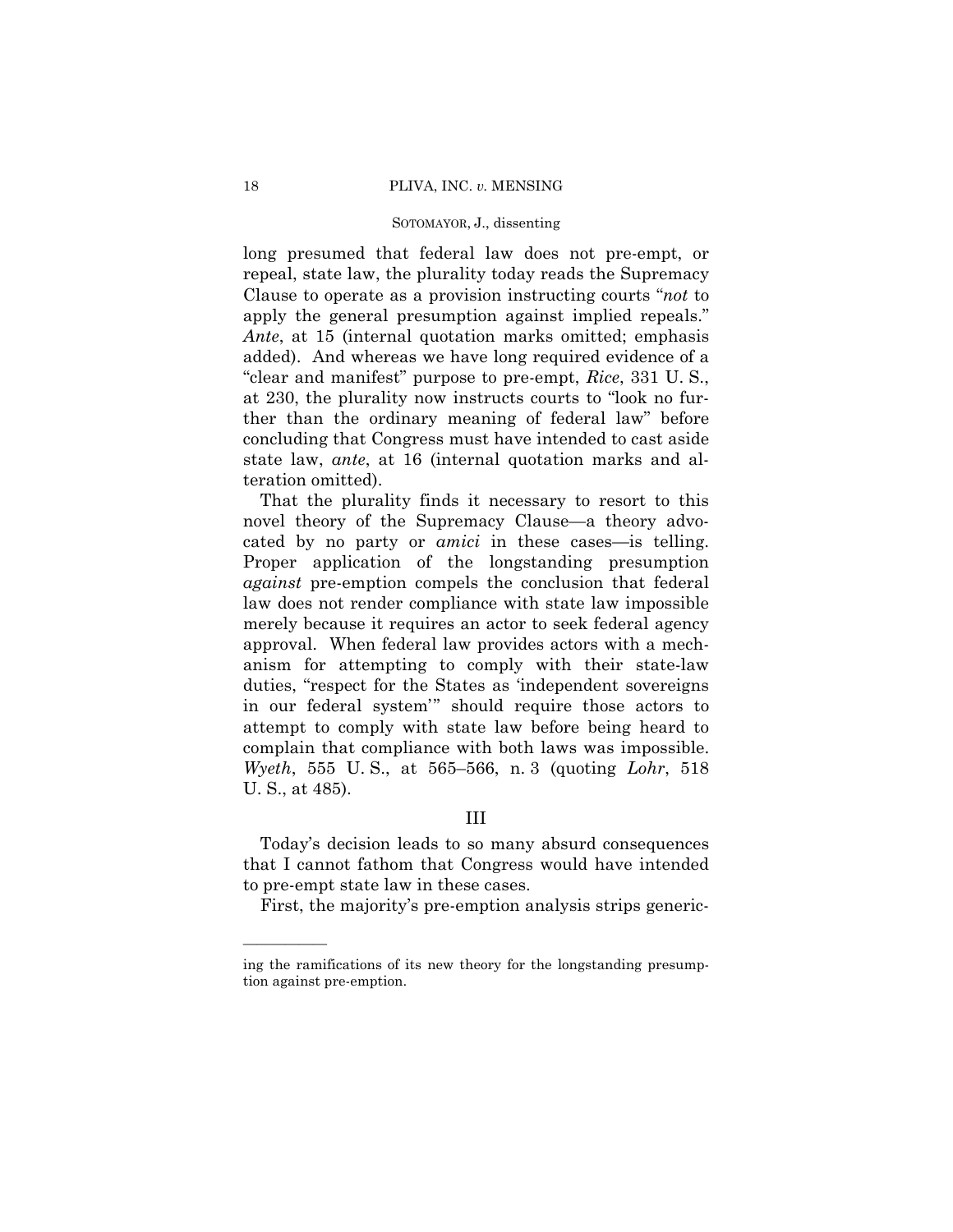drug consumers of compensation when they are injured by inadequate warnings. "If Congress had intended to deprive injured parties of [this] long available form of compensation, it surely would have expressed that intent more clearly." *Bates*, 544 U. S., at 449. Given the longstanding existence of product liability actions, including for failure to warn, "[i]t is difficult to believe that Congress would, without comment, remove all means of judicial recourse for those injured by illegal conduct." *Silkwood*, 464 U. S., at 251; see also *Bruesewitz* v. *Wyeth LLC*, 562 U. S. \_\_\_,

\_\_\_ (2011) (slip op., at 16) (noting our previously expressed "doubt that Congress would quietly preempt productliability claims without providing a federal substitute"). In concluding that Congress silently immunized generic manufacturers from all failure-to-warn claims, the majority disregards our previous hesitance to infer congressional intent to effect such a sweeping change in traditional state-law remedies.

As the majority itself admits, a drug consumer's right to compensation for inadequate warnings now turns on the happenstance of whether her pharmacist filled her prescription with a brand-name drug or a generic. If a consumer takes a brand-name drug, she can sue the manufacturer for inadequate warnings under our opinion in *Wyeth*. If, however, she takes a generic drug, as occurs 75 percent of the time, she now has no right to sue. The majority offers no reason to think—apart from its new articulation of the impossibility standard—that Congress would have intended such an arbitrary distinction. In some States, pharmacists must dispense generic drugs absent instruction to the contrary from a consumer's physician. Even when consumers can request brand-name drugs, the price of the brand-name drug or the consumers' insurance plans may make it impossible to do so. As a result, in many cases, consumers will have no ability to preserve their state-law right to recover for injuries caused by inade-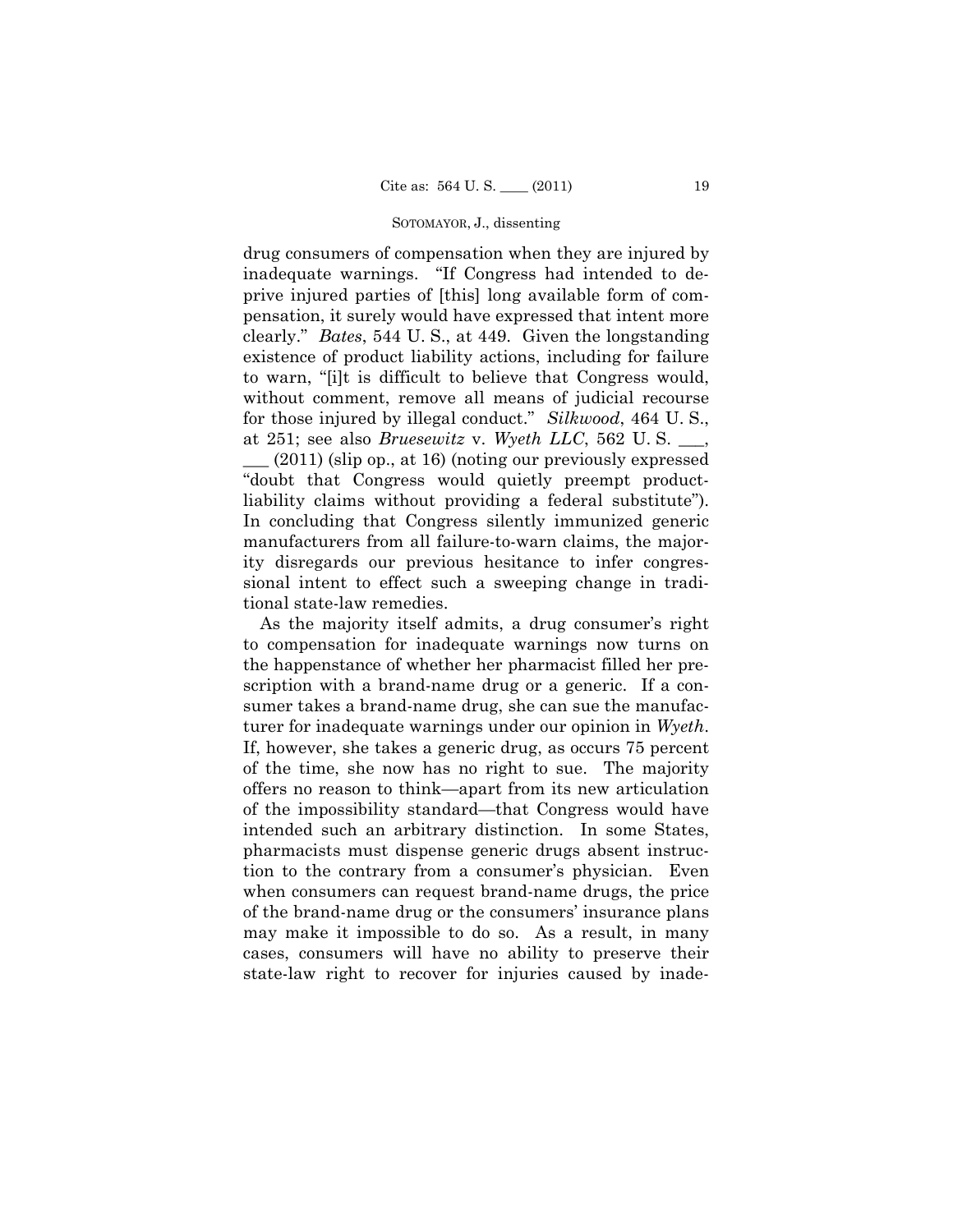quate warnings.

——————

Second, the majority's decision creates a gap in the parallel federal-state regulatory scheme in a way that could have troubling consequences for drug safety. As we explained in *Wyeth*, "[s]tate tort suits uncover unknown drug hazards and provide incentives for drug manufacturers to disclose safety risks promptly." 555 U. S., at 579. Thus, we recognized, "state law offers an additional, and important, layer of consumer protection that complements FDA regulation." *Ibid.* Today's decision eliminates the traditional state-law incentives for generic manufacturers to monitor and disclose safety risks. When a generic drug has a brand-name equivalent on the market, the brandname manufacturer will remain incentivized to uncover safety risks. But brand-name manufacturers often leave the market once generic versions are available, see *supra*, at 4–5, meaning that there will be no manufacturer subject to failure-to-warn liability. As to those generic drugs, there will be no "additional . . . layer of consumer protection." *Wyeth*, 555 U. S., at 579.

Finally, today's decision undoes the core principle of the Hatch-Waxman Amendments that generic and brandname drugs are the "same" in nearly all respects.15 See Brief for Rep. Henry A. Waxman as *Amicus Curiae* 9. The majority pins the expansion of the generic drug market on "the special, and different, regulation of generic drugs," which allows generic manufacturers to produce their drugs more cheaply. *Ante*, at 19. This tells only half the story. The expansion of the market for generic drugs has also flowed from the increased acceptance of, and trust in,

<sup>&</sup>lt;sup>15</sup> According to the GPhA, both the FDA and the generic drug industry "spend millions of dollars each year . . . seeking to reassure consumers that affordable generic drugs really are—as federal law compels them to be—*the same as* their pricier brand-name counterparts." Brief for GPhA as *Amicus Curiae* on Pet. for Cert. in Nos. 09–993, 09–1039, pp. 2–3.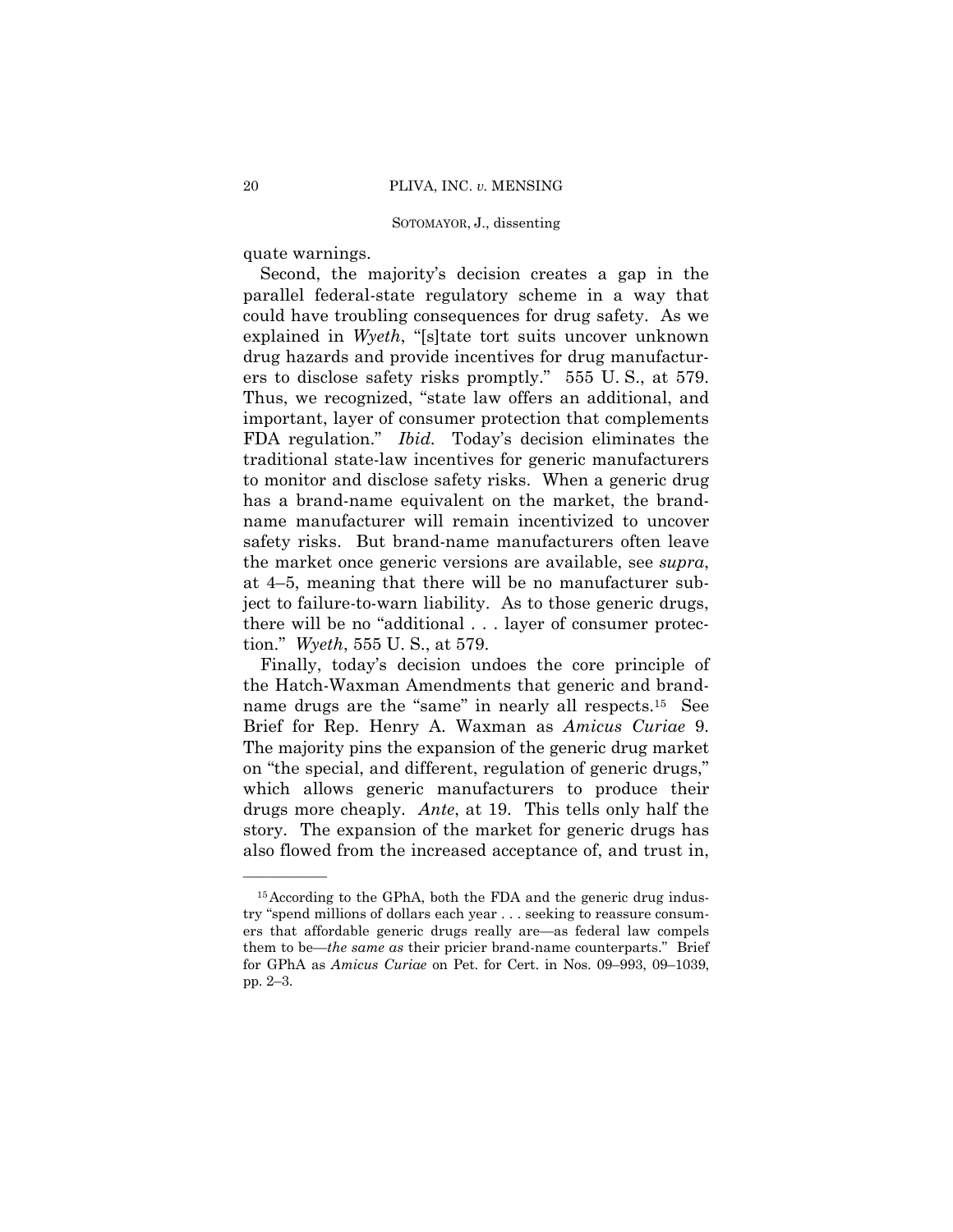generic drugs by consumers, physicians, and state legislators alike.

Today's decision introduces a critical distinction between brand-name and generic drugs. Consumers of brand-name drugs can sue manufacturers for inadequate warnings; consumers of generic drugs cannot. These divergent liability rules threaten to reduce consumer demand for generics, at least among consumers who can afford brand-name drugs. They may pose "an ethical dilemma" for prescribing physicians. Brief for American Medical Association et al. as *Amici Curiae* 29. And they may well cause the States to rethink their longstanding efforts to promote generic use through generic substitution laws. See Brief for National Conference of State Legislators as *Amicus Curiae* 15 (state generic substitution laws "have proceeded on the premise that . . . generic drugs are not, from citizens' perspective, materially different from brand ones, except for the lower price"). These consequences are directly at odds with the Hatch-Waxman Amendments' goal of increasing consumption of generic drugs.

Nothing in the Court's opinion convinces me that, in enacting the requirement that generic labels match their corresponding brand-name labels, Congress intended these absurd results. The Court certainly has not shown that such was the "*clear and manifest* purpose of Congress." *Wyeth*, 555 U. S., at 565 (internal quotation marks omitted; emphasis added). To the contrary, because federal law affords generic manufacturers a mechanism for attempting to comply with their state-law duties to warn, I would hold that federal law does not categorically pre-empt state-law failure-to-warn claims against generic manufacturers. Especially in light of the presumption against pre-emption, the burden should fall on generic manufacturers to show that compliance was impossible on the particular facts of their case. By holding that the